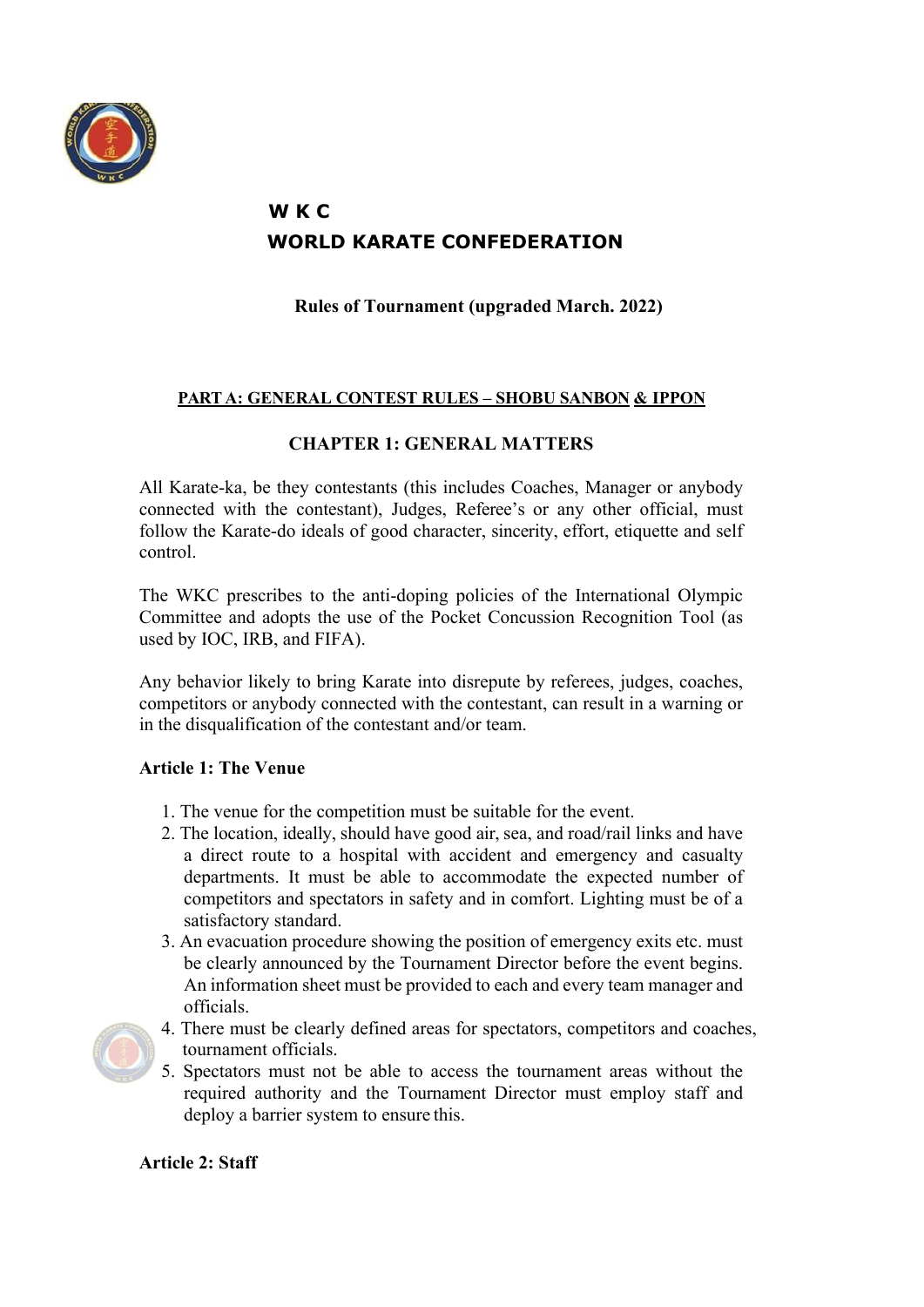### **Tournament Director**

The Tournament Director is appointed by the WKC Ex.Com. He shall be responsible for everything to ensure the smooth running of the tournament. He has no jurisdiction over the refereeing/judging or rules of the tournament. He shall be assisted by a team of tournament personnel.

### **Security**

All persons connected with the tournament must at all times wear their WKC Personal Identification and have it available for inspection. Personal Identification is not transferable.

### **Tournament Medical Officials**

WKC events must have a medical Doctor present. He shall be assisted by qualified First Aid officials if need be. The Tournament Doctor(s) is appointed by the WKC Ex.Com. and shall govern all medical matters during the tournament. He is authorised to diagnose and treat injury and is also authorised to give an opinion as to whether the contestant is fit or unfit to fight and continue. One Ambulance and a defibrillator must be present at all WKC events.

### **Article 3: Match Equipment**

The Tournament Director will be responsible for ensuring the following are available:

- 1. Safe and secure tatami's.
- 2. Flags (red and white, 5 for each match area).
- 3. Score Boards/Cards for Kata (7 for each match area).
- 4. Recording equipment (official score sheets, official recording forms, pens, calculators etc.).
- 5. Suitable P.A. system.
- 6. Suitable number of red and white belts.
- 7. Countdown clocks and time signaling devices for each area.

# **Article 4: The Competition Area**

- 1. The competition area must be safe, it must be flat, it must be matted and in the shape of a square and WKC approved.
- 2. The size of the match area must be eight meters square, and for safety purposes, an additional two meters on all sides should be provided at the same height and of the same material as the fighting area.
- 3. A one meter wide border inside the prescribed eight meterfighting area and extending all around the perimeter of that area should be of a different colour to the rest of the mats that are both inside and outside the fighting area.

# **Article 5: Competitor Age**

All competitors in the World Karate Confederation World and Continental Senior Championships must be aged 18 years and over on the day of competition. For under age events the competitors age will determine their category.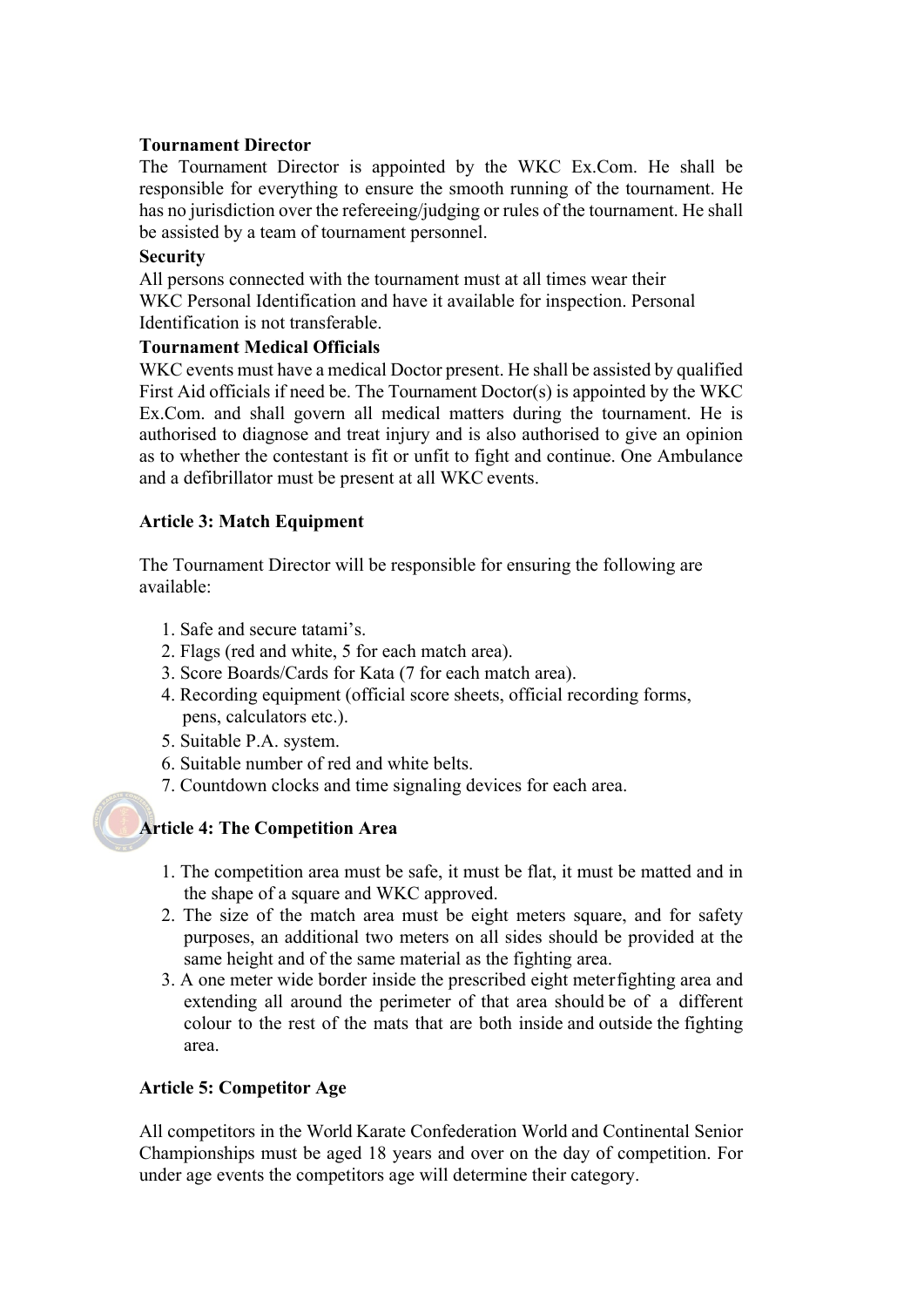### **Article 6: Outfits and Presentation**

#### **1. Contestants.**

- a) Contestants shall wear a clean, white traditional Karate-Gi and must arrive at the Tatami properly dressed, ready and prepared to compete. Failure to do so may disqualify the competitor.
- b) Only the national emblem or association badge (which shall not exceed 10cm x 10cm) shall be allowed. It must be worn on the left breast of the jacket.
- c) No advertising shall be allowed unless authorised by the WKC Ex.Com.
- d) The jacket when worn with a belt, must in principle, cover the hips but must not be more than three- quarters thigh length. Only female competitors are allowed to wear a plain clean white  $\frac{1}{2}$  shirt underneath the Gi, the sleeves of the jacket must not be longer than the join of the wrist and the hand, and no shorter than half way up the forearm, sleeves shall not be rolled up, jacket ties must be tied.
- e) The trousers must cover at least two thirds of the shin and be no longer than the ankle bone. Trousers shall not be rolled up.
- f) In Kumite matches, and in Kata events that use the flag system for scoring, for identification purposes, one contestant will wear a red belt and the other contestant will wear a white belt instead of their own grade belt. In kata events using the scorecard system contestants must wear their own grade belt.
- All belts must be standard size (around five cm. wide and long enough to allow fifteen cms. free on either side of the knot). The Contestant must provide his own belts as part of his outfit.
- g) Manufacturer's labels are allowed or otherwise at the discretion of the WKC Ex.Com. A single discrete manufacturers label will be allowed on both karate gi at the lower outer hem of the jacketand also on the trousers close to the waistband. Manufacturer's logo must be discreet. National flags and/or other badges of any sort will not be permitted on the back of the gi, on the arm or anywhere on the trouser leg.
- h) Competitor numbers if issued by the WKC Ex.Com shall be worn on the back of the Karate Gi and fastened with adhesive non-metallic objects are allowed.
- i) Contestants shall keep their finger and toe nails short, their hair clean and tidy and shall not wear metallic objects or the like on their body which might cause injury to their opponent or obstruct the bout.
- j) Contestants are not allowed to wear bandages or supports, except with the prior approval of the Referee on the advice of the Tournament Doctor.
- k) Spectacles are not allowed in Kumite. Soft contact lenses may be worn at the contestant's own risk.
- l) Metallic teeth braces must be approved by the Referee on the advice of the Tournament Doctor and will be used at the contestants own risk.
- m) Hachimaki, ribbons, hair decorations, rings, bracelets etc. will not be allowed.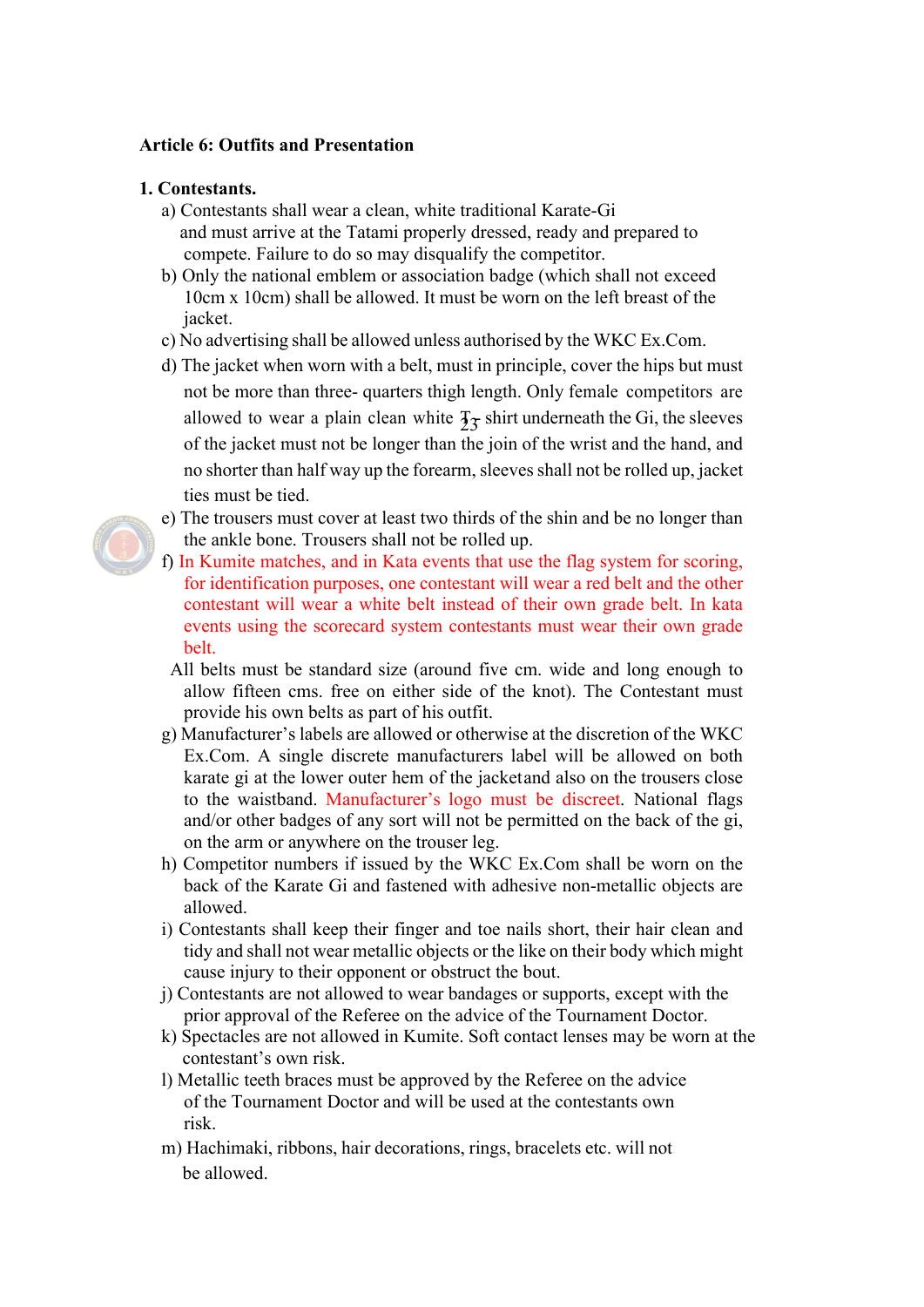- **2. Shobu Sanbon:** The following rules apply to the wearing of protective equipment:
	- a) WKC white mitts **(**see Appendix iii**)** are MANDATORY in Kumite.
	- b) Groin protectors are MANDATORY **from 6 years old and above** in Male Kumite.
	- c) Chest protectors are MANDATORY **from 10 years old and above**  in Female Kumite.
	- d) Clear or white Gum shields are MANDATORY in Kumite.
	- e) Shin/instep protectors are FORBIDDEN in Kumite.
- **3. Shobu Ippon:** The following rules apply to the wearing of protective equipment.
	- a) **WKC** white mitts are MANDATORY in Children's and Cadets Kumite.
	- b) Groin protectors are MANDATORY **from 6 years old and above** in Male Kumite.
	- c) Chest protectors are MANDATORY **from 10 years old and above in** Female Kumite.
	- d) Clear or white Gum shields are MANDATORY in Kumite.
	- d) Mitts are FORBIDDEN in Kumite 18yrs+.
	- e) Shin protectors are FORBIDDEN in Kumite.
	- f) Shin/instep protectors are FORBIDDEN in Kumite.

All protective equipment must be acceptable to the WKC Ex.Com. (SeeAppendix III).

# **Contestants can compete in either or both Sanbon & Ippon kumite events.**

# **4. Coaches**

The coach shall at all times during the tournament wear a tracksuit with their identification badge.

# **5. Officials**

Referees and Judges must wear the official uniform designated by the WKC Ex.Com, this uniform must be worn at all tournaments, courses and examinations. The official uniform will be as follows:

a) A single breasted navy-blue blazer bearing two silver buttons with

WKC badge. 23

- b) A white WKC shirt.
- c) A dark blue WKC tie.
- d) Light (mid) grey trousers without turn-ups.
- e) Plain dark blue or black socks.
- f) Black referee/sport shoes. Outdoor shoes will not be allowed on the Tatami.
- g) Female Referee's may wear a discrete hairclip and\or elastic band for a pony tail.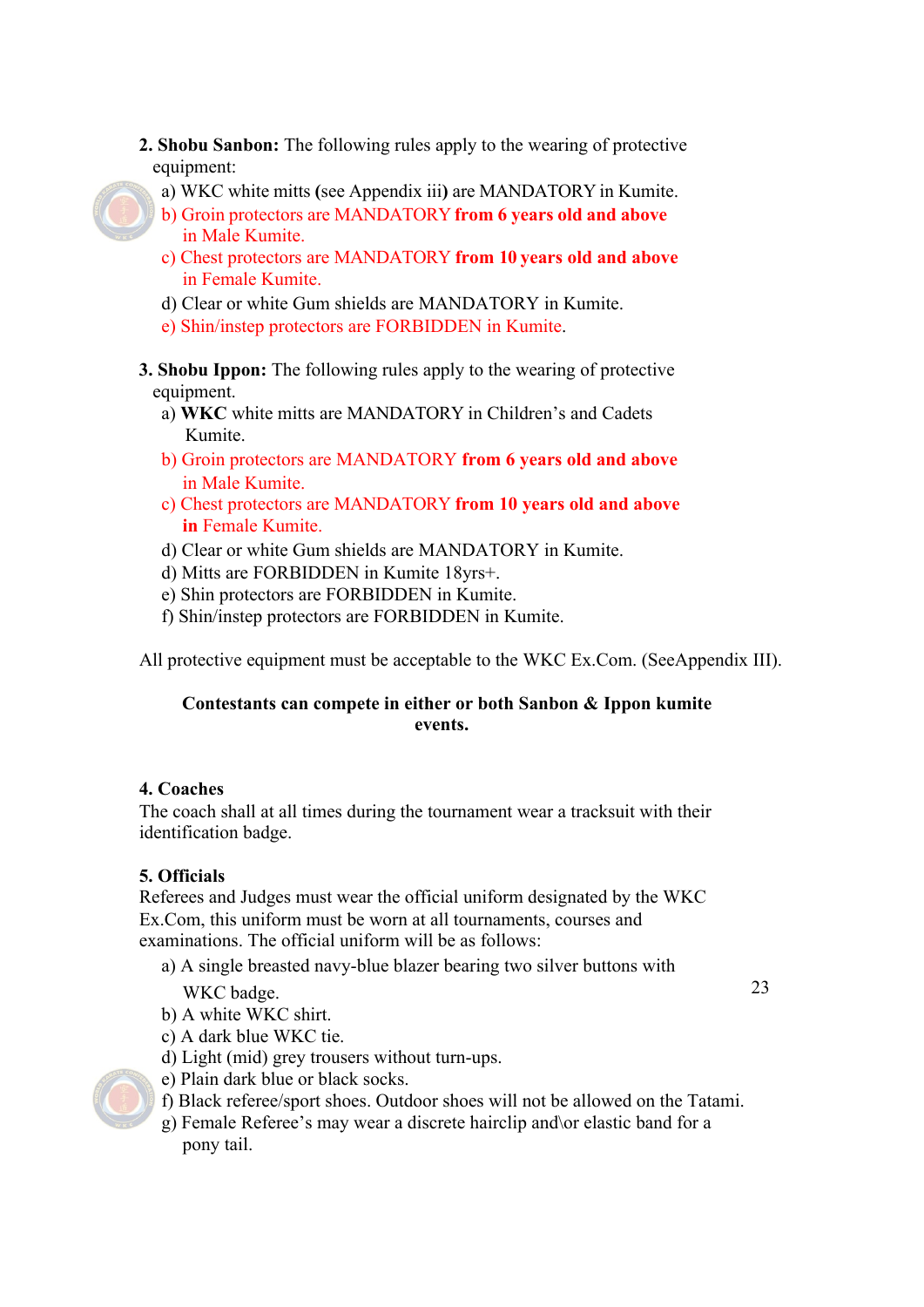# **Contestants can compete in either or both Sanbon & Ippon kumite events.**

**The WKC Ex.Com or The Referee commission may disbar any official or competitor who does not comply with the above regulations.**

### **CHAPTER 2: Powers and Duties Article 7: Powers and Duties**

### **1. The WKC Executive Committee**

The World Karate Confederation Executive Committee's power and duties shall be as follows:

- a) To appoint the Referee Commissions and support them in their work.
- b) To ensure the correct preparation for each tournament in consultation with the Tournament Director and the Organizing Committee, with respect to all aspects of the organization of the tournament.
- c) To check and support the Referee's Commission to appoint and direct the Chief Referee's to their respective areas, so that officials can be equally distributed to their respective Tatami. To act on any reports that the Chief Referee's may make.

d) To provide final approval on matters relating to judgment not prescribed in the rules.

e) To adopt other systems as and when the Ex. Com. sees fit to do so.

# *There must at all times be a member of the WKC Ex. Com. in the Tournament Hall.*

# **2. The WKC Referee Commission**

The Referee Commission shall comprise of five and no less than three international referees with a great experience and competence. The Commission will be chaired by an Ex.Com member.

The WKC Referee Commission's power and duties shall be as follows:

- a) To supervise and co-ordinate the overall performance of the refereeing officials.
- b) To nominate substitute officials when required.
- c) Schedule training and testing for all referees before each WKC Championship.
- d) To make improvements to the Competition Rules.
- e) To send an accurate report immediately after the Championship about any problems that have occurred and also the performance of the referees and officials.
- f) To arrange, in according with the Ex.Com, webinar or video conferences with the WKC refereeing staff and also new members.
- **3. The Arbitrator (Kansa)**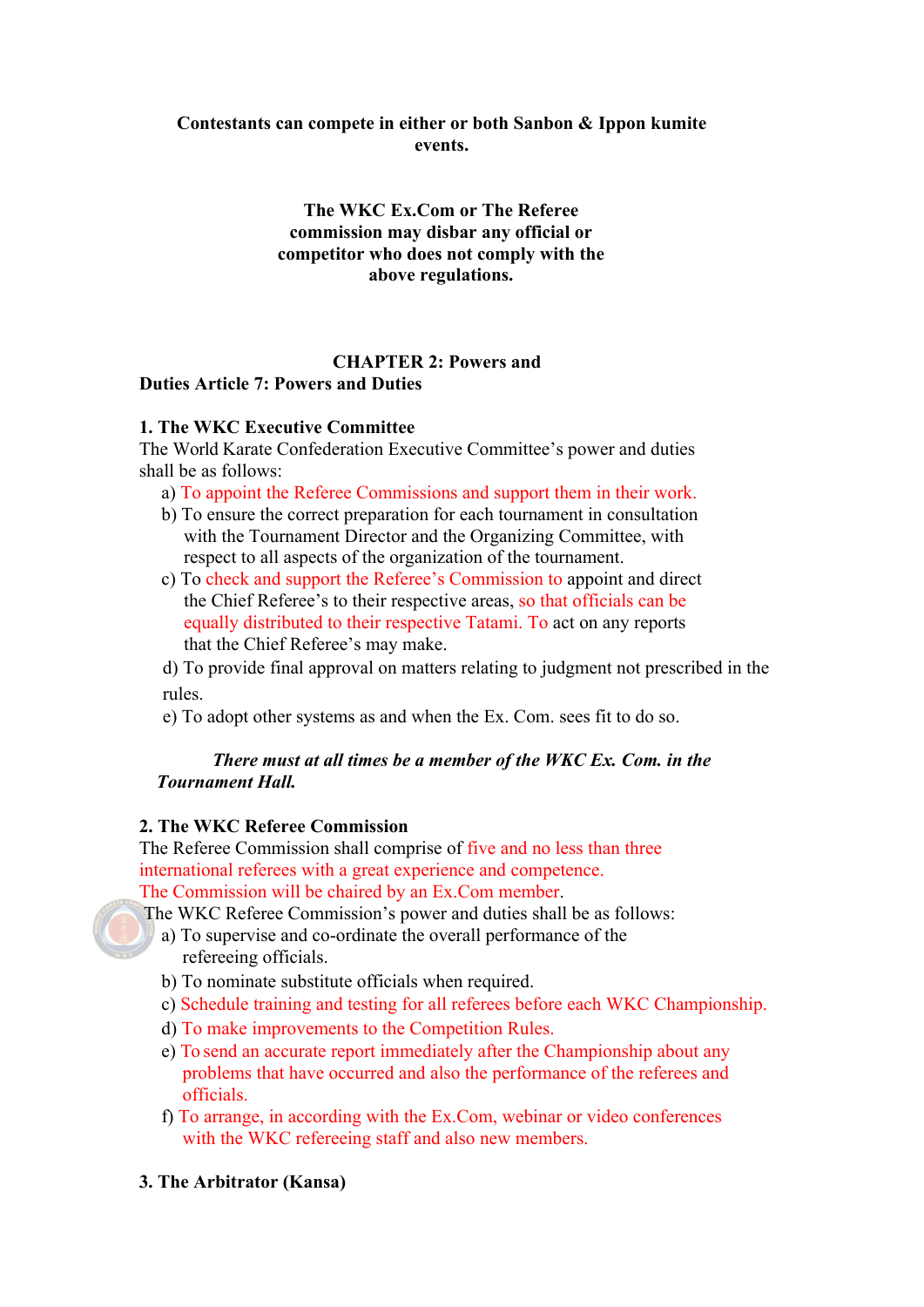The Arbitrator is chosen from the WKC panel of officials.

- 1) The powers and duties of the Arbitrator shall be as follows:
	- a) Administer the work of the scorekeeper, the timekeeper, and the announcer and also ensure that the match or bout is conducted in accordance with the Rules of Competition.
	- b) Ensure that all contestants are wearing approved equipment prior to the match or bout.
	- c) Call for the assistance of the Referee / Chief Referee as and when required.
	- d) To exercise their right to vote on a decision, during a sanbon match using the mirror system.
	- e) Be responsible for the official result of the match. Records kept of the match shall become official records subject to the approval of the Arbitrator and the Referee Panel.
- 2) Should decisions of the Referee and/or Judges, not be in accordance with the Rules of Competition, the Arbitrator shall bring this to the attention of the Referee in the first instance by blowing his whistle 3 times. If both the Arbitrator and the Referee cannot resolve the issue, the Chief Referee must be consulted and a ruling provided by him.
- 3) Using the "Flag" System the Arbitrator is not to be seen as an extra Judge.
- 4) Using the mirror system the Arbitrator may exercise their right to vote on a decision, during a sanbon match when asked by the Referee.

 *He does have a vote and authority in matters of judgment Hantei when asked by the Referee using the shadow mirror system.*

# **4. The Chief Referee**

The Chief Referee's power and duties shall be as follows:

- a) The Chief Referee is the highest authority on the area assigned to him within the Contest Rules.
- b) To delegate and appoint the Referee, Corner Judges, and Jury Table Judge prior to the match and supervise their performance.
- c) To stop the match and replace any of the officials whom he wishes with a substitute. (This shall be done with the minimum loss of time).
- d) To be responsible for seeing that the match is conducted according to the contest rules, and should any unusual incident occur,shall base his decision upon these rules including referral to the Referee'Commission for final approval. A public announcement will be decided by the Ex Com.
- e) To assist a Referee who requires assistance with decisions and to make recommendations regarding the performance of any official, coach or competitor to the Referee Commission.

# **5. The Referee (SHUSHIN)**

The Referee's power and duties shall be as follows:

- a) To conduct matches, including start, suspend and stop.
	- b) To announce the decision of the panel of judges.
	- c) To explain to the Chief Referee, the Referee Commission, when required, the grounds on which decisions are awarded.
	- d) To read the Competitor's Medical Record Card to ensure he/she is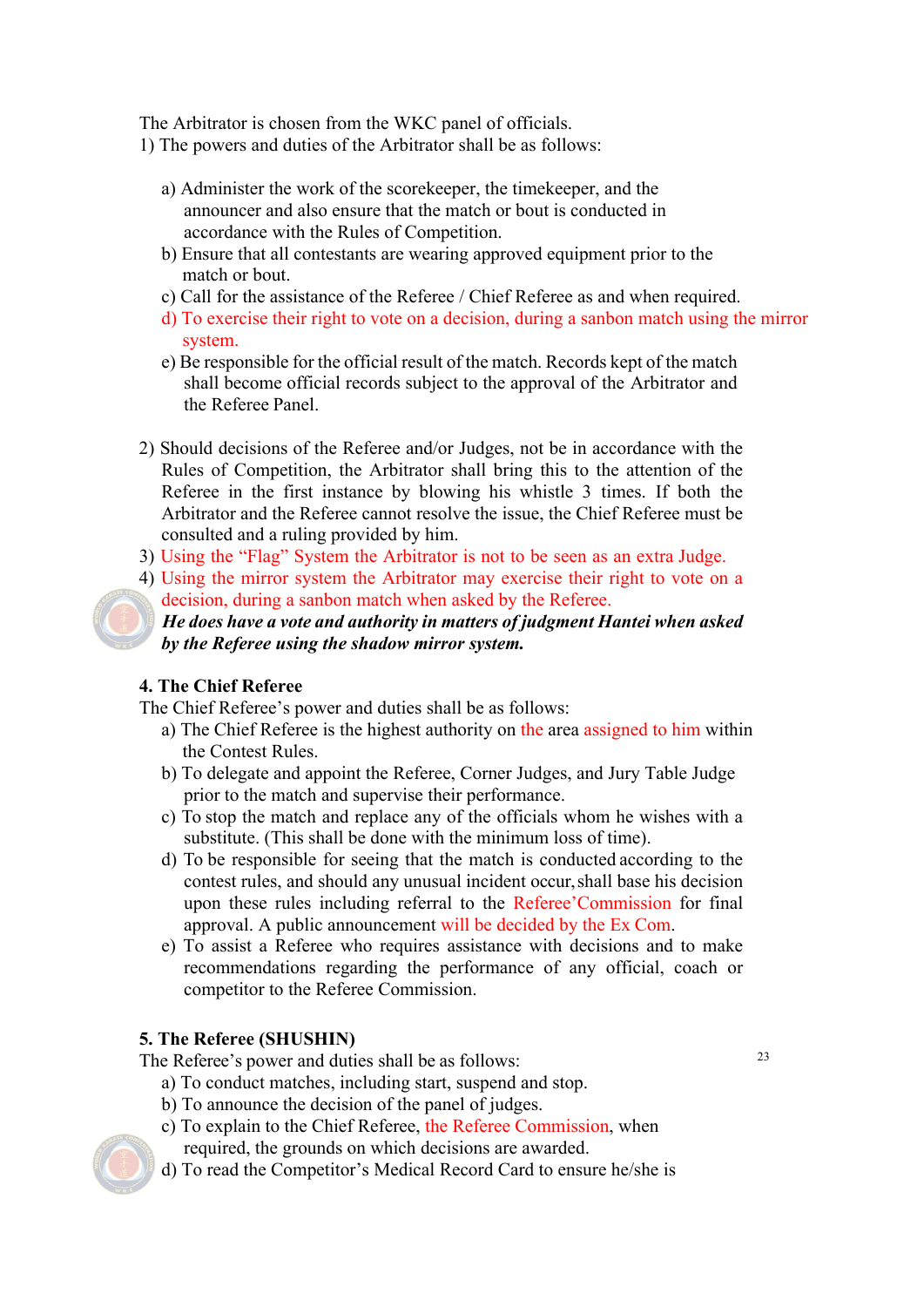permitted to compete.

- e) To announce fouls.
- f) To award points.
- g) To issue warnings and impose penalties prior to, during, and after the match.
- h) To call for decision (Hantei), to conduct voting of the Referee Panel (Hantei), and to announce the result.
- i) To announce extensions and extend the duration of the match.
- j) To take other disciplinary action (dismissal or suspension of a contestant or team from a match).
- k) To obtain and act upon the opinion(s) of the Arbitrator, Judges, Tournament Medical Officials.
- l) To obtain and act upon the opinion(s), advice and instruction ofthe Chief Referee.
- m) To announce victory by majority based on the table for judgment.
- n) To have authority over the competition area as well as the immediate perimeter.
- o) To make recommendations regarding the performance of any official, coach or competitor to the Chief Referee.
- p) In cases where a majority for an opinion has not been established, the opinion of the referee shall take precedence.

### **6. The Judge (FUKUSHIN) (Corner and Mirror)**

The Corner Judge's power and duties shall be as follows:

- a) To assist the Referee.
- b) To observe all actions of the competitors.
- c) To signal judgment regarding the conduct and developmentof matches by means of a flag, and/or whistle or hand (in mirror system), and in particular:
	- ❖ When they notice injury or illness of a contestant before the Referee does.
	- ❖ When they see an action that merits a score.
	- ❖ When they believe a contestant is about to commit, or has committed a prohibited act and/or technique.
	- ❖ When either or both contestants commit Jogai.
	- ❖ In all cases when it is necessary to call the attention of the Referee.



d) To give their opinion regarding different situations.

- e) To vote on a decision of a match when called upon (Hantei). Inthe case of a difference of opinion between the Referee and the Judges on a given matter, the Judge can, with the concurrence of other Judges successfully oppose the judgment of the Referee. The decision will reflect the opinions of the majority of the panel.
- **7. Administration Table Official, Score Keeper, Time Keeper, Caller**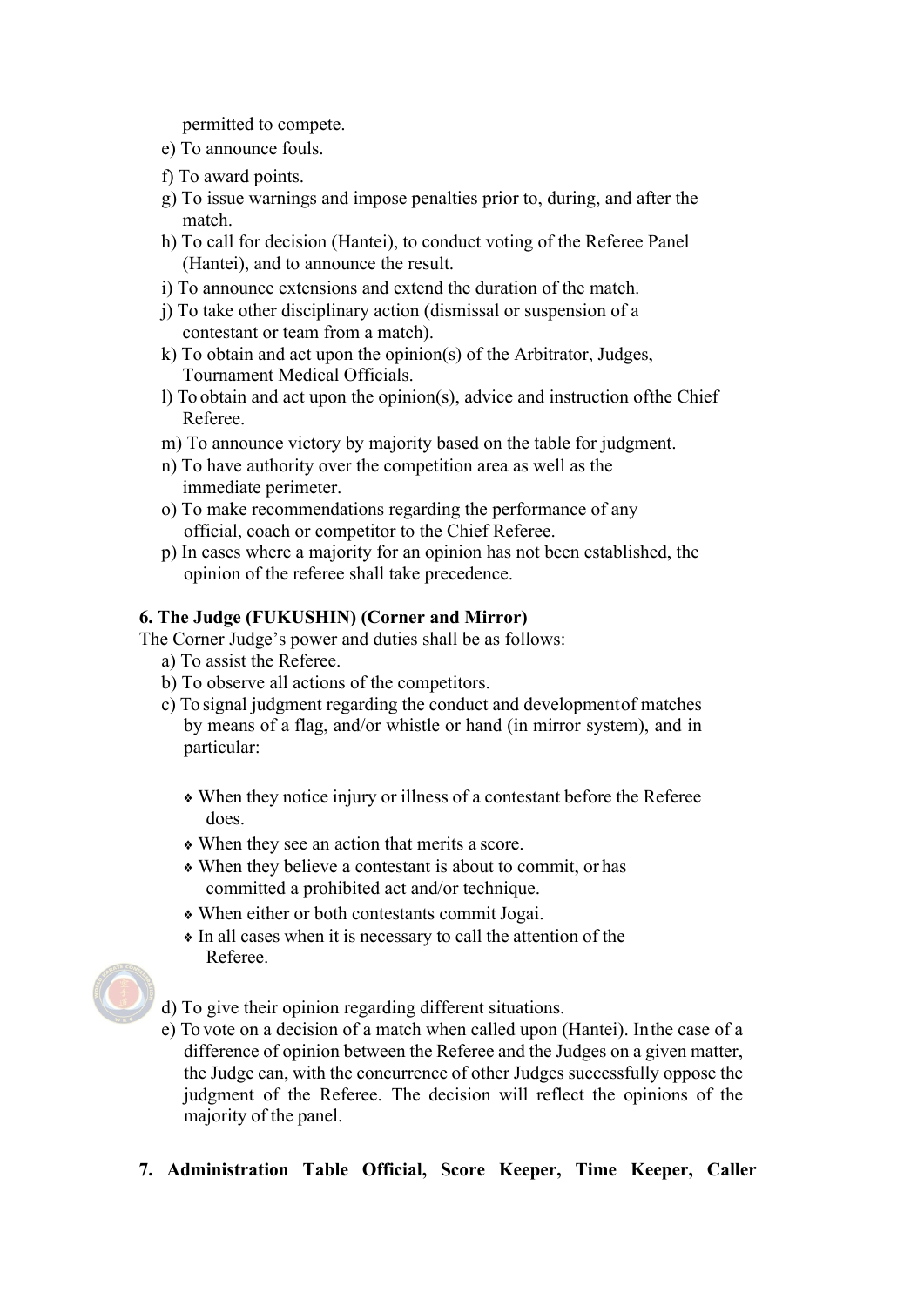### **Announcer**

Trained officials will be appointed as manual and electronic Score Keepers, Time Keepers, and Caller Announcers to the Administration Table. (*Note, on draw sheets Aka will be shown as the first of the pairing and Shiro the second. In team matches, teams will line up with the first fighter farthest away from the Administration Table, then the second fighter closer and the third fighter closest. In Kata competition, the Caller/Announcer will announce the Judges scores starting with the Senior Kata Judge and move in a clockwise direction until all the scores have been announced. No changes to the electronic draw are permitted without the authority of the Executive Committee and the system Administrator*).

#### **8. The Coach**

The Coach has the powerto:

- 1) The Coach must be prepared to show if requested from the administration table their own ID and any ID of the competitors of their team or delegation.
- 2) Communicate with his competitors during temporary halts of the bout (Yame to Haiime).
- 3) Approach the Arbitrator on matters of administration.
- 4) Make a protest to the Chief Referee.
- 5) Only one Coach per tatami per federation is permitted.
- 6) Coaches will sit in their designated place and must at all times conduct themselves in a disciplined manner and not interfere with the smooth running of the match.
- 7) Coaches must wear the official tracksuit of their federation, with their name and the country whom they are representing.

### **9. The Competitor**

The competitor must follow the Karate-do ideals of good, character, sincerity, effort, etiquette and self control, abide by the Rules of Tournament and comply with the orders of the Referee. Any behavior likely to bring Karate into disrepute by a competitor or anybody connected with the competitor can result in a warning or in the disqualification of the competitor and/or the team.

### **Article 8: Terms and Signals**

- 1) The terms and signals used by the Referee's and Judges(including the use of hand signals, flags and/or whistles) during the operation of a match are as specified in Appendix 1.
- 2) Whistle signals as used by the Referee shall have the following meanings:
	- a) Long/normal whistle plus a short sharp blast will be used to call Hantei.
	- b) Short sharp blast will command officials to lower flags or score cards.
- 3) Whistle signals as used by the Judges shall have the following meanings:
	- a) Short sharp blast in conjunction with a flag signal will bring the attention of the Referee to signal their judgment regarding the conduct and development of the match.
	- b) Repeated short blasts in quick succession will bringthe attention of the Referee.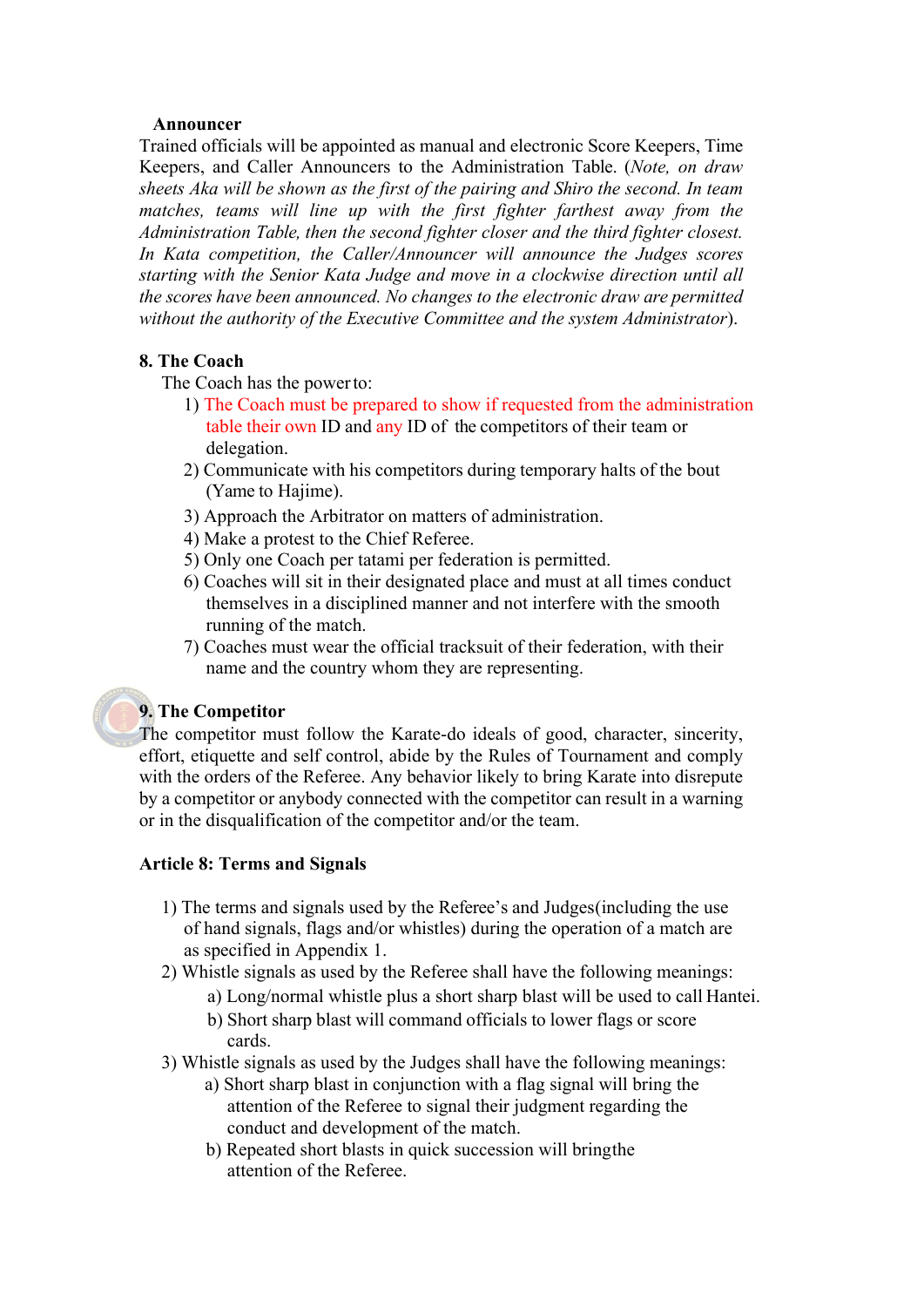### **Article 9: Decisions**

The Referee will award decisions based on the majority verdict of the Referee Panel and based on the table for judgment as contained in the Rules. In cases where there is no majority, the opinion of the Referee shall take precedence.

#### **Article 10: Protest**

- 1) A contestant shall not personally protest against a decision made by the Referee Panel.
- 
- 2) Only the Coach of the team/individual is allowed to protest against a decision by the Referee and/or Judges when the decision is deemed to have contravened the rules. Any protest must be made using the Protest Form, immediately after the perceived error has happened. An exception to this rule is when there has been an administrative error and a protest must be made immediately after the error has been detected.
- 3) To reduce the possibility of charting errors, the winner of each match must ensure their name and number/federation/country is given to the Administration Table Official before leaving the area. This is the responsibility of both the competitor and the competitor's coach.
- 4) The protest must be made to the Chief Referee of the area, in the first instance, who shall review the complaint and might call for an explanation from the Referee and/or Judges and table officials.
- 5) If he finds the decision not to have contravened the rules he can dismiss the protest.
- 6) If he finds the decision to have contravened the Rules he can demand that the Referee and Judges revise their previous decision.

7) If the matter cannot be resolved, it must be escalated to the Referee Commission who will call for evidence and may interview and carry out an investigation as it sees fit. No individual member of the Referee Commission has the power to sanction, suspend or disqualify an official; this can only be done by the WKC Ex.Com. The Referee Commission may choose to further escalate any particular issue to the WKC Ex.Com at any time.

8) A protest must be made in writing, signed by the coach of the contestant and must be accompanied with the protest fee of CHF 100 (or equivalent value). The fee will be returned should the protest be upheld.

#### **Article: 11: Injuries and Accidents during competition**

When a contestant receives an injury, the Referee shall at once stop the match, assist the injured contestant and, at the same time, if the situation requires it, call for the assistance of the Tournament Doctor. The treatment of the injury should not significantly delay the match and in the case of minor injuries should not be more than 1minute.

#### **1. Minor Injury**

A contestant will be declared the LOSER, if he suffers a minor injury and refuses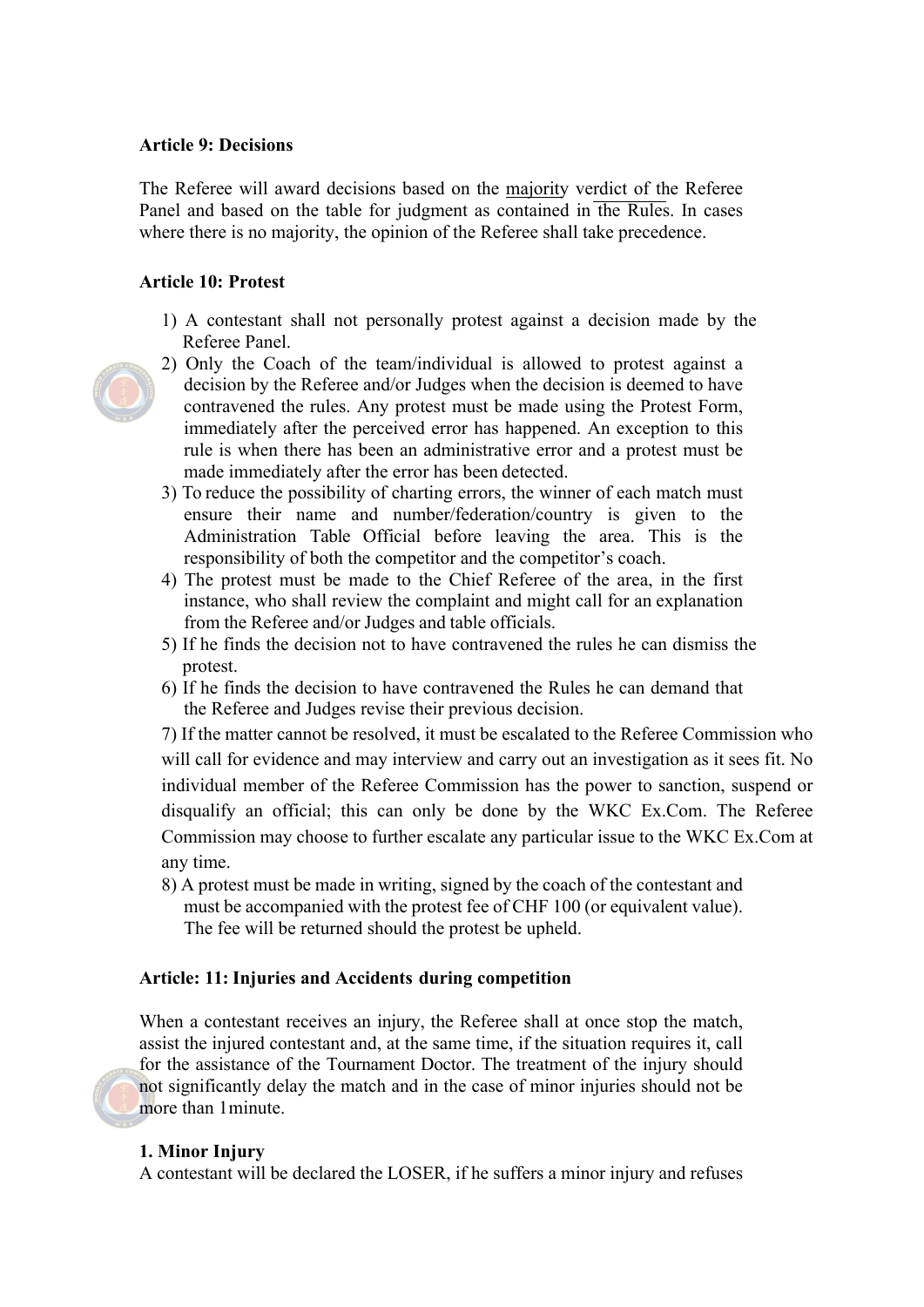to continue or requests permission to quit, and in the opinion of the Tournament Doctor the injury is not serious enough to disable him.

### **2. Major Injury**

When a contestant (after treatment), is deemed by the Tournament Doctor to be physically unable to continue the match (owing to injury or for any other physical reason), the Referee shall inform the judges of the position and suspend the injured contestant from the match and terminate it;

- a) If the injury is ascribable to his/her opponent, the injured party shall be declared the WINNER.
- b) If the injury is not ascribable to his/her opponent, the injured party shall be declared the LOSER.
- c) Where an injury or injuries are sustained during a match for reasons not ascribable to either contestant, disable a contestant, or where both contestants are injured at the same time for reasons for which both are responsible, the contestant who withdraws from the match shall be declared the LOSER.

However, where both contestants withdraw from the match due to injury and the reason for the injuries is not ascribable to either contestant, the match shall be decided by HANTEI.

A contestant who due to injury, wins a bout through the disqualification of his opponent, cannot fight again in the competition without certification of the Tournament Doctor(s). The Tournament Doctor(s) must sign the back of the contestant's Entry Card showing that he is satisfied the competitor is fit to continue in the tournament. This must be done before the Referee permits the contestant to continue in the tournament. Failure to have this completed by the 23

Tournament Doctor will leave the competitor ineligible to compete in kumite or kata. *If the competitor has inadvertently been allowed to compete, on discovering the error, the competition must be immediately stopped and the contestant examined by The Tournament Doctor(s) to verify he is fit to continue. As the competitor was ineligible to compete without the Tournament Doctor(s) certification, all subsequent actions, scores, bouts and rounds are invalid and the competition must be returned to the point where the error occurred. A record of all bouts must be kept. If the competitor is deemed to be fit to compete, the bout(s) must be re-run, if he is not, the competitor must be withdrawn. A report on the incident and the name of the Referee responsible for permitting it must be sent to the Referee Commission to consider what action is required.*

- A contestant, who is deemed by the Tournament Doctor(s) to be physically unable to continue a bout and declared unfit to fight, cannot fight again in that competition.
- A contestant who has won **two bouts** as a result of *receiving*injury (and the opponents have been disqualified), cannot continue to the next round of competition.
- A contestant who been disqualified **two times** for *inflicting* injury on his opponent(s) significant enough for the Tournament Doctors to determine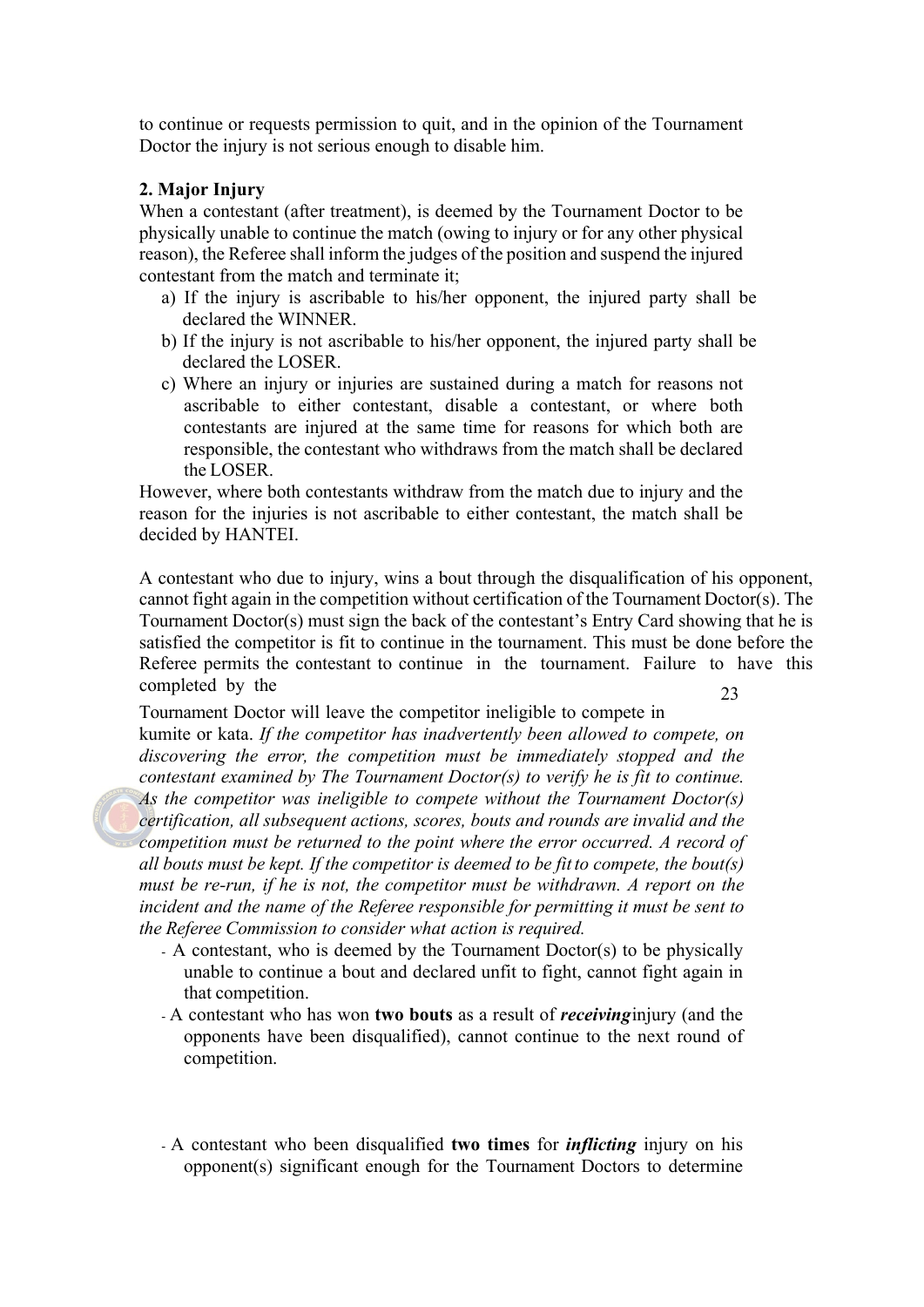both recipients unable to continue in their respective bouts, cannot continue in any kumite event in that tournament. The perpetrator must have "DISQUALIFIED 1" written on the back of his Entry Card by the Referee who will sign it. On the second occasion, the Entry Card must be endorsed "DISQUALIFIED 2" and again the Referee must sign it. The Referee must retain the Entry Card at this stage and immediately return it to the WKC Executive Committee.

**The disqualification/withdrawal of a contestant due to injury has a serious impact on results; it will therefore take the agreement of two doctors to support the recommendation. (Ideally, one of the doctors must not be from the same country/federation as the recipient/perpetrator).**

**Article: 12: Retirement** A contestant who is unable to continue competing or participating, for reasons other than injury or who requests for permission to quit the match for such reasons, shall be declared the LOSER.



# **PART B: KUMITE CONTEST RULES – SHOBU SANBON**

*Individual and team match events 13 years and under are run on a knock- out basis unless otherwise stated – there is no repechage. In all individual and teams tournaments 14 years and over the repechage system will be applied.*

### **Article 13: Types of Match**

The types of match shall be as follows:

#### **1. Individual Match:**

The individual match is decided by Shobu Sanbon - three point's This is a match where the participants try and score three points before their opponent does within the permitted time.

Criteria for deciding the winner of an individual match is as follows:

- 1. The first person to reach Sanbon.
- 2. The person who has the greater score at the time-up signal (see Article 7).
- 3. Hantei.
- 4. Encho-Sen.
- 5. Hansoku, Shikkaku or Kiken given against their opponent.

#### **2. Team Match**

 **There will be three types of Team Kumite this will be as follows –**

**Male Team 3 contestants + 1 reserve (Cadets / Junior/ Senior)**

**Female Team 3 contestants + 1 reserve (Cadets / Junior /Senior)**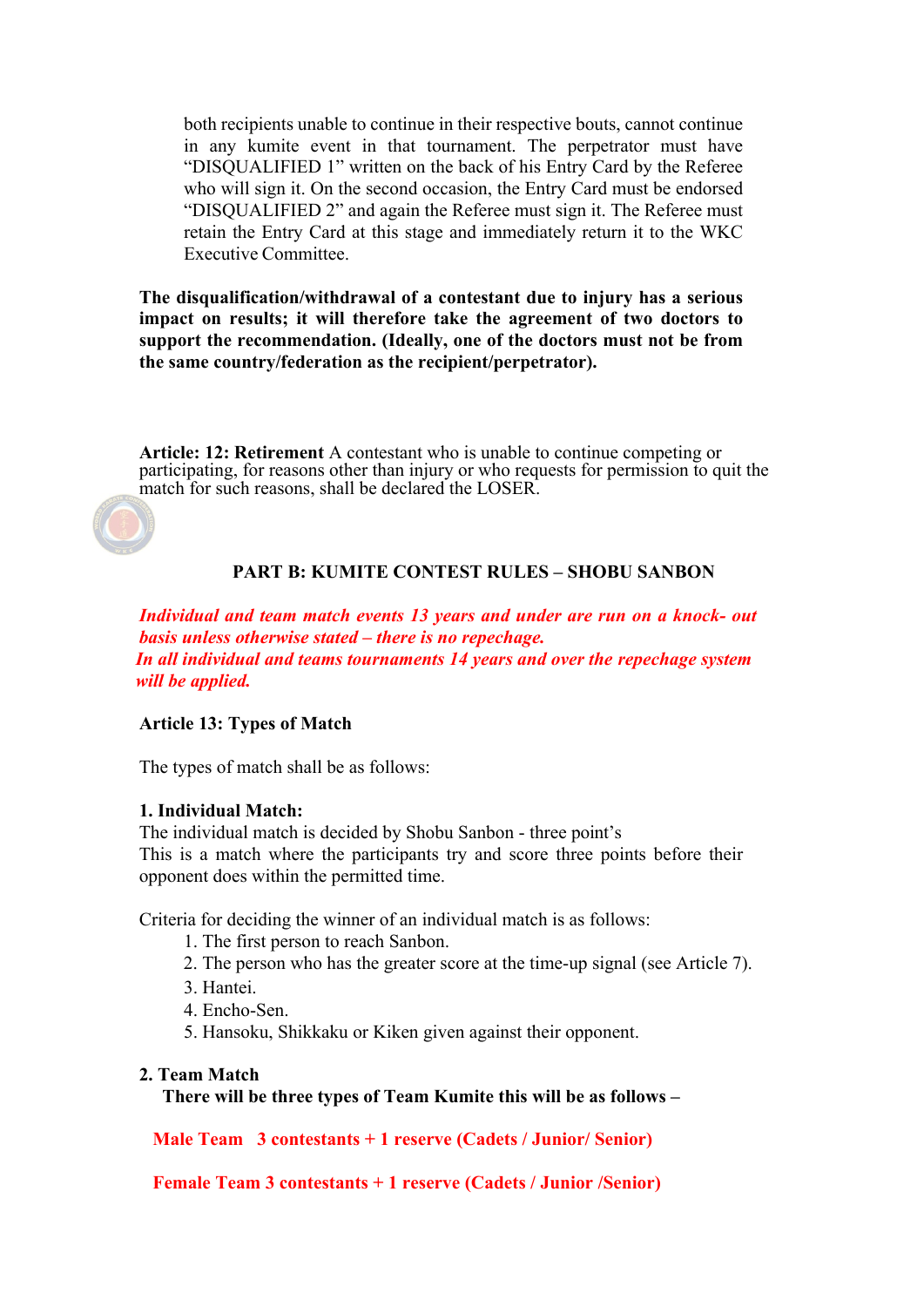## **Mixed Team 3 contestants + 2 reserves - 1 male and 1 female reserves (Junior/Senior)**

All members of a team that line-up for a team match must fight in that match. Example : *If Aka team wins the first 2 bouts, the 3rd fighter on each team has to fight according to the Rules of the Tournament*.

1.The number of persons comprising in a team kumite (male or female) shall be  $3 + 1$  reserve

The number of persons comprising in mixed team kumite

shall be  $3 + 2$  reserves, (The team will consist of two male and one Female competitors, with two reserves one male and one female)

The minimum allowed for the mixed team kumite to participate will be two competitors 1 male and 1 female.

2. Before each team match, a team representative (the Coach), must take to the official table, an official form detailing the names and fighting order of the team members. The fighting order can be changed for each round but once notified, it cannot then be amended. Use of a reserve constitutes a change in fighting order – there are no fixed reserves.

- 3. Bouts between individual members of each team shall be held in the predetermined order.
- 4. The winner of a team match will be decided on the outcome of the individual bouts.

5. The criteria for deciding the winner of a team match, on the basis of the number of winners of individual bouts, is as follows:

a) The number of wins.

- b) The number of Ippons and Waza-ari's (total score) for each team.
- c) Extra Match.

6. Victory through a foul, disqualification or retirement of the opponent shall be counted as Sanbon in both team and individual bouts, the loser will still hold onto his/her scores awarded during the bout.

**7. Team Mixed :** Each team will be composed by 3 contestants, 2 male and 1 female, 1 reserve male and 1**e** reserve female. Before every match Kansa, in front of the coaches of the two teams, will draw the female position order, to make sure that the female meets the female of the opposing team.

After that the coach will take their completed team list to the official table, the match can then begin.

### 8. A team will be disqualified if:

- a) It does not line-up according to the most recent listing held by WKC
- b) Any of its members or its coaches change the team's<sub>23</sub> composition or fighting
- order without written notification

handed to the official table prior to the match.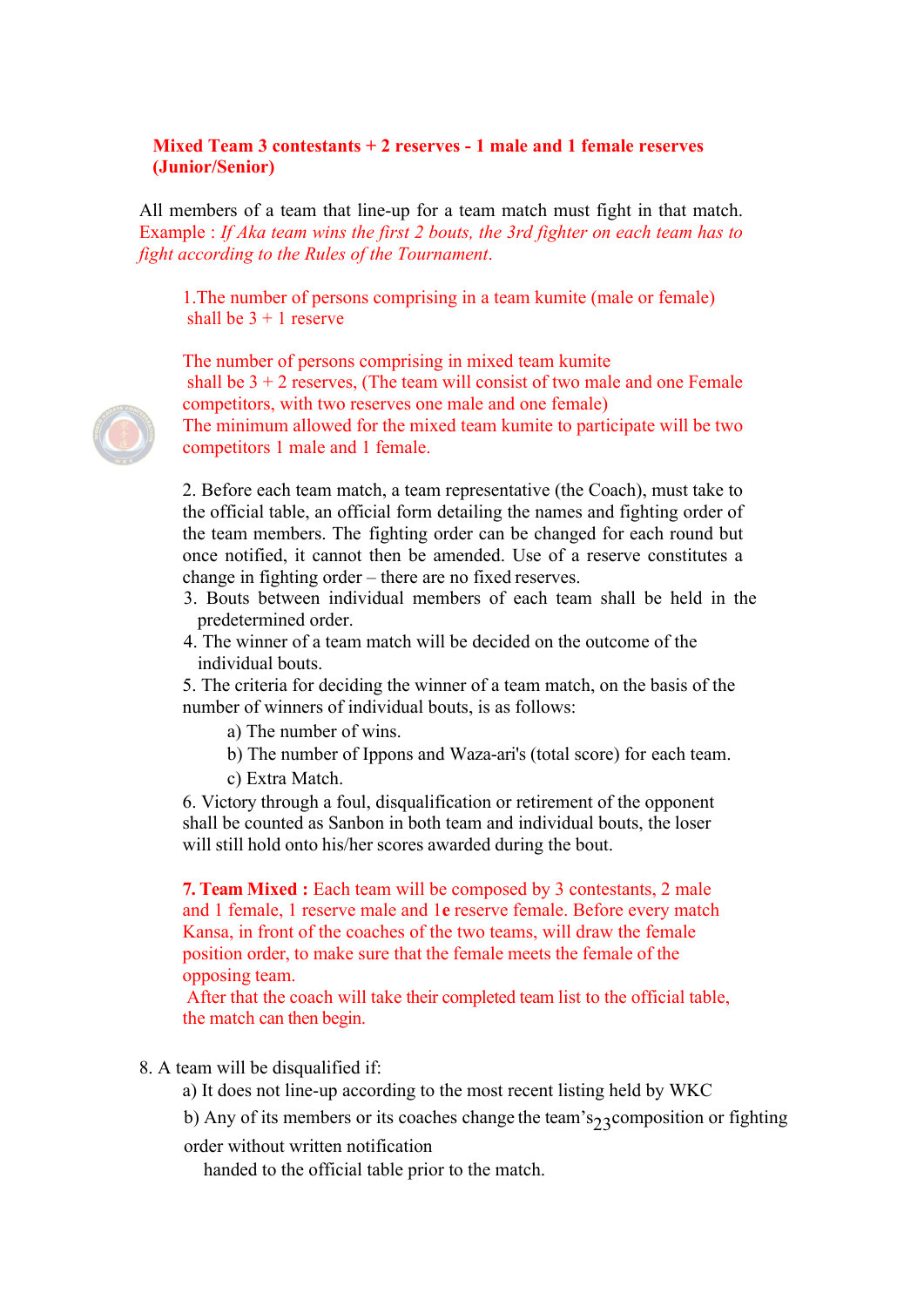c) Any of the members of the 3 man team do not compete with Sport principles and compliance with the WKC rules.

# **Article 14: Starting, Suspending and Ending Matches**

### 1. Starting

At the start of a Kumite match, the Referee stands on the outside edge of the fighting area. On his left and right sides stand the Judges. The Referee will call both teams (only the actual fighters, not the substitutes or coach), to line up in order, properly composed and proceed to initiate the formal exchange of bows by both contestants and officials (Shomen Ni Rei - Otagai Ni Rei). The Referee will then take one step back, the Judges will turn inwards towards the Referee and all bow together. The match shall start with the announcement by the Referee of "Shobu Sanbon Hajime" and the bout will then commence.

### 2. Suspending

The Referee shall suspend the match by using the appropriate gesture as defined in Appendix 1 and calling"Yame". When resuming the match, the Referee will announce "Tsuzukete Hajime".

### 3. Ending

The time - keeper shall give signals by a gong or buzzer indicating Ato Shibaraku (30 seconds left, or a little time to go), using one sharp blast. Time-Up signal shall have two long blasts of the signaling equipment. At "time-up" the Referee will halt the match andannounce "Soremade". He will then check the score, announce the decision and award the contest to the winner, or calls Hantei. The Referee shall end the match with the formal exchange of bows by the contestants and Referee Panel (Otagai Ni Rei - Shomen Ni Rei) and at that stage the match is deemed to be over.

### **Article 15: Duration of a Match**

The duration of a match shall be 3 (three) minutes effective fighting time for all competitors 18 years and above and 2 (two) minutes for all competitors 17 years and below.

The WKC Ex.Com can modify the duration of the matches.

# **Article 16: Extensions**

- 1) Where Hantei is called for in an individual match and the decision of the referee panel deems the bout to be a draw (Hikiwake) an extension of the bout (Encho-Sen) will take place. The duration of Encho- Sen will be one minute effective fighting time.
- 2) Should a referee not call *Hantei* when required to do so (and no other official brings this to the attention of the said Referee) and proceeds with Encho-Sen, on realising what has happened Encho-Sen must immediately be stopped and the bout returned to the point where *Hantei*  should have been called for. Anything awarded during the course of that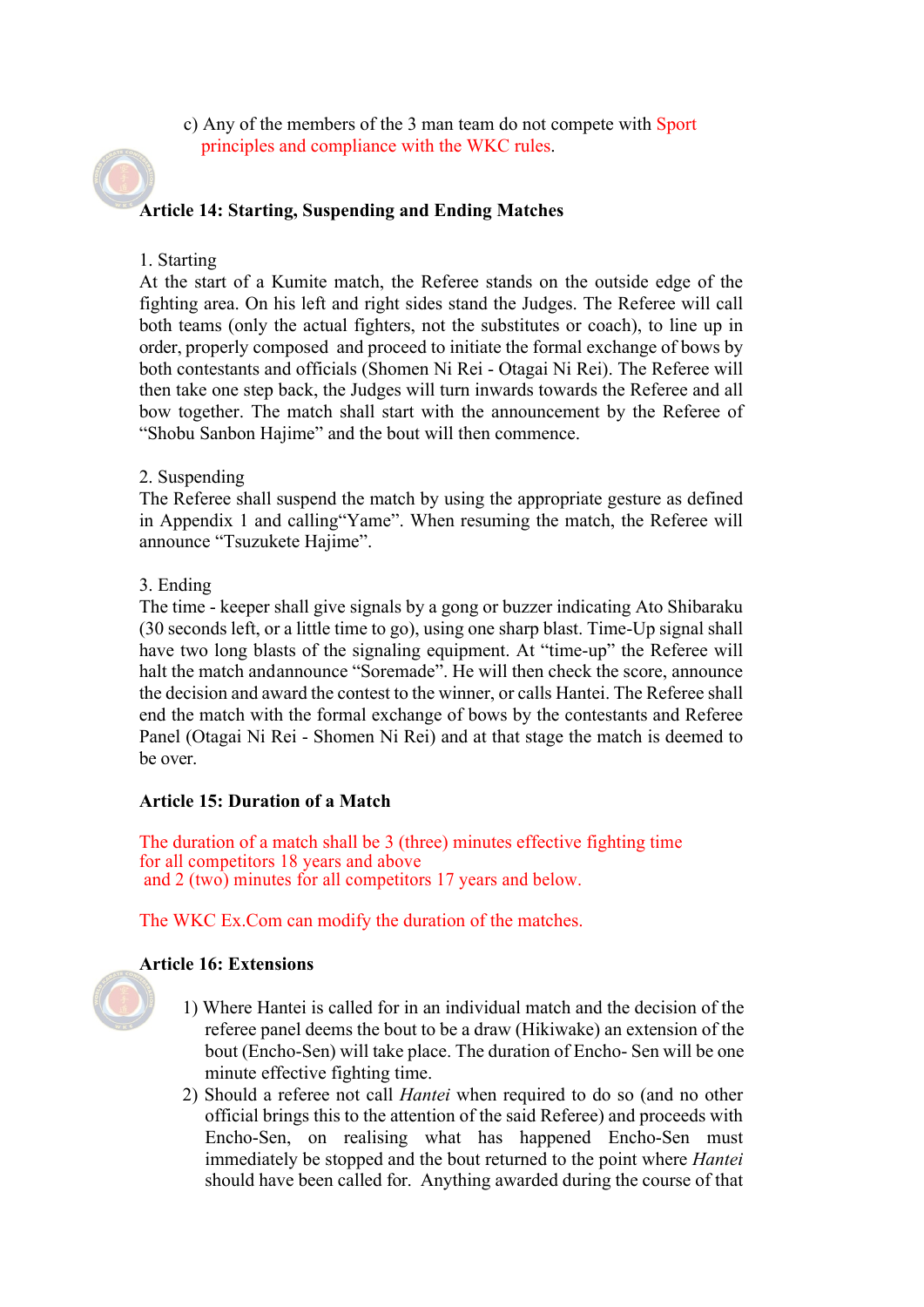Encho-Sen is invalid and must be deleted (but the record of the amendment must be kept).

- 3) All awards and penalties in the bout are carried into forward and included in Encho-Sen.
- 4) The extension will be decided on a first to score basis (sudden death) or if a penalty is awarded against one of the competitors.
- 5) If there is still no increase in the score total for either competitor and/or if no penalties have been awarded by the end of the extended period, a decision must be taken by the Referee and the four corner judges based on both the bout proper and the extension period. At this stage each member of the Referee panel must decide Aka or Shiro, Hikiwake is not anoption.

# **Article 17: Victory or Defeat**

Victory or defeat shall be awarded on the basis of Sanbon, victory by majority decision, defeat due to foul, disqualification or retirement.

### **Article 18: Scoring.**

**No point shall be awarded if the competitor injures his opponent, even if the injury is only very minor and a warning or penalty may be imposed against the offender.**

**Children's Kumite:** Controlled contact (skin touch) to the head is permitted, normal scoring criteria applies. **Cadet's Kumite (14- 15yrs):**  Controlled contact (skin touch) to the head is permitted, normal scoring criteria applies.

**Cadet's Kumite (16-17yrs):** Controlled contact (skin touch) to the head is permitted, normal scoring criteria applies.

**Senior & Junior Kumite:** Controlled contact (skin touch) to the head is permitted, normal scoring criteria applies.

*(Please read in conjunction with 11. below*).

1. Scores shall be as follows; a) Ippon (one point). b) Waza-ari (half point).

- 2. The scoring areas shall be limited to the following:
	- a) Head
	- b) Face
	- c) Neck
	- d) Abdomen
	- e) Chest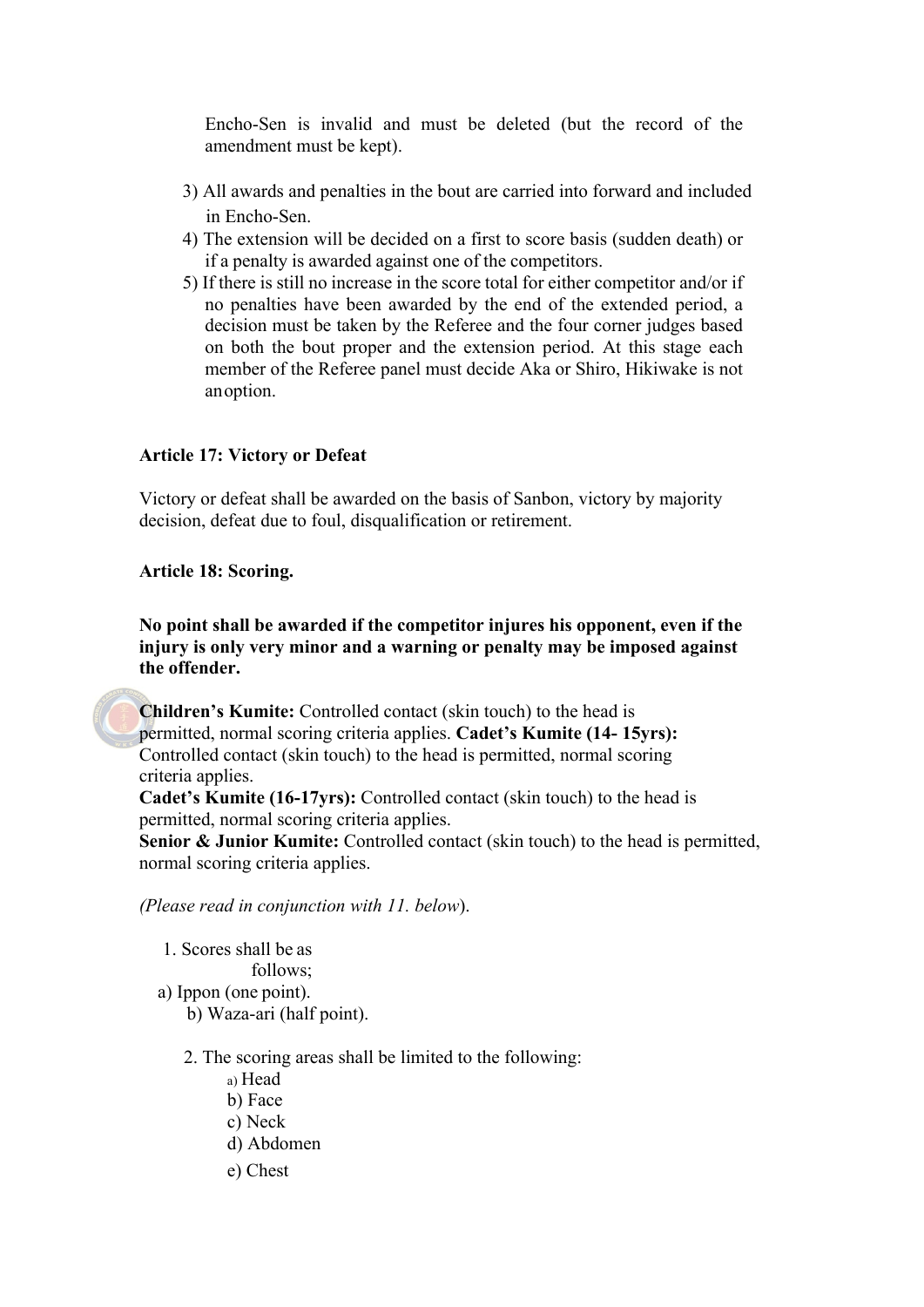f) Side

g) Back (excluding shoulders)

- 3. An effective technique delivered simultaneously as the Time-up bell signals the end of the bout, shall be counted into the score. Warnings  $\&$ Penalties can be imposed for failing to obey the orders of the Referee.
- 4. Simultaneous effective scoring techniques delivered by both contestants at the same time will be (Aiuchi) and shall not score.
- 5. Jogai: For Jogai to occur a contestant's foot or any other part of the body must touch the floor outside the fighting area, an exception to this is when the contestant is physically pushed or thrown from the area by the

opponent.

- 6. A scoring technique delivered by a contestant whilst outside the fighting area shall be invalid.
- 7. The point at which "YAME" should have been called is helpful in
- 
- determining if Jogai has occurred.
	- If a contestant (Aka), whilst inside the fighting area delivers a scoring technique and then steps outside of the area, the technique shall score.
	- If a contestant (Aka), whilst inside the fighting area delivers a technique that does not score and who then steps outside of the area, Jogai will be recorded against Aka.
	- If a contestant (Aka), whilst inside the fighting area delivers a scoring technique and Shiro steps outside of the area after it has scored, the technique shall score and Jogai shall not be recorded against Shiro.
	- If a contestant (Aka), whilst inside the fighting area delivers a scoring technique and Shiro has stepped out or steps outside the fighting area as Aka's technique is delivered, the technique shall score and Jogai shall be recorded against Shiro.

8. Criteria for deciding Ippon and Waza-ari.

An Ippon is awarded when a scoring technique is performed to a scoring area and fulfils all of the following criteria:

- 1. **Good form** (a technique with probable effectiveness within the framework of traditional Karate concepts).
- 2. **Correct attitude** (a non-malicious sense of performing within the framework of traditional Karate concepts).

3. **Strong vigour** (power, speed and controlled delivery of technique with the purpose of succeeding).

- 4. **Zanshin** (a continued state of awareness and commitment).
- 5. **Proper timing** (carrying out a technique at the optimum moment in time to achieve the greatest result).
- 6. **Correct distance** (carrying out a technique at the most effective distance to achieve the greatest potential effect. (In competition, however, a punch or kick that lands between skin touch and 3 centimeters of the face, head or neck will be said to have correct distance and will score, provided the technique meets all other criteria).

9. Effective scoring techniques delivered under the following conditions shall be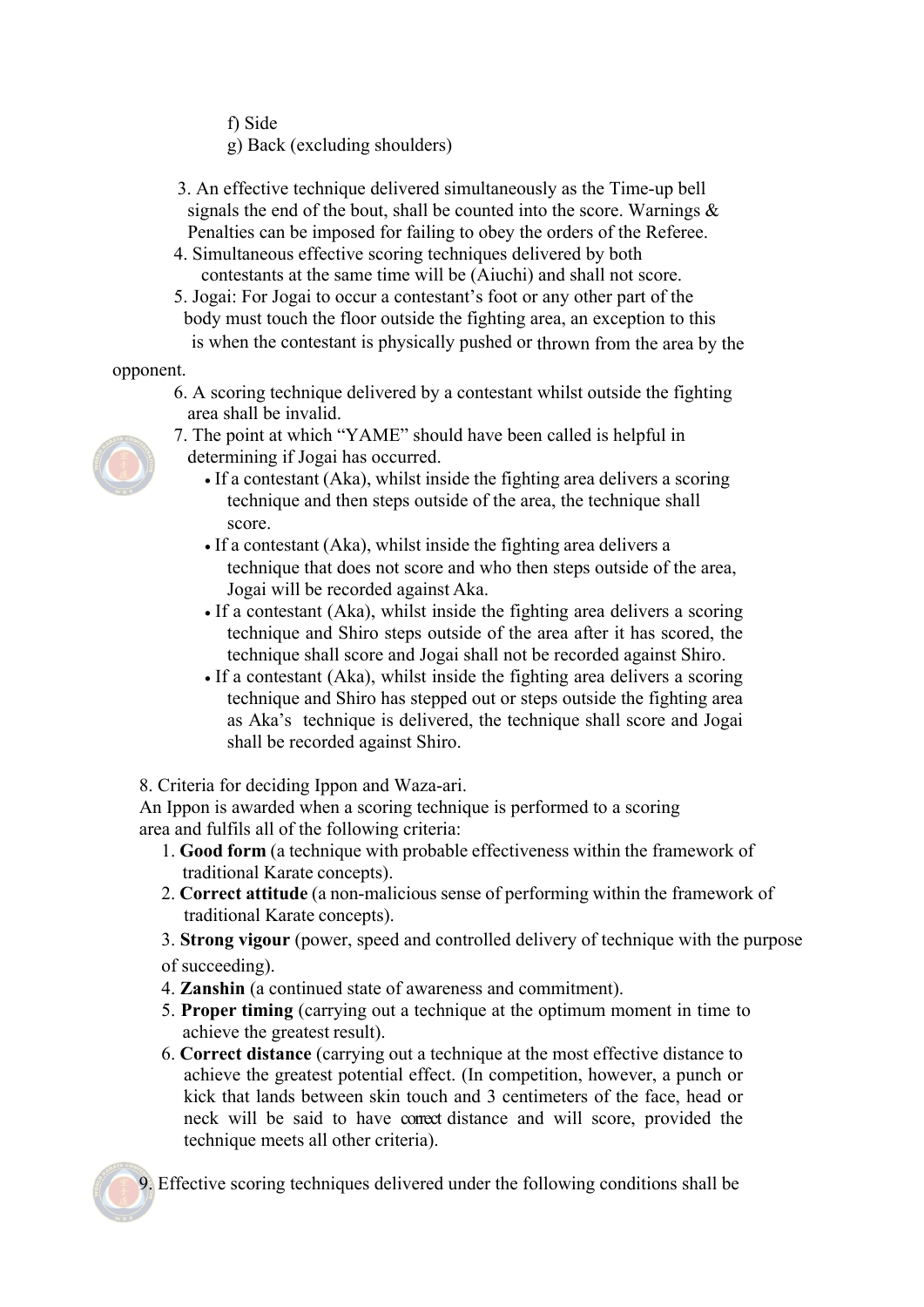considered as an Ippon:

- a) When delivered to a scoring area at the same time as an opponent begins to attack.
- b) When delivered to a scoring area immediately after the opponent is unbalanced or swept using ashi barai or thrown by the attacker.
- c) When a combination of successive and effective techniques (each of which merit a score in their own right), are delivered to the scoring area(s).
- d) When the opponent loses their fighting spirit and turns away from the attacker.
- e) When delivered to a scoring area on the opponent that is clearly undefended.
- f) When delivered to a scoring area using Jodan Geri.
- 10. A Waza-ari is awarded for a technique almost comparable and only *slightly*  deficient in that which is required to score Ippon. The Referee Panel must always look for the full requirements of Ippon in the first instance and only award a Waza-ari in the second instance.
- 11. MUBOBI is where a competitor demonstrates a lack of regard for his own personal safety whether making a committed attack (and is clearly unable to defend himself), turning away from the opponent or dropping their guard and focus and/or demonstrating a loss of fighting spirit. Should the offender receive a technique with excessive contact and/or sustain an injury, the Referee will issue a Mubobi warning or penalty against him and decline to issue a warning or penalty to the opponent.

# **Article 19: Criteria for Hantei (Decision)**

Individual Match:

- 1. Hantei shall be called for:
	- a) When an individual match ends in equal scores or no scores.
	- b) Where both contestants withdraw from the match due to injury and the reason for the injuries is not ascribable to either contestant, the match shall be decided by Hantei.



Shall NOT be called for where there already is:

a) Sanbon.

- b) Hansoku (defeat due to disqualification) during the time of the match.
- c) Shikkaku (disqualification and banned from the event), during the time of the match.
- d) Kiken (withdrawal or retirement), during the time of the match.

Team Match:

Hantei shall NOT be called for in a team bout when an individual bout ends with equal scores or no score (the bout will be deemed a draw).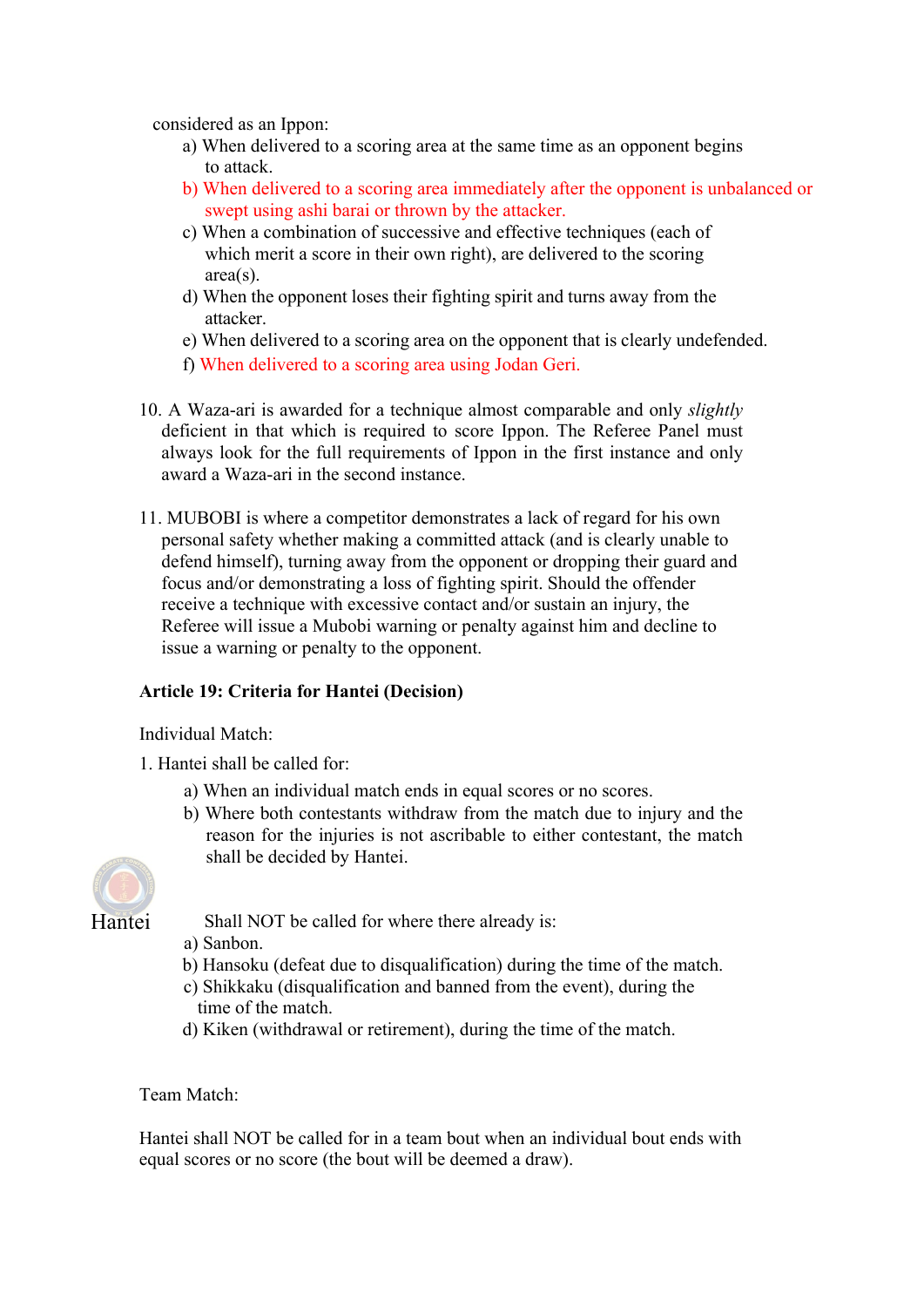However, Hantei will be called for where both contestants withdraw from the match due to injury and the reason for the injuries is not ascribable to either contestant.

Note: The Rules for an individual match will apply to the "Extra Bout" to ensure a winner.

The Referee Panel will make a decision (Hantei) on the basis of the following:

- 1. The number of Waza-ari's/Ippons scored.
- 2. The number of warnings issued and to whom.
- 3. The number of escapes from the fighting area.
- 4. The number of attacking moves.
- 5. The ability and skill of the contestants.
- 6. The comparative excellence in fighting spirit, attitude and vigorous application.
- 7. The comparative excellence of strategy used.
- 8. Fair play.

9. *(When calling Hantei using the 'Mirror System the Referee will blow their whistle the Referee Judge and Arbitrator will show their decision by hand signal).*

### **Article 20: Prohibited Actions**

- 1. Uncontrolled attacks (whether they make contact or not).
- 2. Techniques which make excessive contact, regarding the scoring area(s) attacked.
- 3. Attacks to the arms, legs, joints and insteps.
- 4. Attacks to the groin.
- 5. Attacks with open-handed techniques, Empi Uchi, Hiza Geri, and Atama Uchi.
- 6. Attacks, which *make contact* with the throat.
- 7. Purposeless grabbing.
- 8. Uncontrolled throws.
- 9. A contestant who is disqualified a second time for causing injury to an opponent cannot fight again in this competition.

*(Remember Ashi-Barai is a legal technique. A valid Ashi-Bari whether followed by another technique or not should not be penalized. The referee panel must recognize the difference between Ashi-barai and an attack to the leg).*

#### **Article 21: Prohibited Behaviours**

- 1. Fail to comply with the orders of the Referee.
- 2. Time-wasting.
- 3. Any unsporting behaviour such as verbal abuse, provocation or needless utterances.
- 4. Any behaviour likely to bring Karate into disrepute (this includes coaches and manager or anybody connected with the contestant).
- 5. Lack of regard for the contestant's own safety (Mubobi).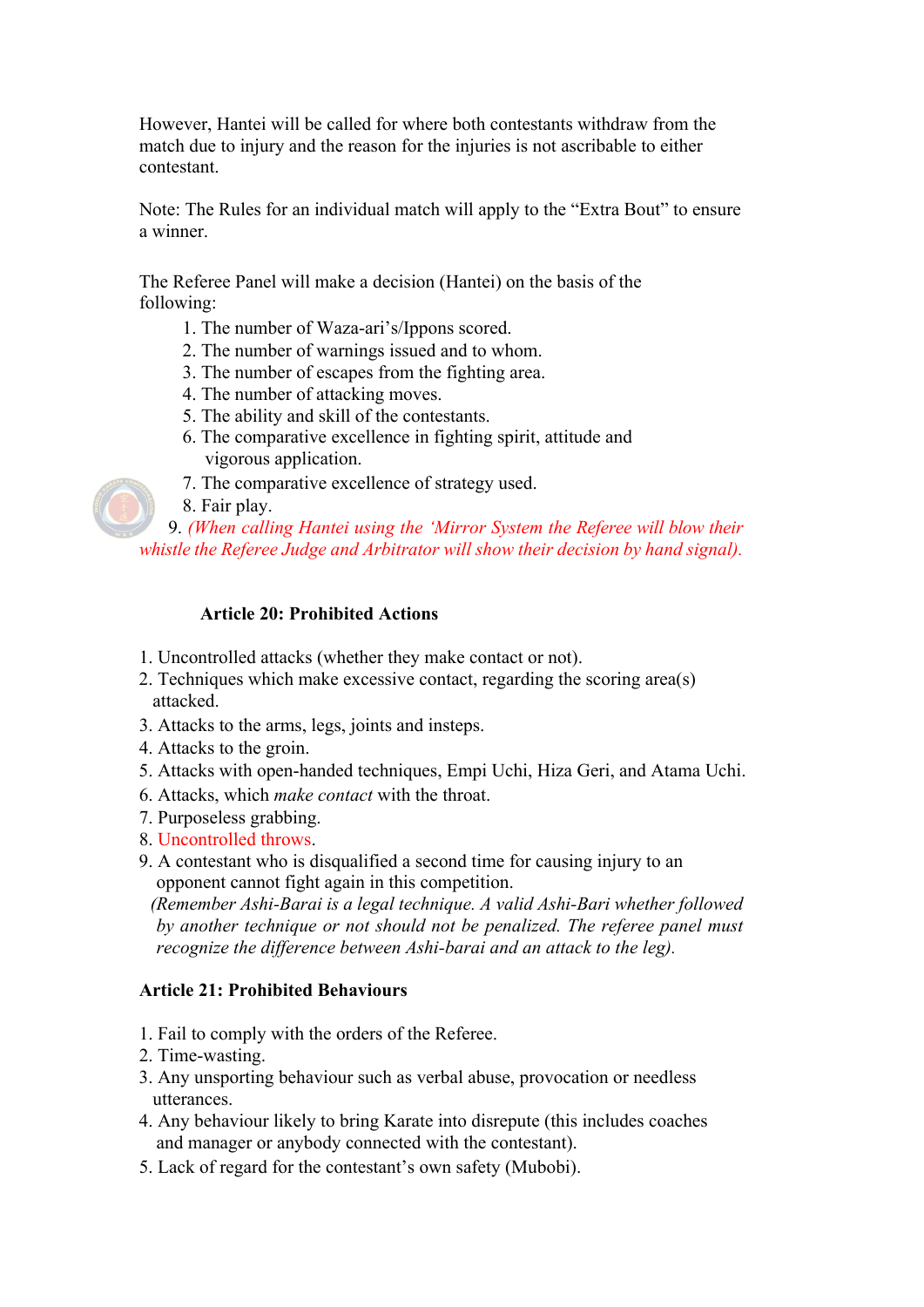6. Exaggerated actions and/or reactions (i.e. faking of injury).

*MUBOBI is where a competitor demonstrates a lack of regard for their own personal safety whether making a committed attack (and is clearly unable to defend themself) turning away from the opponent or dropping their guard and* focus, *and/*or *demonstrating a loss of fighting spirit. Should the offender receive a technique with excessive contact and/or sustain an injury, the Referee will issue a Mubobi warning or penalty against him and decline to issue a warning or penalty to the opponent.*

#### **Article 22: Warnings & Penalties** (refer to PART A: CHAPTER 1: Para 3).

- a) There are three categories of penalty: Actions & Behaviours, Jogai and Mubobi.
- b) There will be no cross-accumulation of warnings.
- c) Warnings must be increased with repeated infractions of the same rule type.

#### **1. Actions & Behaviours**

#### a) ATENAI: **(Private Warning**, **No penalty)**.

This is imposed for the first minor infraction of the Rules and carries

b) HANSOKU CHUI: **(Official Warning, No Penalty).**

This is imposed for a minor infraction of the rules for which Atenai has already been given or for a serious infraction of the rules but does not warrant Hansoku. It can be directly imposed and carries.

#### **c)** HANSOKU: **(Disqualification, Penalty Imposed),**

This is imposed for a serious infraction of the rules for which Atenai or Chui may have already been given or for a very serious infraction of the rules such as failing to obey the commands of the referee, for bringing the honour and prestige of Karate-do into disrepute or when a contestant becomes overexcited and the Referee considers him to be a danger to their opponent. **It can be directly imposed**. A **penalty** of disqualification of the contestant is imposed and the opponent's score is raised to Sanbon.

# **d)** SHIKKAKU**: (Disqualification from the tournament, Penalty Imposed).**

, this may be imposed for malicious acts, for failing to obey the commands of the referee, for bringing the honour and prestige of Karatedo into disrepute or when other acts are considered to violate the rules and the spirit of the tournament. **It can be directly imposed**. A **penalty** of disqualification from the tournament is imposed. The WKC Ex.Com. can decide the level of Shikkaku and a public announcement will be made.

#### **2. Jogai:**

- 1) JOGAI: **(Private Warning**, **No penalty)**.
- 2) JOGAI CHUI: **(Official Warning, No Penalty),** this is imposed after the second escape.
- 3) JOGAI HANSOKU: **(Disqualification, Penalty Imposed),** this is imposed after the third escape.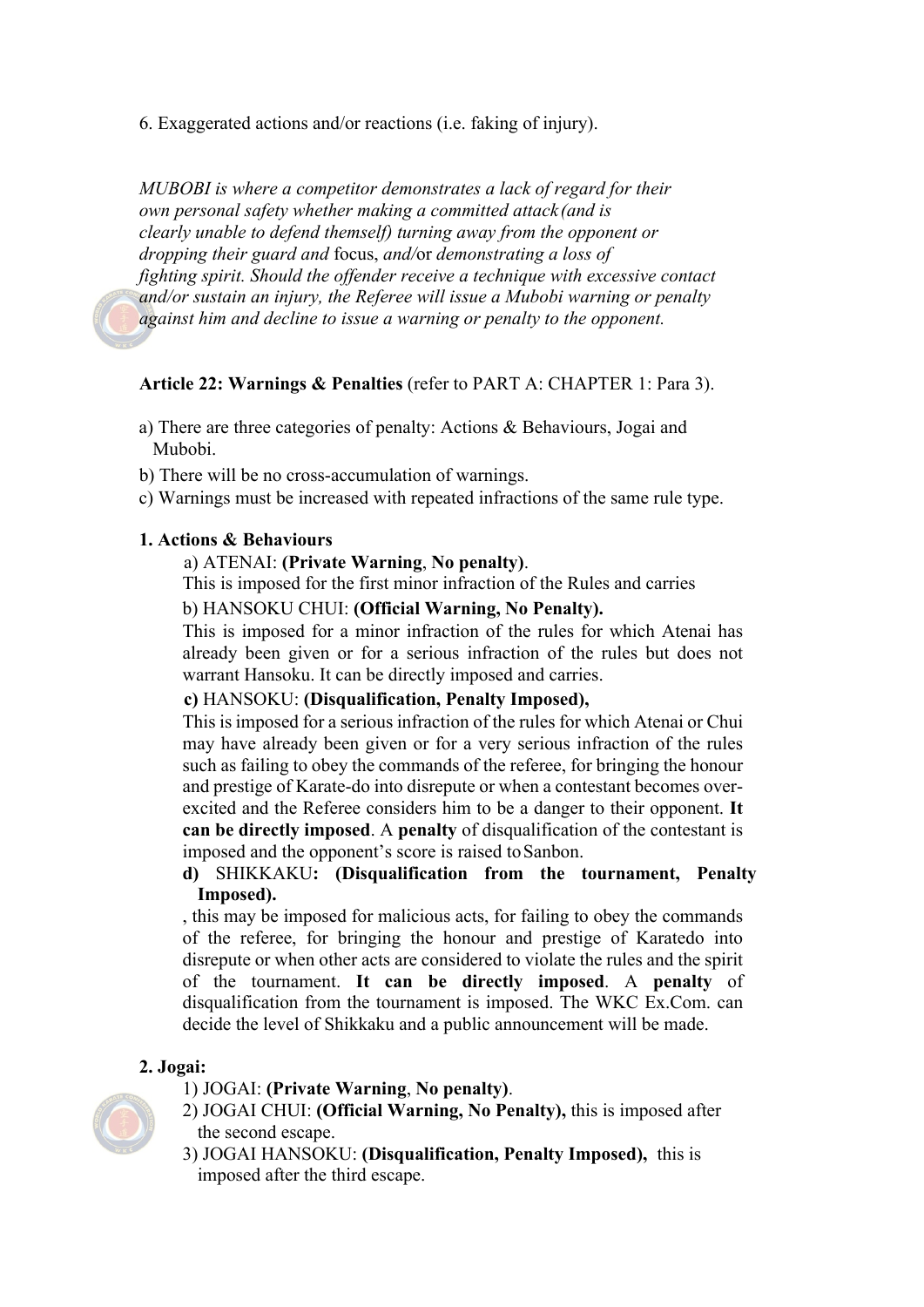### **3) Mubobi:**

- 1) MUBOBI: **(Private Warning**, **No penalty)**.
- 2) MUBOBI CHUI: **(Official Warning, No Penalty,** this is imposed for the second infringement.
- 3) MUBOBI HANSOKU: **(Disqualification, Penalty Imposed),**
	- this is imposed for the third infringement.

# **PART C: KUMITE CONTEST RULES – SHOBU IPPON**

### **Article 23: Types of Match**

The types of match shall be as follows:

### **1. Individual Match**

The individual match is decided by "Shobu Ippon". "Shobu Ippon", is a one point match, is a match where the participants try and score one point before their opponent does within the permitted time.

Criteria for deciding the winner of an individual match is as follows:

- a) The first person to reach Ippon.
- b) The person who has the greater score at the time-up signal (see Article 7).
- c) Hantei.
- d) Sai Shiai
- e) Hansoku, Shikkaku or Kiken given against an opponent.

# **2. Team Match**

All members of a team that line-up for a team match must fight in that match. Example: *If Aka' team wins the first 2 bouts, the 3rd fighter on each team must fight according to the Rules of the Tournament*.

1. The number of persons comprising a team (male or female), shall be  $3 +$ 1 reserve. A team will be allowed to participate only when it comprises a minimum of two competitors.

2. Before each team match, a team representative (the Coach), must hand to the official table, an official form detailing the names and fighting order of the team members. The fighting order can be changed for each round but once notified, it cannot then be amended. Use of a reserve constitutes a change in fighting order – there are no fixed reserves.

- 3. Bouts between individual members of each team shall be held in the predetermined order.
- 4. The winner of a team match will be decided on the outcome of the individual bouts.

5. The criteria for deciding the winner of a team match, on the basis of the number of winners of individual bouts, is as follows: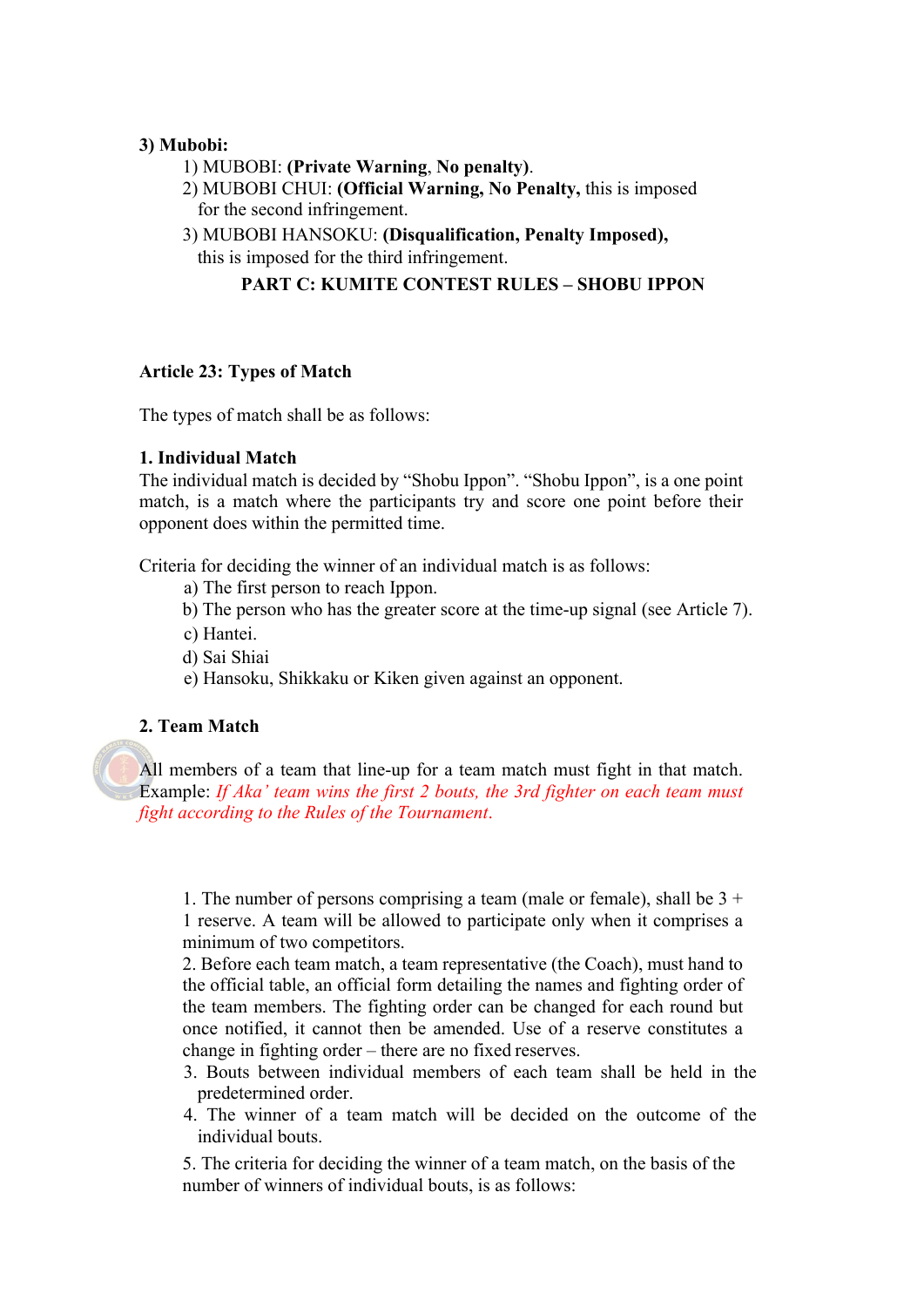- a) The number of wins.
- b) The number of Ippons and Waza-ari's
- c) Extra Match.

6. Victory through a foul, disqualification or retirement of the opponent shall be counted as Ippon in both team and individual bouts. The loser will still hold onto his/her scores awarded during the bout.

### A team will be disqualified if:

- c) It does not line-up according to the most recent listing held by WKC
- d) Any of its members or its coaches change the team's position or fighting order withoutwritten notification handed to the official table prior to the match .
- e) Any of the members of the 3 man team do not competitively fight.

### **Article 24: Starting, Suspending and Ending Matches**

1. Starting

At the start of a Kumite match, the Referee stands on the outside edge of the fighting area. On his left and right sides stand the Judges. The Referee will call both teams (only the actual fighters, not the substitutes or coach), to line up in order, properly composed and proceed to initiate the formal exchange of bows by both contestants and officials (Shomen Ni Rei - Otagai Ni Rei). The Referee will then take one step back, the Judges will turn inwards towards the Referee and all bow together. The match shall start with the announcement by the Referee of "Shobu Sanbon Hajime" and the bout will then commence.

### 2. Suspending

The Referee shall suspend the match by using the appropriate gesture as defined in Appendix 1 and calling"Yame". When resuming the match, the Referee will announce "Tsuzukete Hajime".

# 3. Ending

The time - keeper shall give signals by a gong or buzzer indicating Atoshi-baraku (30 seconds left, or a little time to go), using one sharp blast. Time-Up signal shall have two long blasts of the signaling equipment. At "time-up" the Referee will halt the match andannounce "Soremade". He will then check the score, announce the decision and award the contest to the winner, or calls Hantei. The Referee shall end the match with the formal exchange of bows by the contestants and Referee Panel (Otagai Ni Rei - Shomen Ni Rei) and at that stage the match is deemed to be over.

### **Article 25: Duration of a Match**

The duration of a match shall be two (2) minutes effective fighting time. The WKC Ex.Com can modify the duration of the match.

# **Article 4: Sai Shiai (another match)**

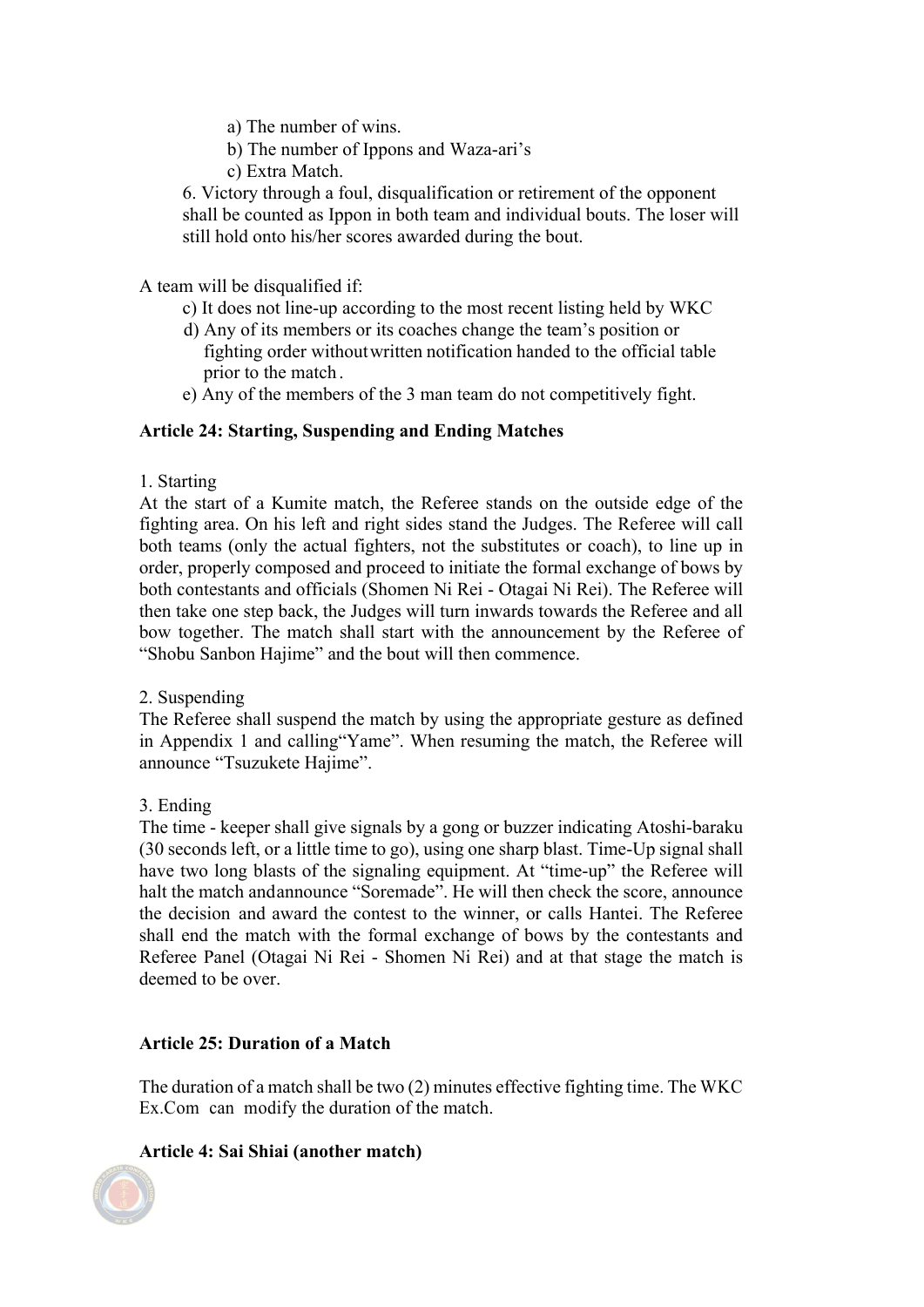- 1. Where Hantei is called for in an individual match and the result is deemed to be a draw, there will be another match (Sai Shiai).
- 2. The winner of the match shall be the competitor with the highest score gained only in Sai Shiai.
- 3. All awards and warnings in the original bout are NOT carried over into Sai Shiai.
- 4. If there is still no score for either competitor by the end of the bout, each member of the Referee panel must decide in favour of either Aka or Shiro, Hikiwake is not an option.

### **Article 26: Victory or Defeat**

Victory or defeat shall be awarded on the basis of Ippon, victory by decision, defeat due to foul, disqualification or retirement.

### **Article 27: Scoring.**

**No point shall be awarded if the competitor injures his opponent, even if the injury is only very minor and a warning or penalty may be imposed against the offender.**

**Children's Kumite:** Controlled contact (skin touch) to the head is permitted, normal scoring criteria applies. **Cadet's Kumite (14- 15yrs):**  Controlled contact (skin touch) to the head is permitted, normal scoring criteria applies.

**Cadet's Kumite (16-17yrs):** Controlled contact (skin touch) to the head is permitted, normal scoring criteria applies.

**Senior & Junior Kumite:** Controlled contact (skin touch) to the head is permitted, normal scoring criteria applies.

*(Please read in conjunction with 11. below*).

1. Scores shall be as follows: a) Ippon (one point). b) Waza-ari (half point).



The scoring areas shall be limited to the following:

- a) Head
- b) Face
- c) Neck
- d) Abdomen
- e) Chest
- f) Side
- g) Back (excluding shoulders)
- 3. An effective technique delivered simultaneously as the Time-up bell signals the end of the bout, shall be counted into the score. Warnings & Penalties can be imposed for failing to obey the orders of the Referee.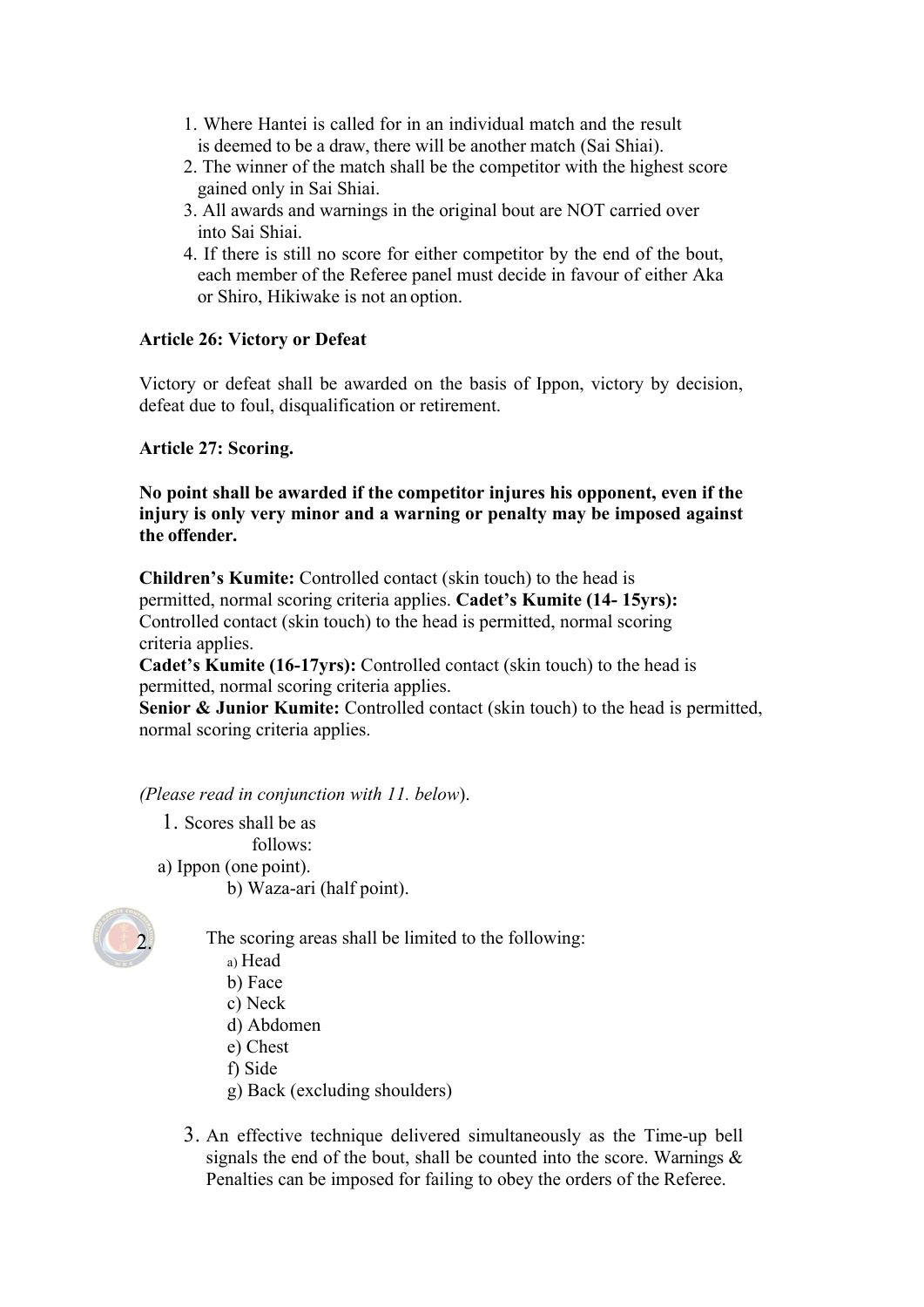- 4. Simultaneous effective scoring techniques delivered by both contestants, at the same time (Aiuchi) shall not score.
- 5. Jogai: For Jogai to occur a contestant's foot or any other part of the body must touch the floor outside the fighting area, an exception to this is when the contestant is physically pushed or thrown from the area by the opponent.
- 6. A scoring technique delivered by a contestant whilst outside the fighting area shall be invalid.
- 7. The point at which "YAME" should have been called is helpful in determining if Jogai has occurred.
	- If a contestant (Aka), whilst inside the fighting area delivers a scoring technique and then steps outside of the area, the technique shall score.
	- If a contestant (Aka), whilst inside the fighting area delivers a technique that does not score and who then steps outside of the area, Jogai will be recorded against Aka.
	- If a contestant (Aka), whilst inside the fighting area delivers a scoring technique and Shiro steps outside of the area after it has scored, the technique shall score and Jogai shall not be recorded against Shiro.

If a contestant (Aka), whilst inside the fighting area delivers a scoring technique and Shiro has stepped out or steps outside the fighting area as Aka's technique is delivered, the technique shall score and Jogai shall be recorded against Shiro.

8. Criteria for deciding Ippon and Waza-ari.

- 1. An Ippon is awarded when a scoring technique is performed to a scoring area and fulfils all of the following criteria:
- 2. Good form (a technique with probable effectiveness within the framework of traditional Karate concepts).
- 3. Correct attitude (a non-malicious sense of performing within the framework of traditional Karate concepts).
- 4. Strong vigour (power, speed and controlled delivery of technique with the purpose of succeeding).
- 5. Zanshin (a continued state of awareness and commitment).
- 6. Proper timing (carrying out a technique at the optimum moment in time to achieve the greatest result).
- 7. Correct distance (carrying out a technique at the most effective distance to achieve the greatest potential effect). (In competition, however, a punch or kick that lands between skin touch and 3 centimetres of the face, head or neck will be said to have correct distance and will score, provided the technique meets all other criteria).
- 9. Effective scoring techniques delivered under the following conditions shall be considered as an Ippon:
	- a) When delivered to a scoring area at the same time as the opponent begins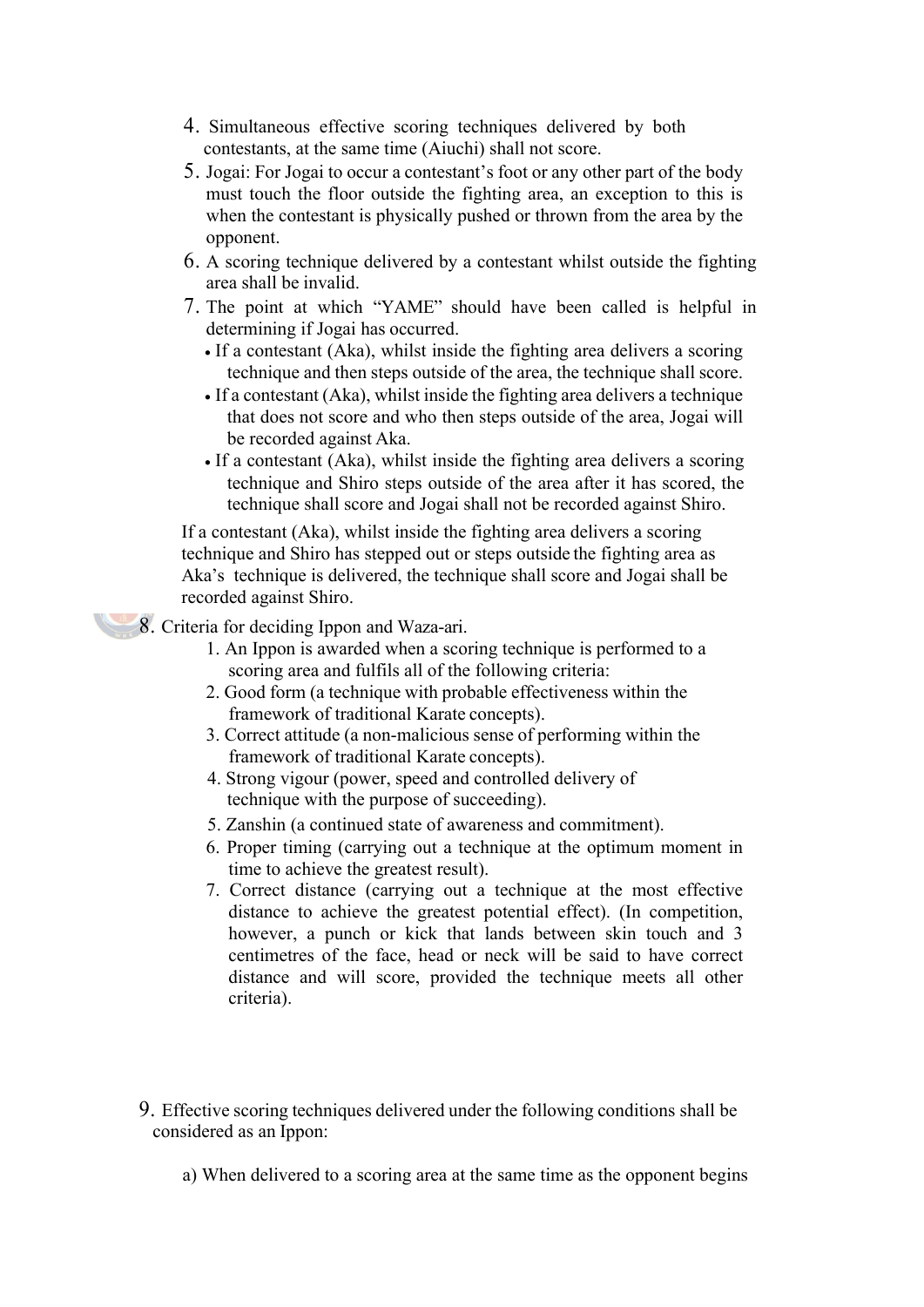to attack.

- b) When delivered to a scoring area immediately the opponent is unbalanced or swept with Ashi Barai or thrown by the attacker.
- c) When a combination of successive and effective techniques (each of which merit a score in their own right), are delivered to the scoring area(s).
- d) When the opponent loses their fighting spirit and turns away from the attacker.
- e) When delivered to a scoring area on the opponent that is clearly undefended.

10. A Waza-ari is awarded for a technique almost comparable and only *slightly*  deficient in that which is required to score Ippon. The Referee Panel must always look for the full requirements of Ippon in the first instance and only award a Wazaari in the second instance.

*MUBOBI is where a competitor demonstrates a lack of regard for his own personal safety whether making a committed attack (and is clearly unable to defend himself) turning away from the opponent or dropping their guard and focus and/or demonstrating a lossof fighting spirit. Should the offender receive a technique with excessive contact and/or sustain an injury, the Referee will issue a Mubobi warning or penalty against him and decline to issue a warning or penalty to the opponent.*

#### **Article 28: Criteria for Hantei (Decision)**

Individual Match:

- 1. Hantei shall be called for:
	- a) When an individual match ends in equal scores or no scores.
	- b) Where both contestants withdraw from the match dueto injury and the reason for the injuries is not ascribable to either contestant, the match shall be decided by Hantei.

Hantei shall NOT be called for when there already exists:

- a) Ippon
- b) Hansoku (defeat due to disqualification) during the time of the match.
- c) Shikkaku (disqualification and banned from the event), during the time of the match.
- d) Kiken (withdrawal or retirement), during the time of the match.

Team Match:

Hantei shall NOT be called for in a team bout when an individual bout ends with equal scores or no score (the bout will be deemed a draw).

However, Hantei will be called for where both contestants withdraw from the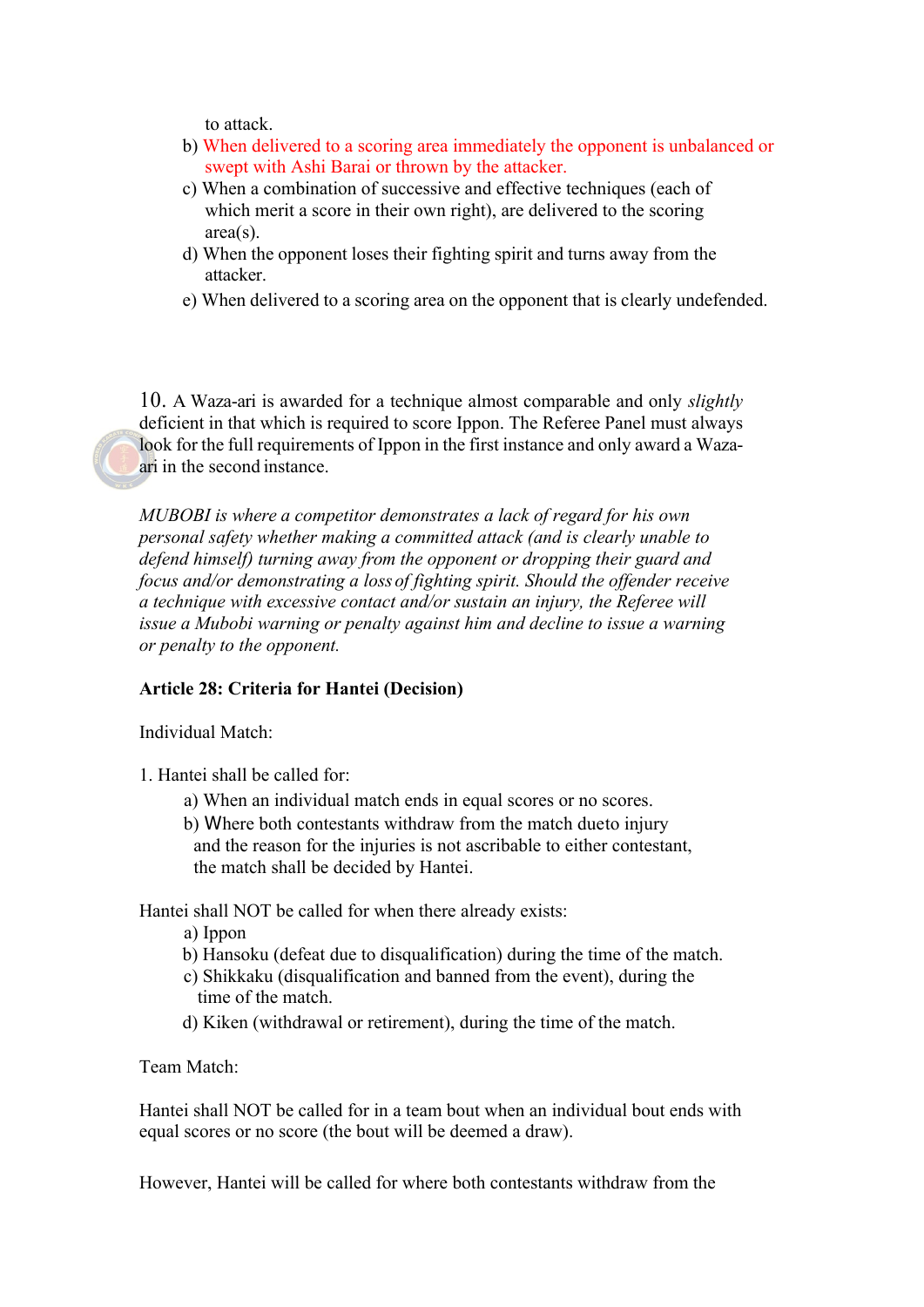match due to injury and the reason for the injuries is not ascribable to either contestant.

Note 2: The Rules for an individual match will apply to the "Extra Bout" to ensure a winner.

The Referee Panel will make a decision (Hantei) on the basis of the following:

- 1. Whether there has been Waza-ari.
- 2. The number of warnings and to whom.
- 3. The number of escapes outside the Match area.
- 4. The comparative excellence in the fighting attitude.
- 5. The ability and skill.
- 6. The degree of the vigour and fighting spirit.
- 7. The number of attacking moves.
- 8. The comparative excellence in the strategy used.
- 9. Fair play.

*(When calling Hantei using the 'Mirror System the Referee will blow their whistle the Referee Judge and Arbitrator will show their decision by hand signal).*

### **Article 29: Prohibited Actions**

- 1. Uncontrolled attacks (whether they make contact or not).
- 2. Techniques, which make excessive contact, having regard to the scoring area(s) attacked.
- 3. Attacks to the arms, legs, joints and insteps.
- 4. Attacks to the groin.
- 5. Attacks with open-handed techniques to the face, Empi Uchi, Hiza Geri, and Atama Uchi.
- 6. Attacks, which make contact with the throat.
- 7. Purposeless grabbing.
- 8. Uncontrolled throws.
- 9. A contestant who is disqualified a second time for causing injury to an opponent cannot fight again in this competition.

*(Remember Ashi-Barai is a legal technique. A valid Ashi-Bari whether followed by another technique or not should not be penalized. The referee panel must recognize the difference between Ashi-barai and an attack to the leg).*

### **Article 30: Prohibited Behaviours**

- 1. Fail to comply with the orders of the Referee.
- 2. Time-wasting.
- 3. Any unsporting behaviour such as verbal abuse, provocation or needless utterances.
- 4. Any behaviour likely to bring Karate into disrepute (this includes coaches and manager or anybody connected with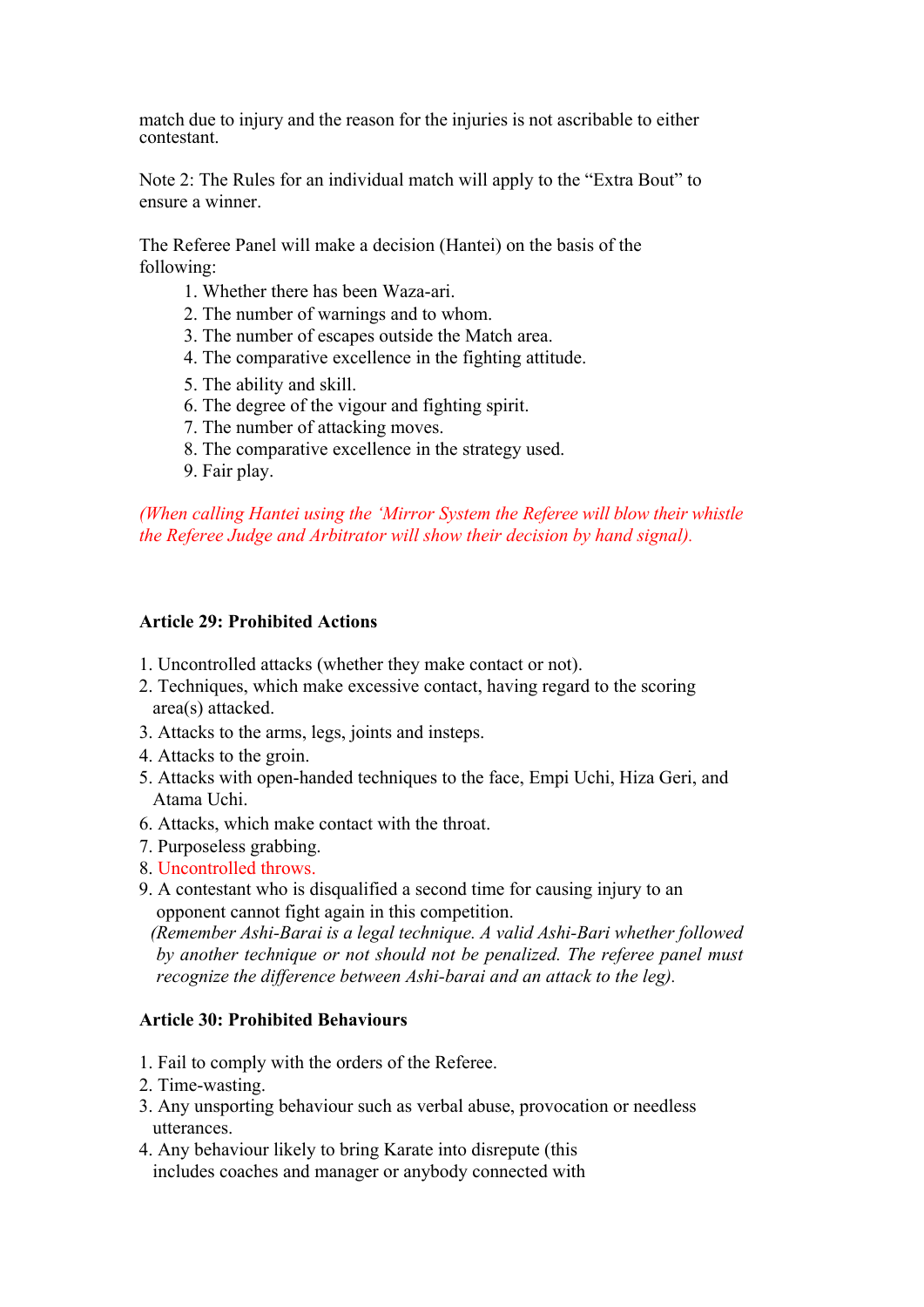the contestant).

- 5. Lack of regard for the contestant's own safety (Mubobi).
- 6. Exaggerated actions and/or reactions (i.e. faking of injury).

*MUBOBI is where a competitor demonstrates a lack of regard for his own personal safety whether making a committed attack (and is clearly unable to defend himself) turning away from the opponent or dropping their guard and focus and/or demonstrating a loss of fighting spirit. Should the offender receive a technique with excessive contact and/or sustain an injury, the Referee will issue a Mubobi warning or penalty against him and decline to issue a warning or penalty to the opponent.*

# **Article 31: Warnings & Penalties** (refer to PART A: CHAPTER 1: Para 3).

- a) There are three categories of penalty: Actions & Behaviours, Jogai and Mubobi.
- b) There will be no cross-accumulation of warnings.
- c) Warnings must be increased with repeated infractions of the same rule type.

# **1. Actions & Behaviours**

### a) ATENAI: **(Private Warning**, **No penalty)**.

This is imposed for the first minor infraction of the Rules and carries

### b) HANSOKU CHUI: **(Official Warning, No Penalty).**

This is imposed for a minor infraction of the rules for which Atenai has already been given or for a serious infraction of the rules, but does not warrant Hansoku. It can be directly imposed.

### **c)** HANSOKU: **(Disqualification, Penalty Imposed),**

This is imposed for a serious infraction of the rules for which Atenai or Chui may have already been given or for a very serious infraction of the rules such as failing to obey the commands of the referee, for bringing the honour and prestige of Karate-do into disrepute or when a contestant becomes over excited and the Referee considers him to be a danger to their opponent. **It can be directly imposed**. A **penalty** of disqualification of the contestant is imposed and the opponent's score is raised to Sanbon.

**d)** SHIKKAKU**: (Disqualification from the tournament, Penalty Imposed). this may be imposed for malicious acts, for failing to obey the commands of the referee, for bringing the honour and prestige of Karatedo into disrepute or when other acts are considered to violate the rules and the spirit of the tournament. It can be directly imposed. A penalty of disqualification from the tournament is imposed. The WKC Ex.Com. can decide the level of Shikkaku and a public announcement will be made.**

# **2. Jogai:**

- 1) JOGAI: **(Private Warning**, **No penalty)**.
- 2) JOGAI CHUI: **(Official Warning, No Penalty),** this is imposed after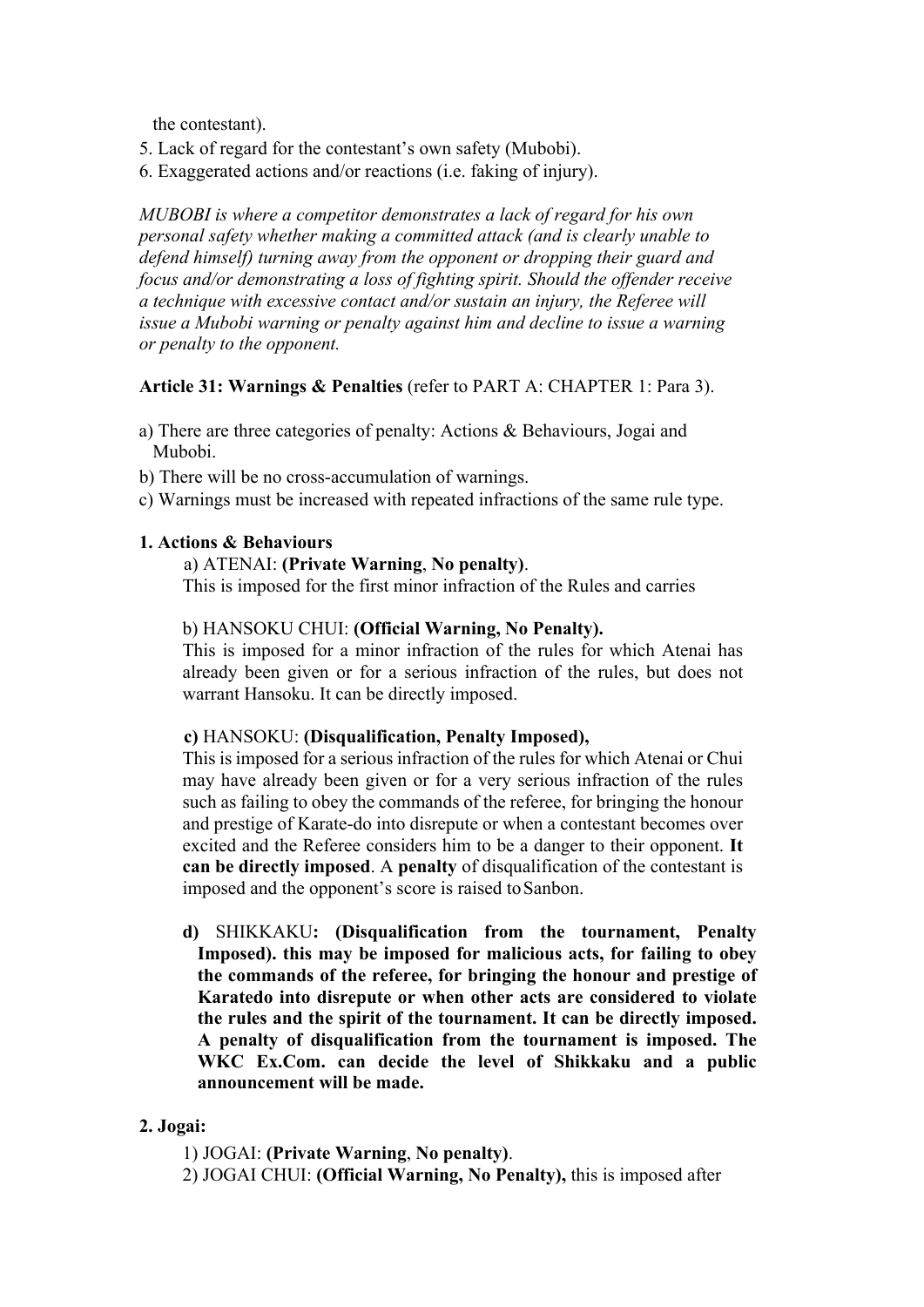the second escape.

3) JOGAI HANSOKU: **(Disqualification, Penalty Imposed),** this is imposed after the third escape.

# **3) Mubobi:**

- 1) MUBOBI: **(Private Warning**, **No penalty)**.
- 2) MUBOBI CHUI: **(Official Warning, No Penalty),** this is imposed for the second infringement.
- 3) MUBOBI HANSOKU: **(Disqualification, Penalty Imposed),** this is imposed for the third infringement.

# **PART D: KATA CONTEST RULES – KATA**

# **Style Tournament**

# **Rengo kai Tournament (all styles)**

Rengokai tournament is a mixed inter-style competition open to male and female competitors, distributed in pools of the same gender, with the minimum grade of brown belt  $(1<sup>st</sup>$  kyu).

The categories allowed are the following: Cadet 14/15 (male - female); Cadet 16/17 (male - female); Junior/Senior (male - female).

# **Article 32: Competition Area**

- 1. The competition area must be flat, devoid of hazard and WKC approved.
- 2. It must be of suitable size to allow the kata to be performed without restriction.
- 3. Normal kumite tatami flooring is allowed but sprung wooden flooring is preferred.

# **Article 33: Outfits and Presentation**

Contestants and Officials shall wear the same as detailed in Chapter 1 Article 6 of this Rule Book.

# **Article 34: Types of Match**

There are two types of Match:

- 1. Individual: where contestants compete against each other in separate male and female events.
- 2. Team: where teams, (made up of three contestants), compete against other teams. Teams can be male, female, or mixed.

In Kumite teams' tournament all contestants shall be within the age restrictions for the event entered.

In Kata team events it is possible to include one competitor from an age group category above or below, for example, in a Senior Kata Team (18yrs+) you can register one Cadet (16-17yrs). Likewise, a Cadet Kata Team (16- 17yrs) can register one Senior (18yrs+) or one Cadet (14-15yrs). A competitor cannot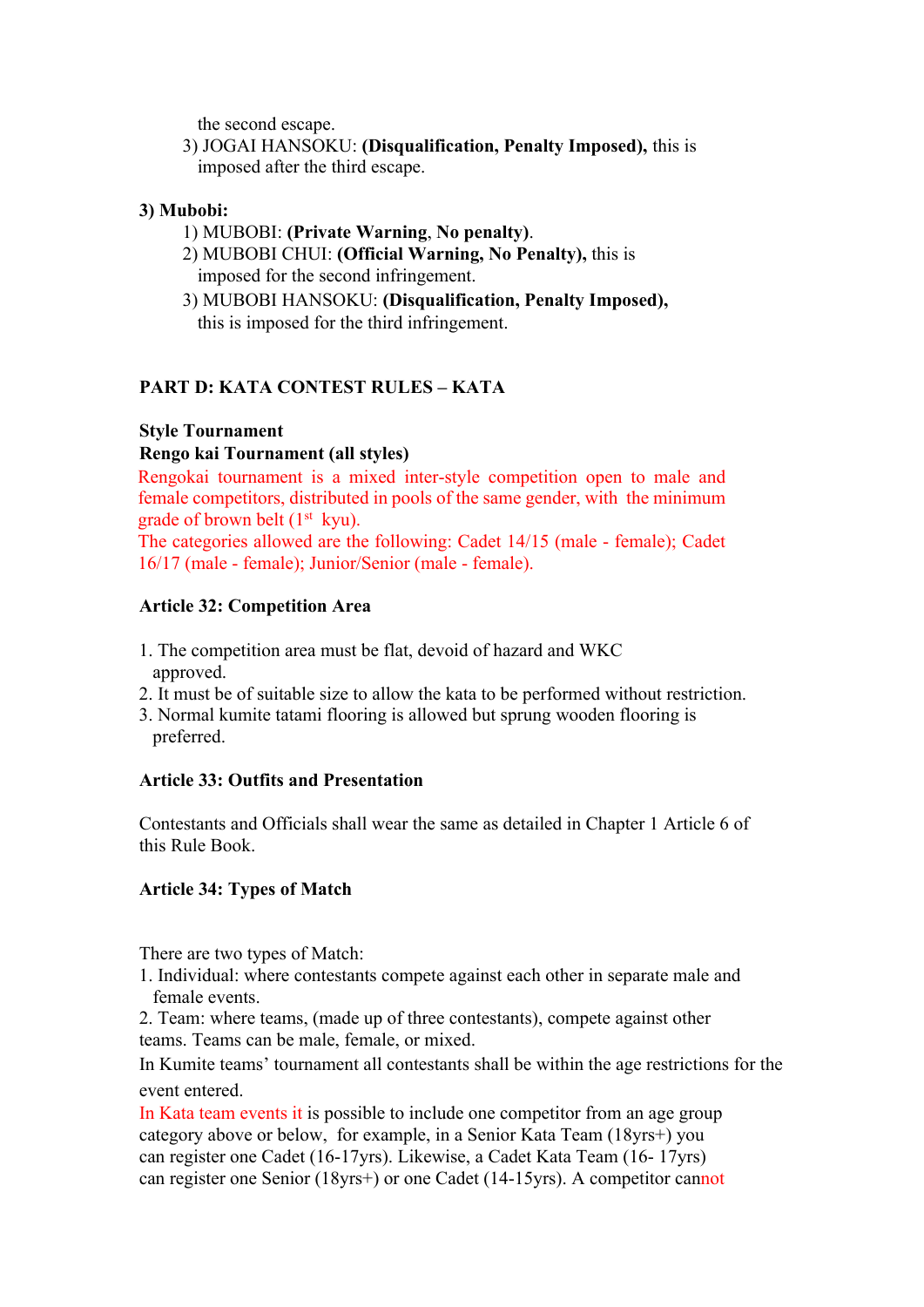compete in more than one team.

At the beginning of the team or individual kata, they must face the Chief Referee and at the end of their performed kata they must be in the same place facing the chief referee.

In team kata they shall start and finish in a triangular formation, lead member to the front. All three members shall perform the same kata. The performance must be synchronized.

- 3. Both types of scoring may be used, score card system with the winner being the contestant/team with the highest score.
- 4. The system may be changed to the flag system by the WKC Ex.Com.

### **Article 35: Judging**

- 1. The Panel of Referee and Judges will be appointed by the Referee Commission.
- 2. Competitors will demonstrate kata from one of the recognized WKC styles.
- 3. The Panel will consist of specific style qualified officials in the first instance.
- 4. A Kata contest will be judged by a Panel of: One Referee and either four or six corner Judges (depending on numbers available).
- 5. The Kata contest will be run under the instruction of the Referee.
- 6. Scorekeepers and announcers will be appointed.

### **Article 36: Starting and Finishing of Matches**

1. Starting:

a) Competitors must advise the Administration Table Official before each round the name of the Kata they will perform.

b) When called upon by the announcer, the competitor(s) will proceed to the perimeter of the match area and bow to the tatami. He will proceed inside the match area, bow to the Referee and will announce the name of the Kata to be performed to the Judges.

c) The referee will clearly repeat the name of the Kata to be performed.

d) The participant(s) will then commence the performance, and upon completion, will return to the original position(s) and await the Judge's decision.

2. Finishing:

a) Once the Kata has been completed, the Referee shall call Hantei (by means of a whistle as detailed in Chapter 2 Article 2 above), for the corner Judge's decisions, all scoreboards will be raised simultaneously.

The announcer will call out the scores given, referee first and going in a clockwise direction at all times announcing all the scores of the corner Judges.

b) The Administration Table Official and the Scorekeeper shall record the announced scores on separate Official Record Sheets and will separately calculate the final score as follows:

1) Seven Scores – delete the highest and lowest and add all the remainder.

2) Five Scores - delete the highest and lowest and add all the remainder.

3. After checking that the scores of both the Administration Table Judge and the Scorekeeper agree, the Announcer shall announce the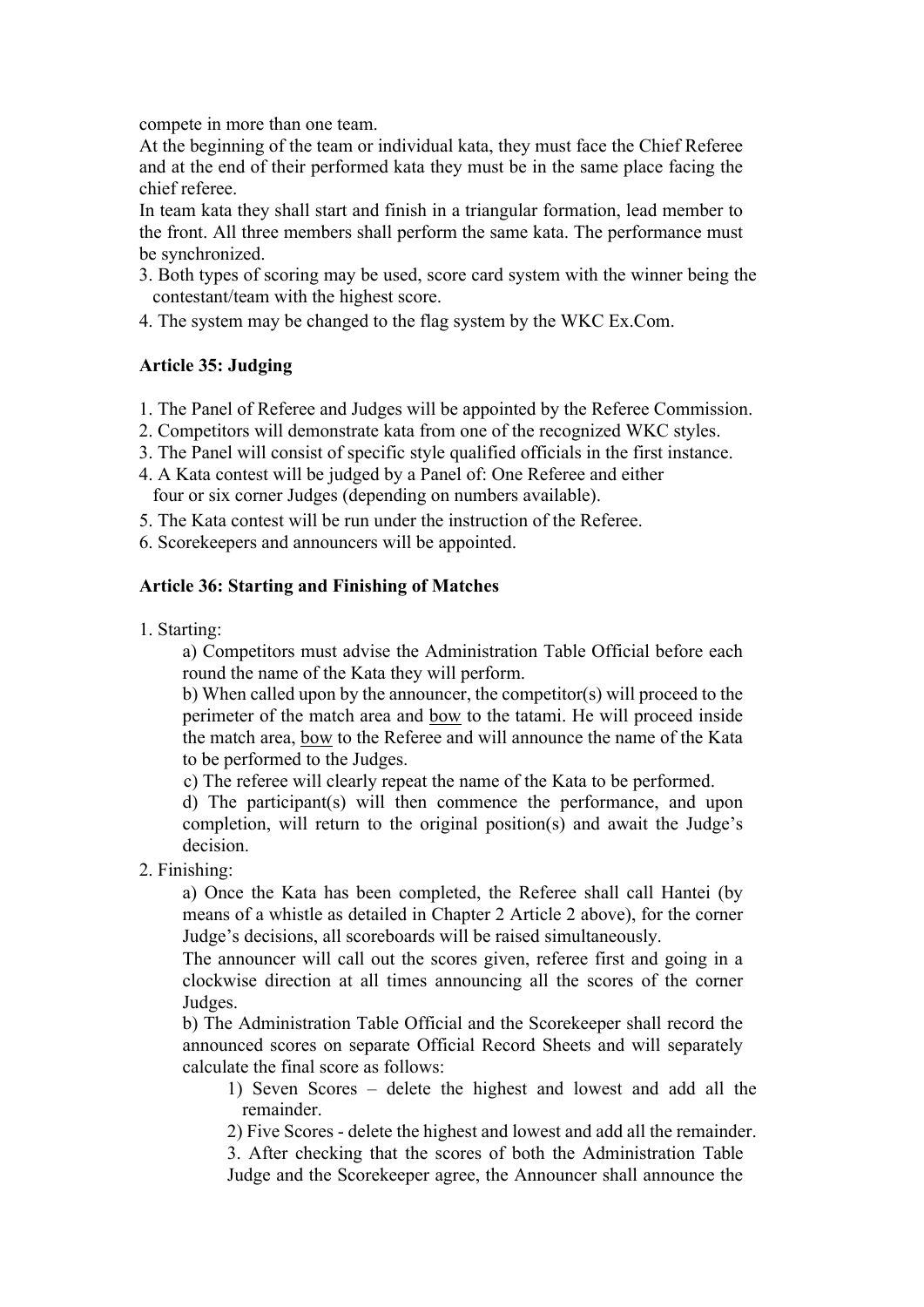total score.

4. After the score has been announced and recorded the Referee shall give a signal (by means of a short whistle as detailed in Chapter 2, Article 2 above), to the Corner Judges to lower the scoreboards. 5. The participant will bow to the Referee, proceed back to the perimeter of the match area in reverse fashion and bow to the tatami. Then leave the match area.

The competitor will bow 4 times in total.

*(Where electronic scoreboards are used the Administration Table Judge continues to be responsible for the official score of the performance and should take whatever steps are necessary to ensure the correct results).*

# **Article 37: Organization of Contest**

# **STYLE AND RENGO KAI CONTEST**

| <b>Round</b>                                      | <b>Round 1</b>   | <b>Round 2</b>          | <b>Round 3 (Final)</b>       |
|---------------------------------------------------|------------------|-------------------------|------------------------------|
| <b>Number of</b><br>entrants                      | $17 +$           | $8 - 16$                | 8                            |
| <b>Scoring</b>                                    | $5.0 - 7.0$      | $6.0 - 8.0$             | $7.0 - 9.0$                  |
| <b>Kata Type</b><br>$6-13$ yrs<br>$14\gamma$ rs + | Shitei<br>Shitei | Shitei/Sentei<br>Sentei | Shitei/Sentei/Tokui<br>Tokui |

**Style competition: the contestant must perform only kata of their own style.**

1. In Round 1, competitors must perform a Shitei Kata. The 16 highest scoring competitors will proceed from Round 1 into Round 2.

- 2. In Round 2, competitors 14yrs+ must perform a specified Sentei Kata. 6-13yrs will be allowed to use Shitei or Sentei Katas. The 8 highest scoring competitors will proceed from Round 2 into Round 3.
- 3. In Round 3 (Final), competitors 14yrs+ must perform their specified style Tokui Kata from the WKC kata list. 6-13 and +14yrs will be able to use Shitei, Sentei or Tokui Katas. The order of performance shall be determined by random selection.

# 4. Tied Results:

a) In the event of a tie in any Round, the MINIMUM score from the remaining 3 (5) scores will be added to the total for that Round.

b) If the tie persists, then the MAXIMUM score from the remaining 3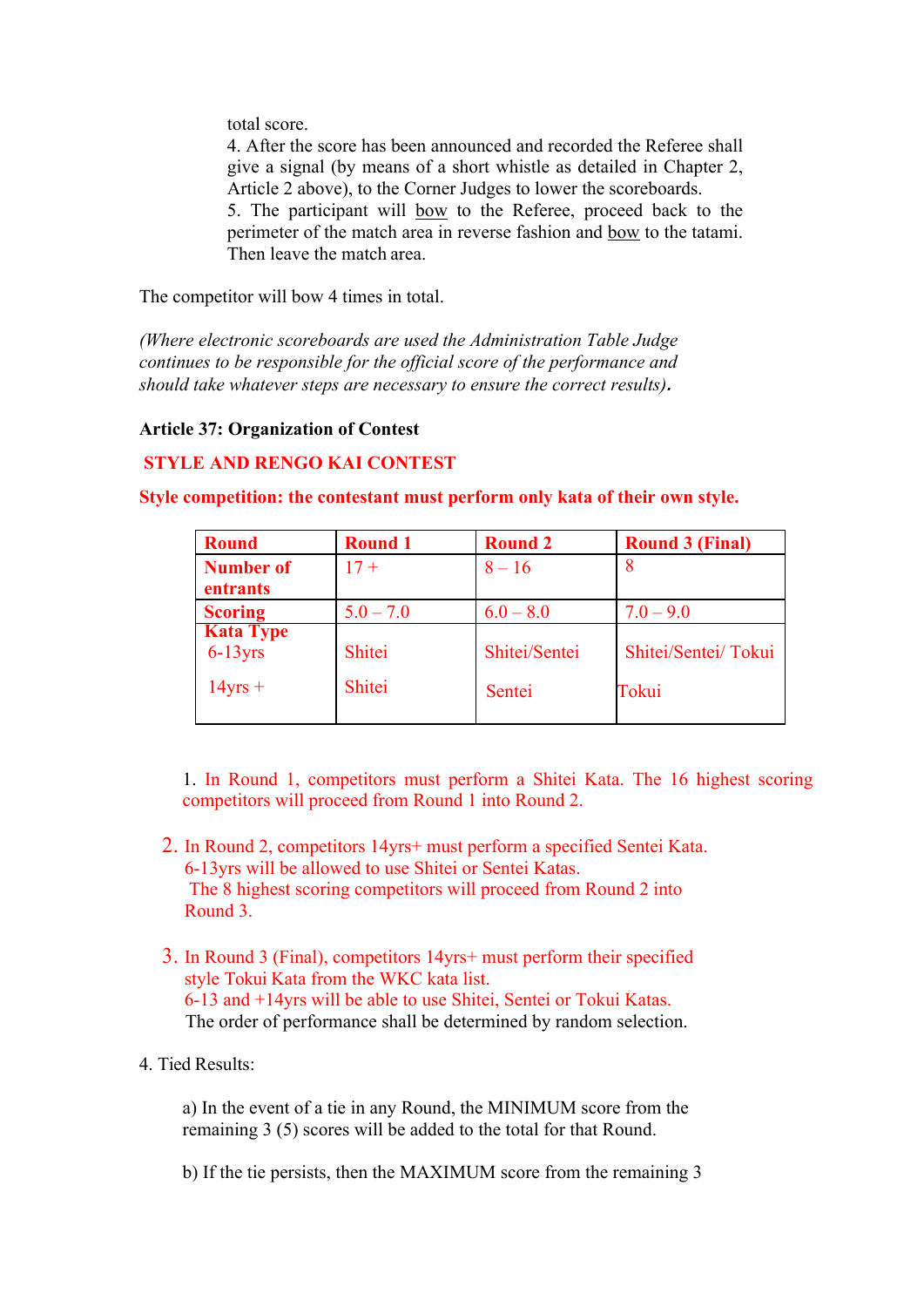(5) scores will be added to the total for that Round.

c) In the event of a continuing tie, the contestants must choose another kata from the designated kata list for that round, which has not already been performed.

d) The decision must be taken by the Flag system.

# **Rengo Kai competition: the contestant can choose and perform a kata of different style.**

- 1. Competitors can choose the kata from different styles but they cannot repeat the same kata during the competition.
- 2. In case of a tie, it is possible to repeat a kata but they cannot use the last one which they have just performed.
- 3. The repechage will be carried out from the finalists.
- 4. The referee rule is flag system. (3 or 5 judge)

### **Article 38: Criteria for Decision**

*Correct stances are fundamental in the execution of kata and therefore fundamental to the judging of them. Consideration should be given to the performing of more technically difficult kata's as opposed to the less difficult ones. Demonstration of the form of the style is fundamental in the judging of separate style competition).*

Kata performance will be judged using the following criteria:

a) Correct Stances (Dachi) b) Degree of Technical Difficulty of the kata being performed c) Correct Form of the style being demonstrated d) Kata sequence (Enbusen) e) Correct attitude (Reigi) f) Control of tension and contraction g) Control of speed, rhythm h) Proper understanding of Bunkai i) Stability and balance j) Kiai k) Breathing l) Concentration m) Spirit

### **Article 39: Scoring**

1. Points will be deducted from competitors score as follows: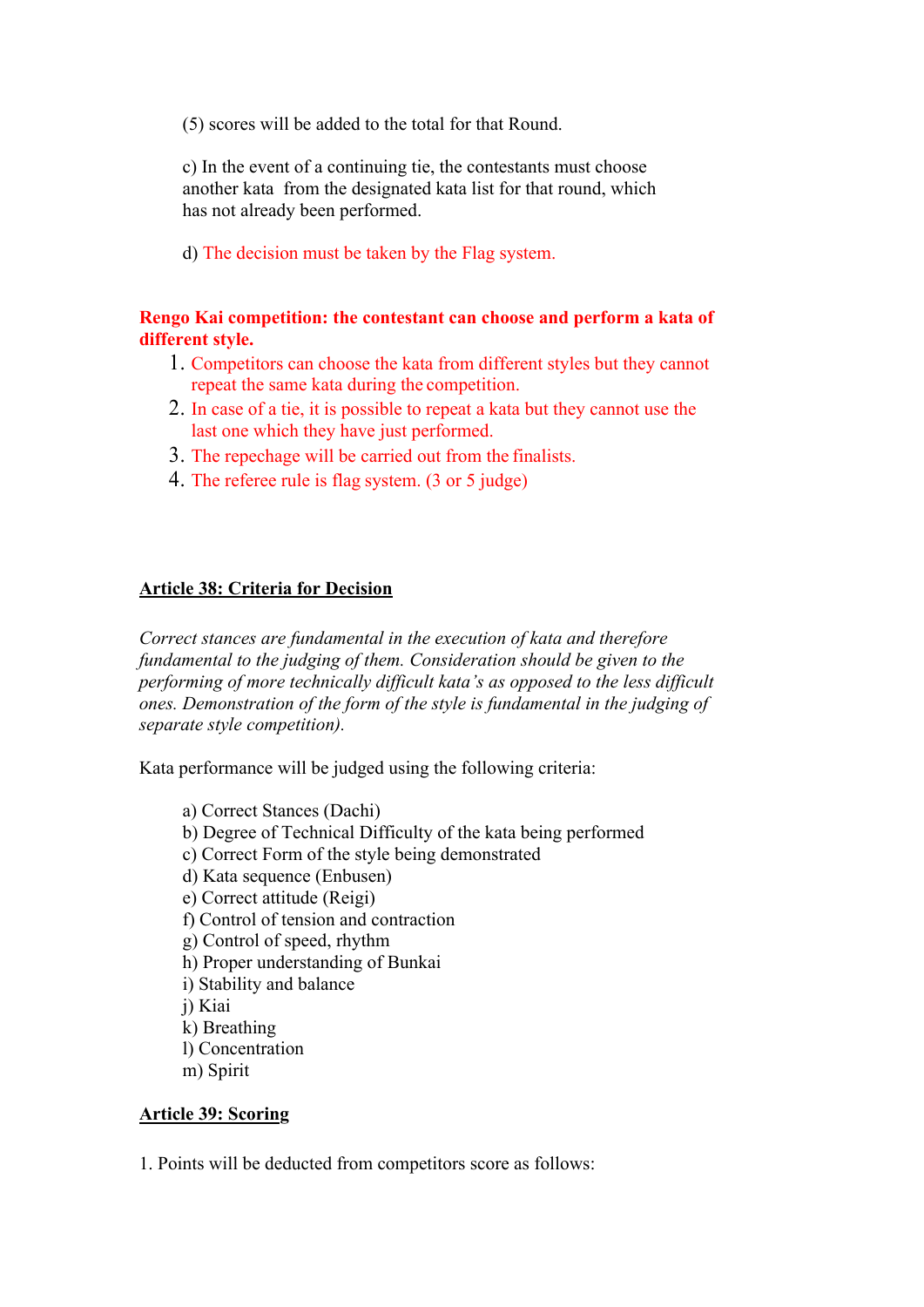In the smooth performance of the Kata

- a) 0.1 shall be deducted for a quickly remedied momentary hesitation.
- b) 0.1 0.2 shall be deducted for a momentary slight imbalance
- c). 0.2 shall be deducted for a momentary, but discernable pause.
- 2. Contestants will be disqualified as follows:
	- a) If the wrong Kata is performed.
	- b) If the Kata is varied.
	- c) If the Kata is stopped.
	- d) If the contestant loses balance completely and/or falls over.
	- e) If the contestant does not perform a Kata from his/her style. (Not in Rengo Kai competion)

### **Article 40: Kata Listing**

### **See Appendices on the following pages**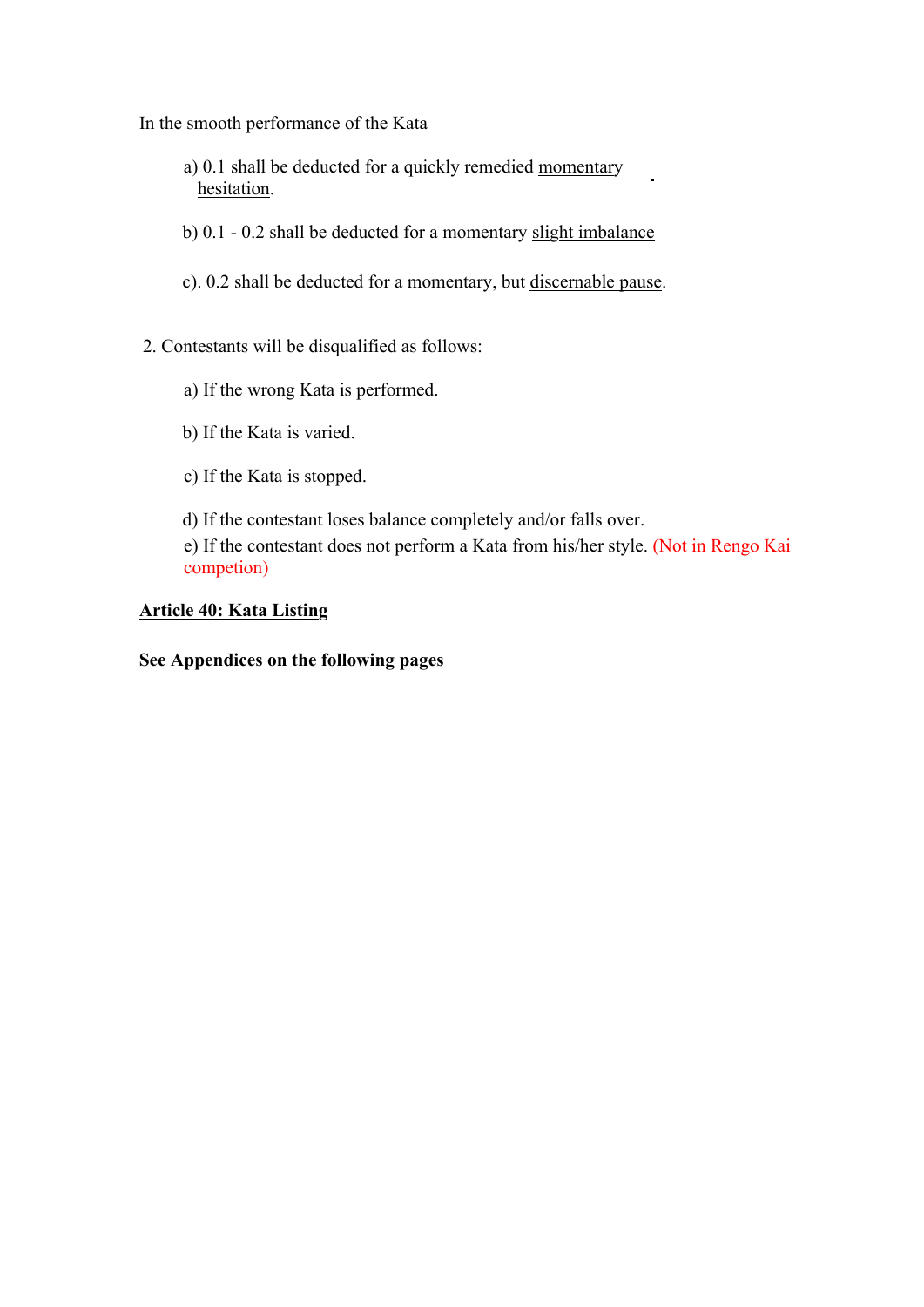# **APPENDICES For Rules of Tournament**

**APPENDIX 1: The Terminology**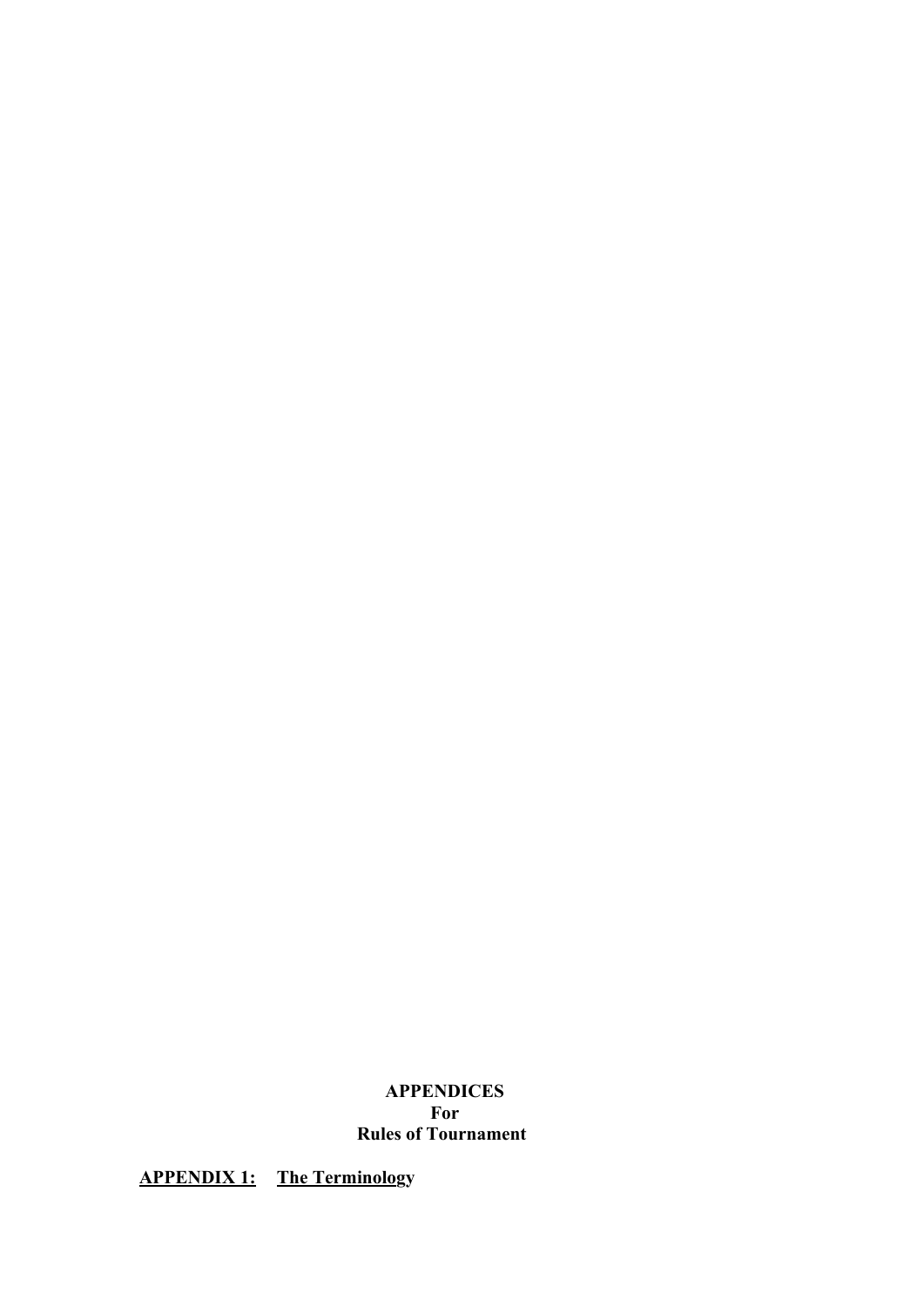| <b>Term</b> | <b>Meaning</b>                   |                          | <b>Method of signalling</b>                                                                                      |                                                                                                                               |
|-------------|----------------------------------|--------------------------|------------------------------------------------------------------------------------------------------------------|-------------------------------------------------------------------------------------------------------------------------------|
|             | <b>Shobu Ippon/Sanbon Hajime</b> |                          | <b>Start</b><br>the<br>Matc<br>$\mathbf{h}$                                                                      |                                                                                                                               |
|             |                                  |                          | The<br>Refer<br>ee<br>stands<br>on the<br>offici<br>al<br>line.                                                  |                                                                                                                               |
|             | <b>Shobu Hajime</b>              | Start the extended Match | The Referee<br>stands<br>on the<br>official<br>line.                                                             |                                                                                                                               |
|             | <b>Atoshi Baraku</b>             | Match.                   |                                                                                                                  | 30 seconds before the Match ends An audible signal will be<br>given by the timekeeper 30 seconds before the actual end of the |
|             | Yame                             | Temporary halt of Match  | The<br>Referee<br>chops<br>downward<br>s with one<br>hand. The<br>timekeepe<br>r stops the<br>clock.             |                                                                                                                               |
|             | <b>Tsuzukete</b>                 | Fight on                 | Res<br>umption<br>of<br>fighting,<br>ordered<br>after an<br>unauthor<br>ised<br>interrupti<br>on has<br>occurred |                                                                                                                               |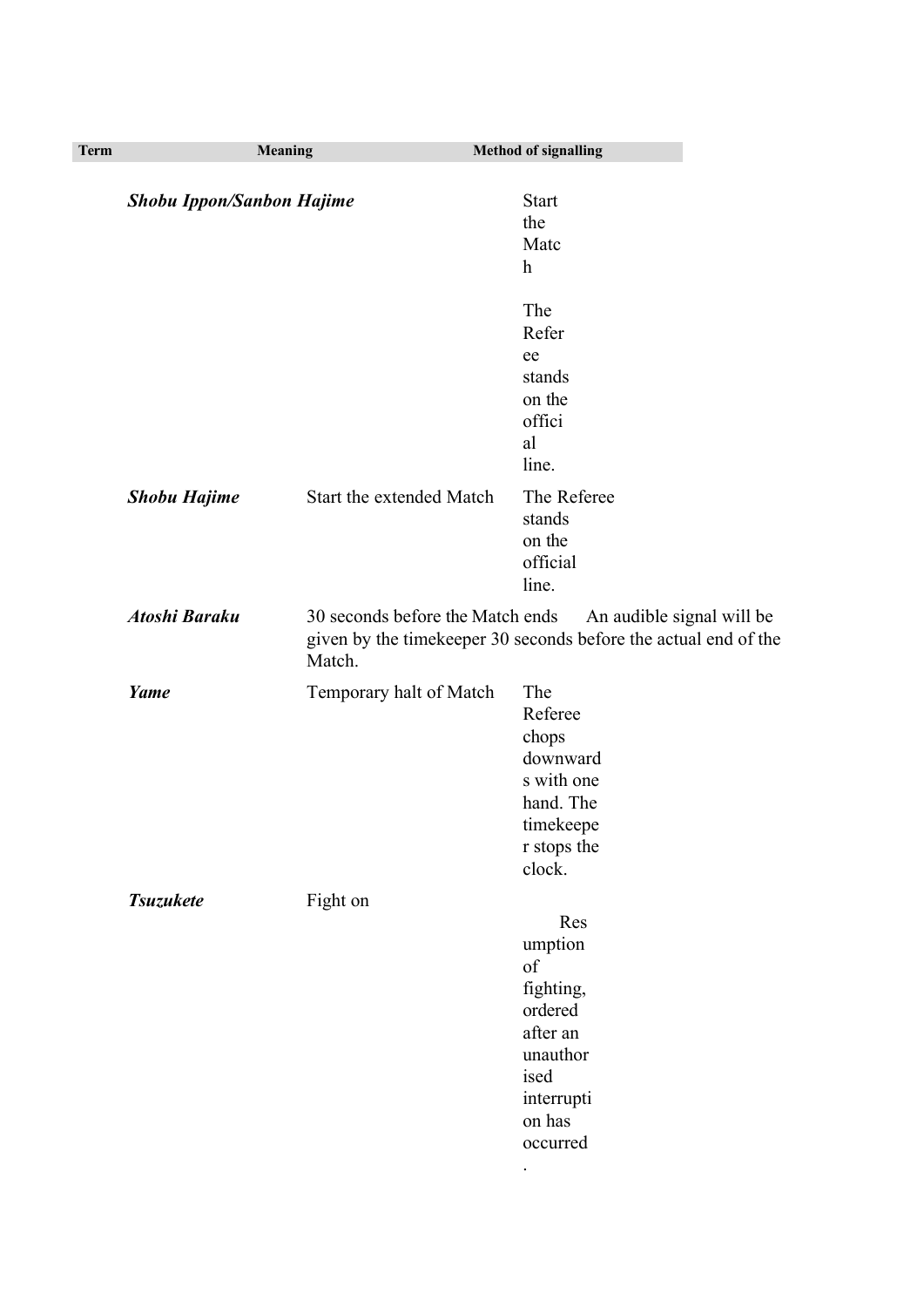| Tsuzukete Hajime | <b>Restarting the Match</b> | The Referee stands<br>on the<br>official<br>line, steps<br>back into<br>Zenkutsu-<br>Dachi and<br>brings the<br>palms of<br>the hands<br>towards<br>each other. |
|------------------|-----------------------------|-----------------------------------------------------------------------------------------------------------------------------------------------------------------|
| <b>Soremade</b>  | End of the Match            | The Referee stands on his official<br>line and<br>faces the<br>palm of one<br>hand<br>between the<br>contestants,<br>with the arm<br>outstretched.              |
| <b>Term</b>      | <b>Meaning</b>              | <b>Method of signalling</b>                                                                                                                                     |
| Motonoichi       | Original position           | The<br>Contestant<br>s, Referee<br>and Judges<br>return<br>to<br>their<br>respective<br>standing<br>lines.                                                      |
| <b>Shugo</b>     |                             |                                                                                                                                                                 |
|                  | Judges called               | The Referee beckons<br>with one arm to the Judges.                                                                                                              |
| <b>Hantei</b>    | Judgment                    | The Referee<br>calls for<br>judgment by<br>blowing his<br>whistle, and<br>the Judges<br>render their<br>decision by<br>flag or hand<br>signal.                  |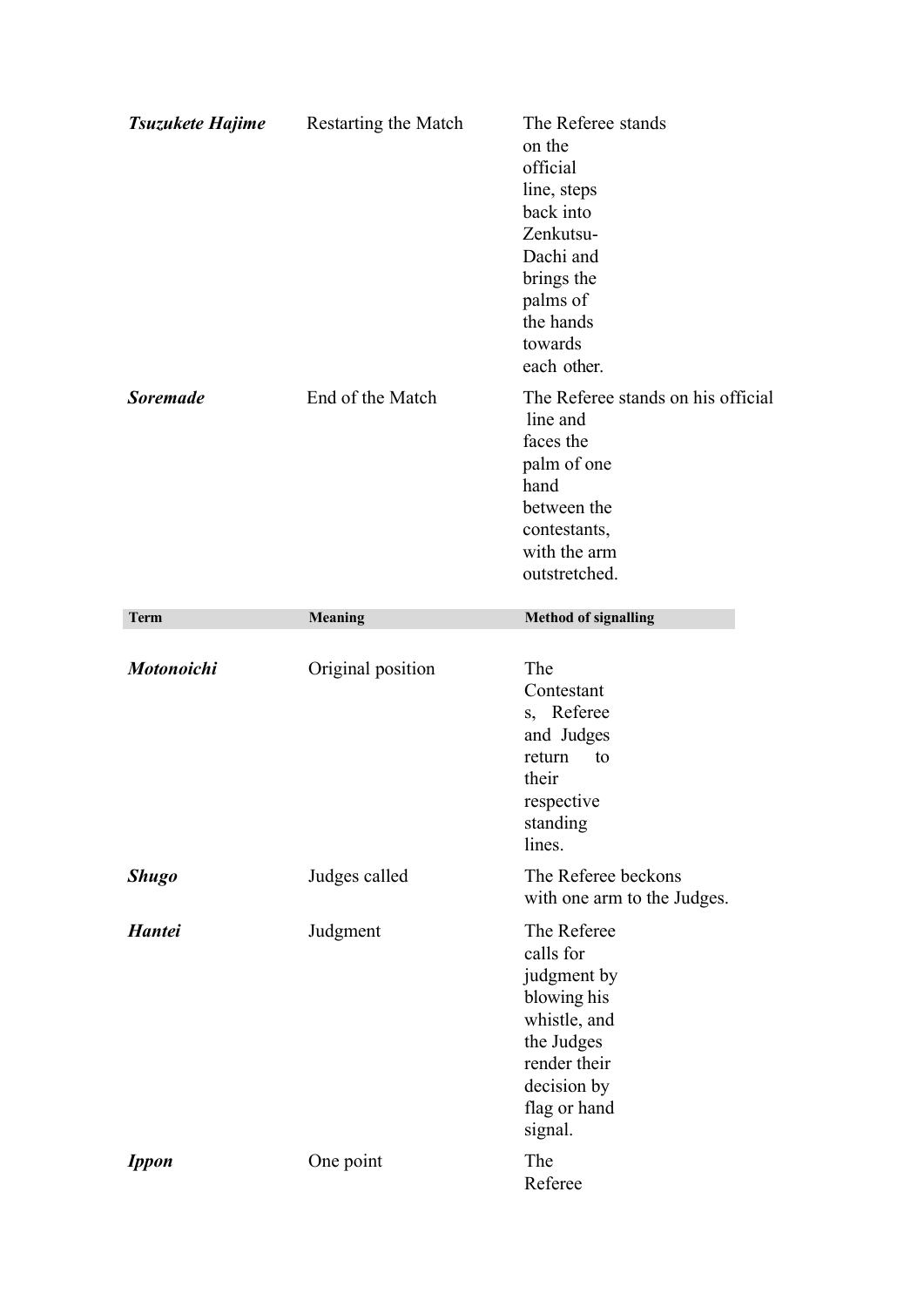|                      |                                      | extends<br>his arm<br>higher<br>than his<br>shoulder,<br>towards<br>the<br>relevant<br>contestan<br>t.           |
|----------------------|--------------------------------------|------------------------------------------------------------------------------------------------------------------|
| Waza-ari             | Half point                           | The Referee<br>extends his<br>arm slightly<br>downwards<br>to the side<br>towards the<br>relevant<br>contestant. |
| <b>Awasete Ippon</b> | Two Waza-ari recognised as one Ippon |                                                                                                                  |
|                      |                                      | The Referee extends his arm higher than his shoulder, towards the relevant contestant.                           |

| Aiuchi          | Simultaneous<br>scoring technique No point awarded.<br>The Referee brings his fists together in front of the chest. |                                                                                                             |  |
|-----------------|---------------------------------------------------------------------------------------------------------------------|-------------------------------------------------------------------------------------------------------------|--|
| <b>Hikiwake</b> | A draw                                                                                                              | The Referee<br>extends<br>both arms to<br>the side and<br>slightly<br>downwards<br>with palms<br>facing up. |  |
|                 | <b>Aka (Shiro) no Kachi</b> Victory to red or (white)                                                               | The Referee obliquely<br>raises an<br>arm on the<br>side of the<br>winner.                                  |  |
| Encho-sen       | Extension                                                                                                           | Referee<br>restarts<br>the<br>Match<br>with the<br>command "Shobu Hajime".                                  |  |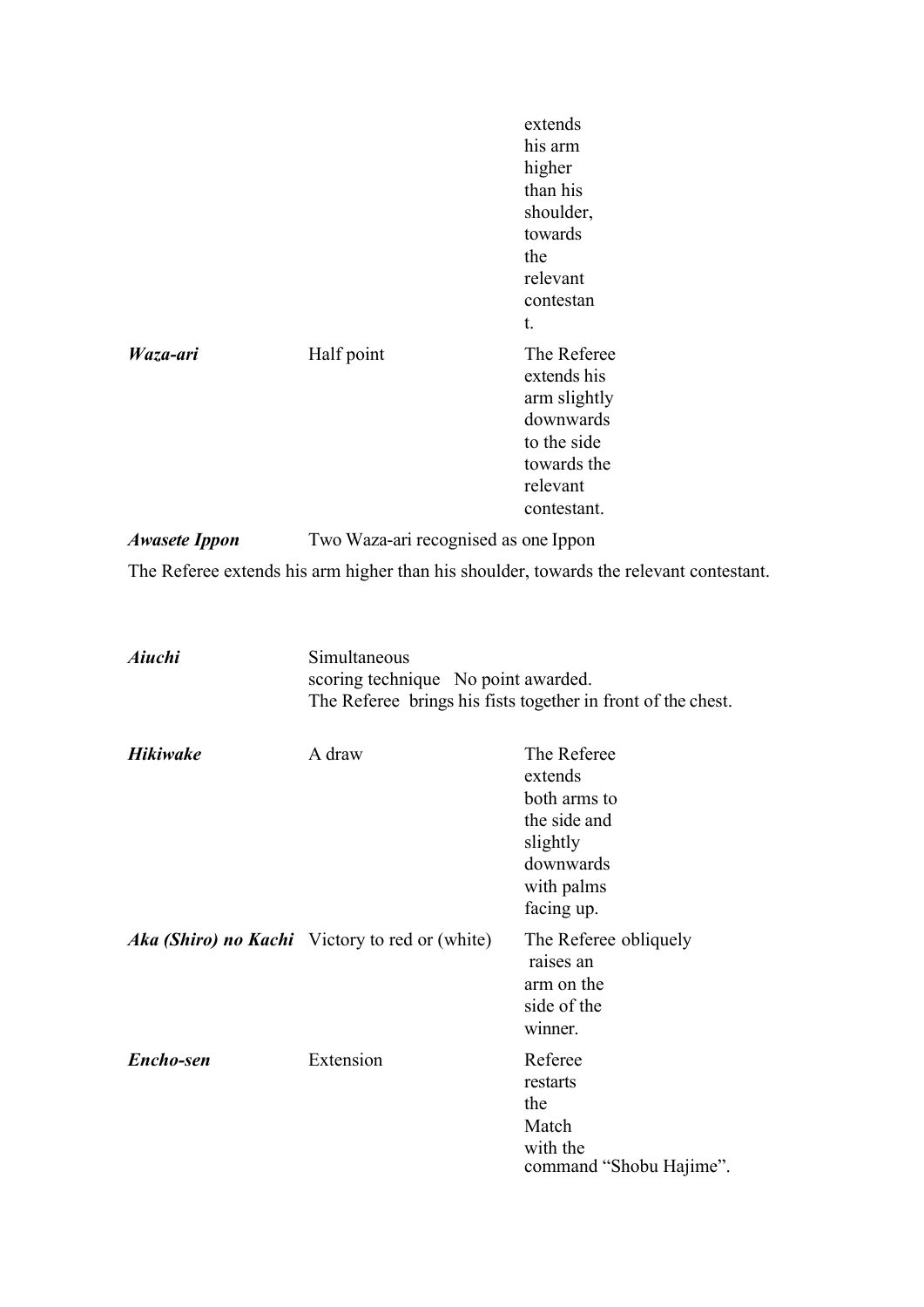| <b>Term</b> | <b>Meaning</b> | <b>Method of signalling</b> |
|-------------|----------------|-----------------------------|
|             |                |                             |

*Torimasen* Not acceptable as a scoring technique As Hikiwake, but with the palms of hands facing downwards.

| <b>Atenai</b>  | Private warning       | The<br>Referee<br>raises one<br>hand in a<br>fist<br>covered<br>by the<br>other<br>hand, at<br>chest<br>level, and<br>displays it<br>to the<br>offender. |
|----------------|-----------------------|----------------------------------------------------------------------------------------------------------------------------------------------------------|
| Hansoku - Chui | Official warning      | The<br>Referee<br>points with<br>the index<br>finger to<br>the chest<br>of the<br>offender at<br>an angle of<br>45<br>degrees.                           |
| <b>Hansoku</b> | Foul/Disqualification | The<br>Referee<br>points<br>with the<br>index<br>finger to<br>the face of<br>the<br>offender<br>and<br>announces<br>a victory<br>for the                 |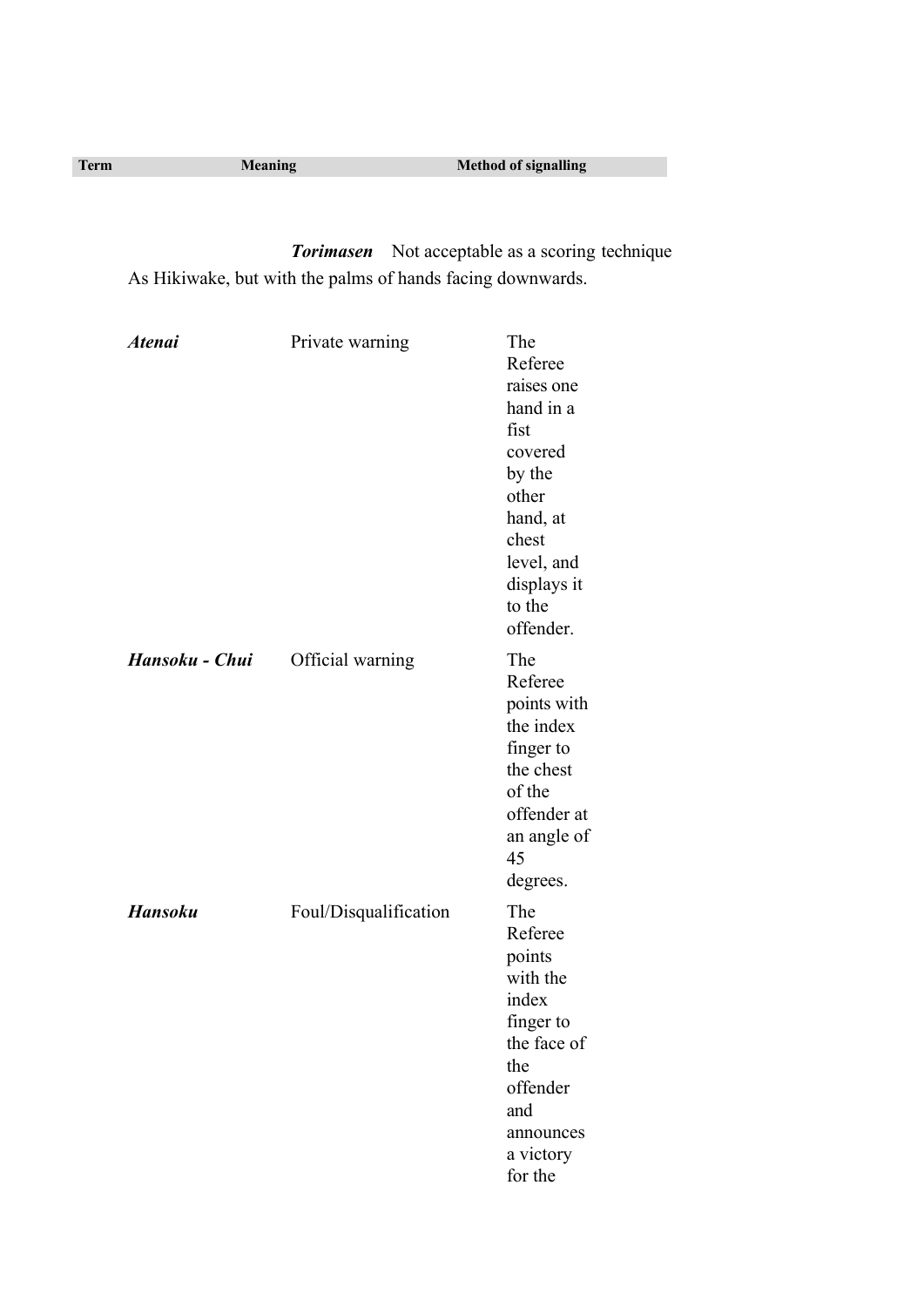|                     |                         | opponent.                                                                                                                                   |
|---------------------|-------------------------|---------------------------------------------------------------------------------------------------------------------------------------------|
| Jogai               | Exit from fighting area | The<br>Referee<br>points the<br>index<br>finger at a<br>45 degree<br>angle to the<br>area<br>boundary<br>on the side<br>of the<br>offender. |
| <b>Uke Imasu</b>    | Technique blocked       | An open<br>hand<br>touching the<br>forearm of<br>the opposite<br>arm.                                                                       |
| <b>Nukete Imasu</b> | Technique missed        | A closed<br>hand<br>crossing<br>in front<br>of the<br>body.                                                                                 |
| Yowai               | Technique too weak      | An<br>open<br>hand<br>desc<br>endi<br>ng<br>downwards<br>with a weak<br>wrist action.                                                       |
| <b>Hayai</b>        | Quickest/first to score | open<br>hand<br>touching<br>the palm<br>of<br>the other<br>hand, with<br>the<br>fingers.                                                    |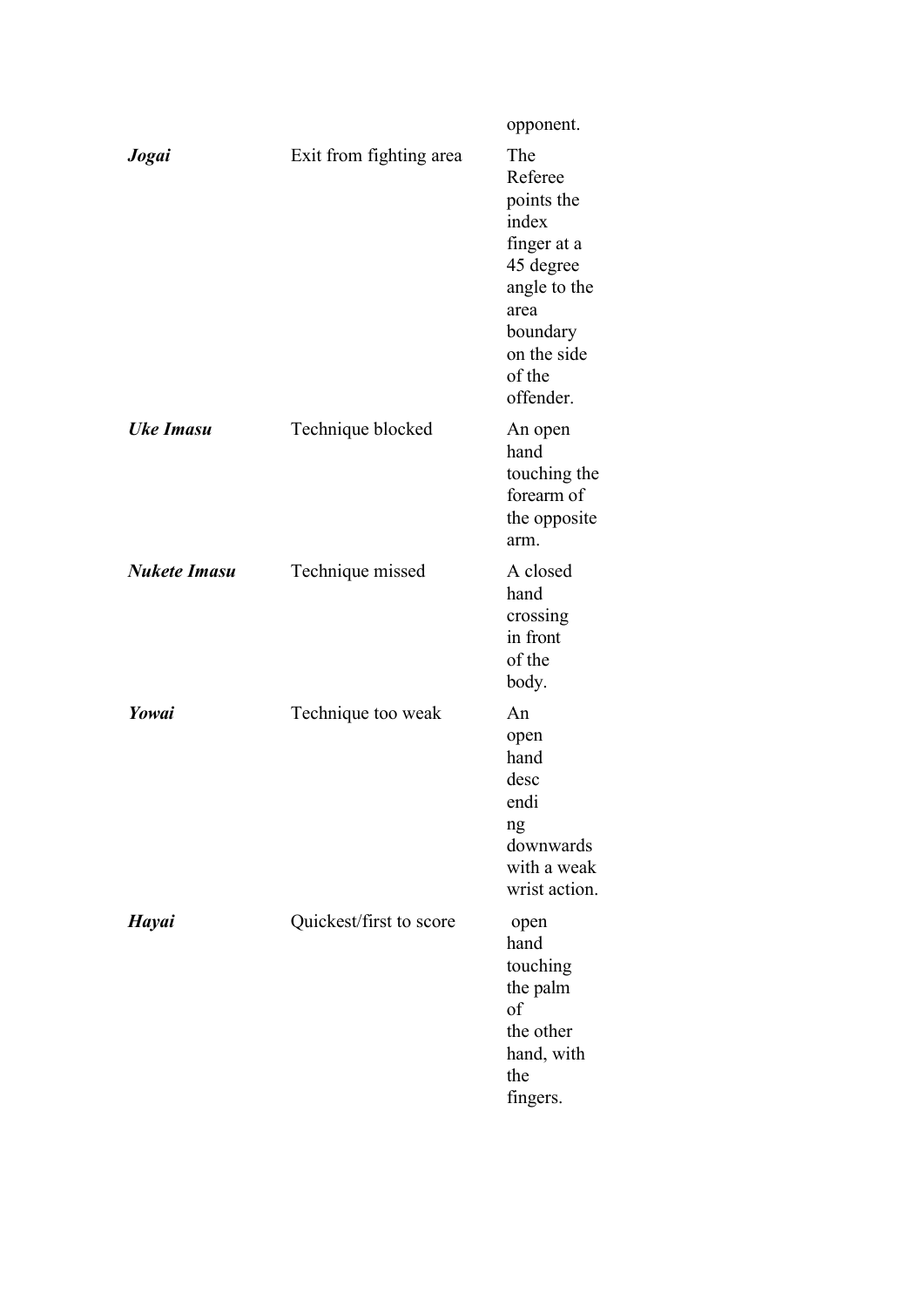outside the area.

Both the hands are open and parallel to the floor, and facing each other 6 inches apart.

*Mubobi* Warning for lack of regard for one's own safety

The Referee points one index finger in the air at a 60 degree angle on the side of the offender.

| <b>Kiken</b>    | Renunciation | The               |
|-----------------|--------------|-------------------|
|                 |              | Referee           |
|                 |              | points with       |
|                 |              | the index         |
|                 |              | finger            |
|                 |              | towards           |
|                 |              | the               |
|                 |              | contestants       |
|                 |              | feet.             |
| <b>Shikkaku</b> |              | The Referee       |
|                 | Disqualifi   | points first with |
|                 | cation from  | the index finger  |
|                 | the          | to the offender's |
|                 | tournament   | face, then        |
|                 |              | obliquely above   |
|                 |              | and to the rear,  |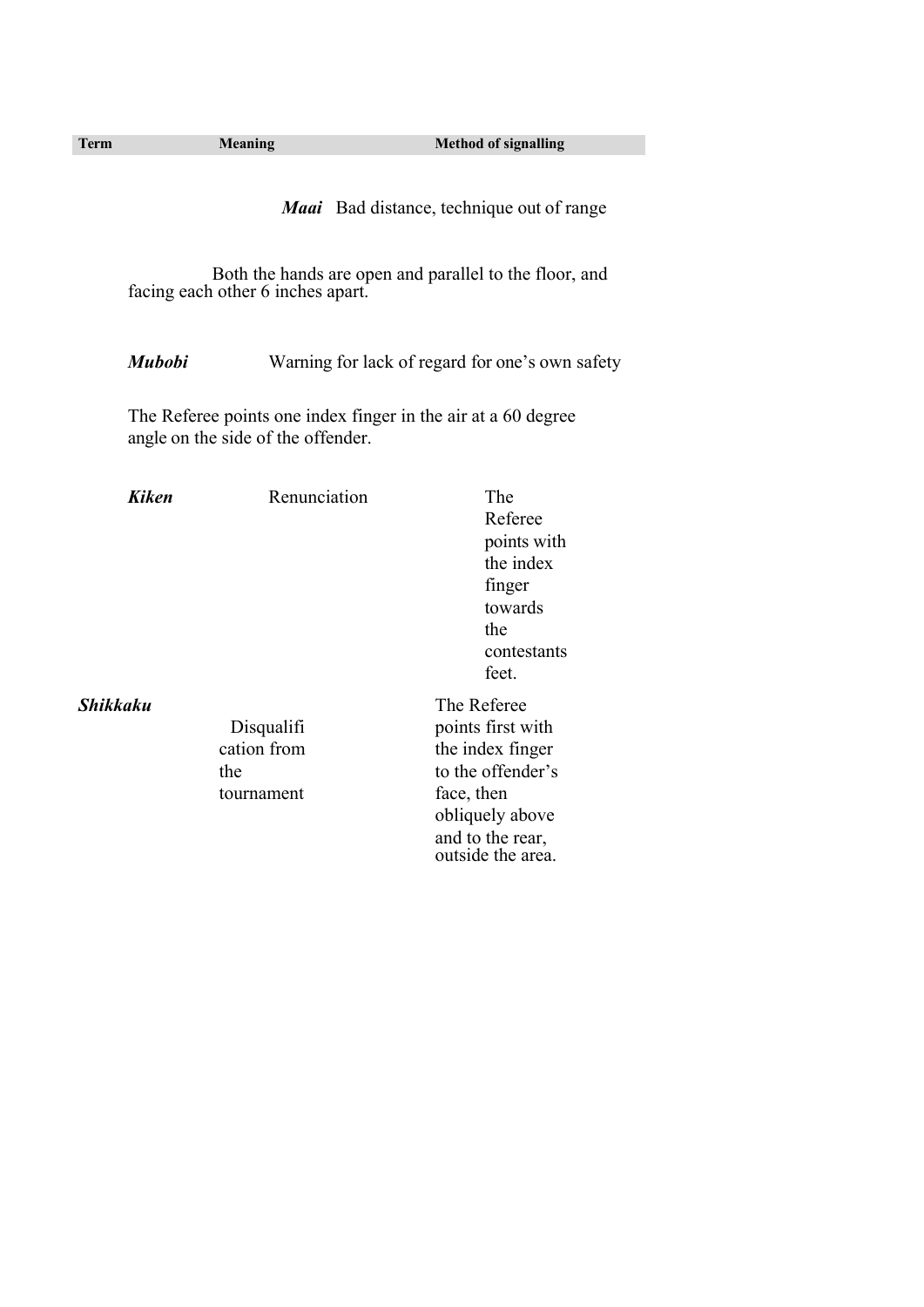# **Appendix II: The table for judgement**

J1 J2 J3 J4

O O X Mienai

In the above case Judges No.1 & No.2 show a SCORE for Shiro, Judge No.3 shows NO SCORE and Judge No.4 shows DID NOT SEE ANYTHING (Mienai).

The Referee must consider the opinions of all the Judges. The Referee also has an opinion and an authority in matters of judgment. In the above case the possibilities are:

- 1) The Referee agrees with J1 & J2: Result: (3:0) Shiro SCORES.
- 2) The Referee agrees with J3: Result: (2:2) NO SCORE ( In cases where a majority opinion has not been established, the opinion of the referee shall take precedence).
- 3) The Referee agrees with J4 (Mienai): Result:

(2:1) Shiro SCORES. The Referee will announce the decision of the panel of judges.

# **Appendix III: Equipment**

| <b>Mitts:</b> | Mitts must be WKC branded and covered with white<br>cloth or smooth white leatherette. The fingers must<br>be uncovered. The maximum thickness is 2 cm.                                                                                                     |
|---------------|-------------------------------------------------------------------------------------------------------------------------------------------------------------------------------------------------------------------------------------------------------------|
| Gumshields:   | Gumshields must be white or clear.                                                                                                                                                                                                                          |
|               | Groin protectors: Groin protectors must be made of suitable material<br>and properly fitted inside the karategi. Metallic<br>material is not allowed.                                                                                                       |
|               | <b>Chest protectors:</b> Chest protector must protect the chest<br>and side of the chest, not just the bosom. It<br>should be worn underneath a clean white t-<br>shirt inside the karategi. No branding other<br>than WKC will be permitted to be visible. |

**Appendix IV: Kata**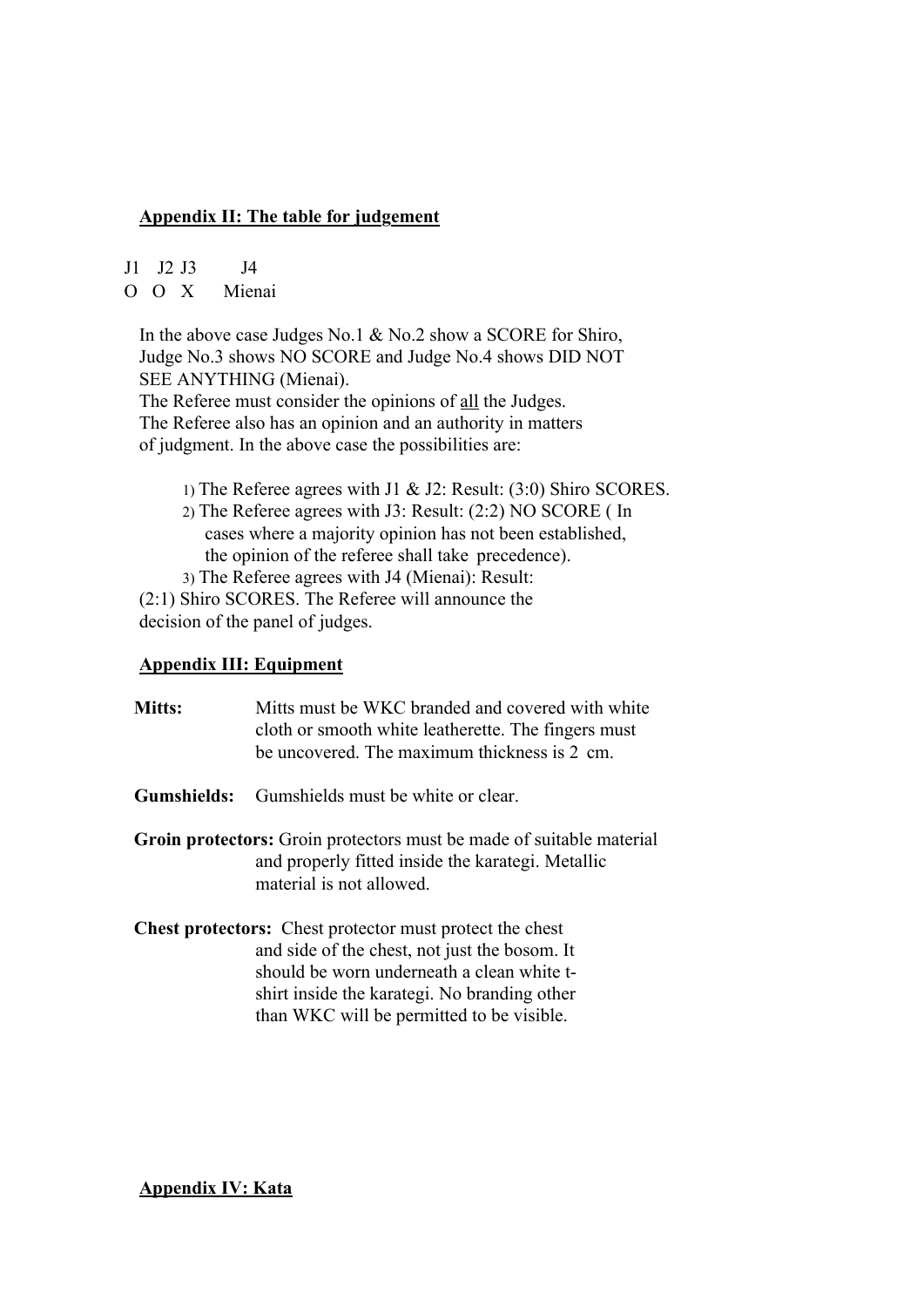# **Competition format for Children 6yrs – 13yrs.**

| <b>STYLE</b>        | <b>Shitei</b>   | Sentei          | <b>Tokui</b> |
|---------------------|-----------------|-----------------|--------------|
| Round 1             | Shitei Only     |                 |              |
| <b>Select From:</b> |                 |                 |              |
| Round 2             | Shitei/Sentei   | Shitei/Sentei   |              |
| Select From:        |                 |                 |              |
| Round 3             | <b>ALL KATA</b> | <b>ALL KATA</b> | ALL KATA     |
| Select From:        |                 |                 |              |
|                     |                 |                 |              |

**Competition format for Cadet, Junior and Senior.**

| <b>STYLE</b>        | <b>Shitei</b>   | <b>Sentei</b>   | <b>Tokui</b>    |
|---------------------|-----------------|-----------------|-----------------|
| Round 1             | <b>ONLY</b>     |                 |                 |
| <b>Select From:</b> |                 |                 |                 |
| Round 2             |                 | <b>ONLY</b>     |                 |
| Select From:        |                 |                 |                 |
| Round 3             | <b>ALL KATA</b> | <b>ALL KATA</b> | <b>ALL KATA</b> |
| Select From:        |                 |                 |                 |

# **Kata Listing for Children 6yrs – 13yrs.**

| Fudokan                        | <b>Shitei</b>                                                          | <b>Sentei</b>                                                                                                                              | <b>Tokui</b>                                                                                                                                                                                                               |
|--------------------------------|------------------------------------------------------------------------|--------------------------------------------------------------------------------------------------------------------------------------------|----------------------------------------------------------------------------------------------------------------------------------------------------------------------------------------------------------------------------|
| Round 1<br><b>Select From:</b> | Taikyoku 1,2<br>Heian Fudo 1,2,3<br>Fudote $1,2,3$<br>Taiji 1, Tekki 1 |                                                                                                                                            |                                                                                                                                                                                                                            |
| Round 2<br><b>Select From:</b> | Taikyoku 1,2<br>Heian Fudo 1,2,3<br>Fudote $1,2,3$<br>Taiji 1, Tekki 1 | Matsumura-<br>Passai/<br>Wanshu /<br>Heian-Funakoshi-<br>Sensei / Meikyo<br>1,2,3<br>/ Taiji 2 / Taiji<br>$3 /$ Fudote 4,5 $/$<br>Hangetsu |                                                                                                                                                                                                                            |
| Round 3<br><b>Select From:</b> | Taikyoku 1,2<br>Heian Fudo 1,2,3<br>Fudote $1,2,3$<br>Taiji 1, Tekki 1 | Matsumura-<br>Passai/<br>Wanshu /<br>Heian-Funakoshi-<br>Sensei / Meikyo<br>1,2,3<br>/ Taiji 2 / Taiji<br>3 / Fudote 4,5 /<br>Hangetsu     | Setsu / Kaminari / Tekki-<br>oi-kumi / Kanku-oi-kumi /<br>Heian-oi-kumi /<br>Fudote-oi-kumi / Wankan /<br>Vasinomae / Jitte /<br>Gankaku / Bassai-Sho /<br>Kanku-Sho / Sochin /<br>Tensho / Nijushiho /<br>Gojushiho-Dai / |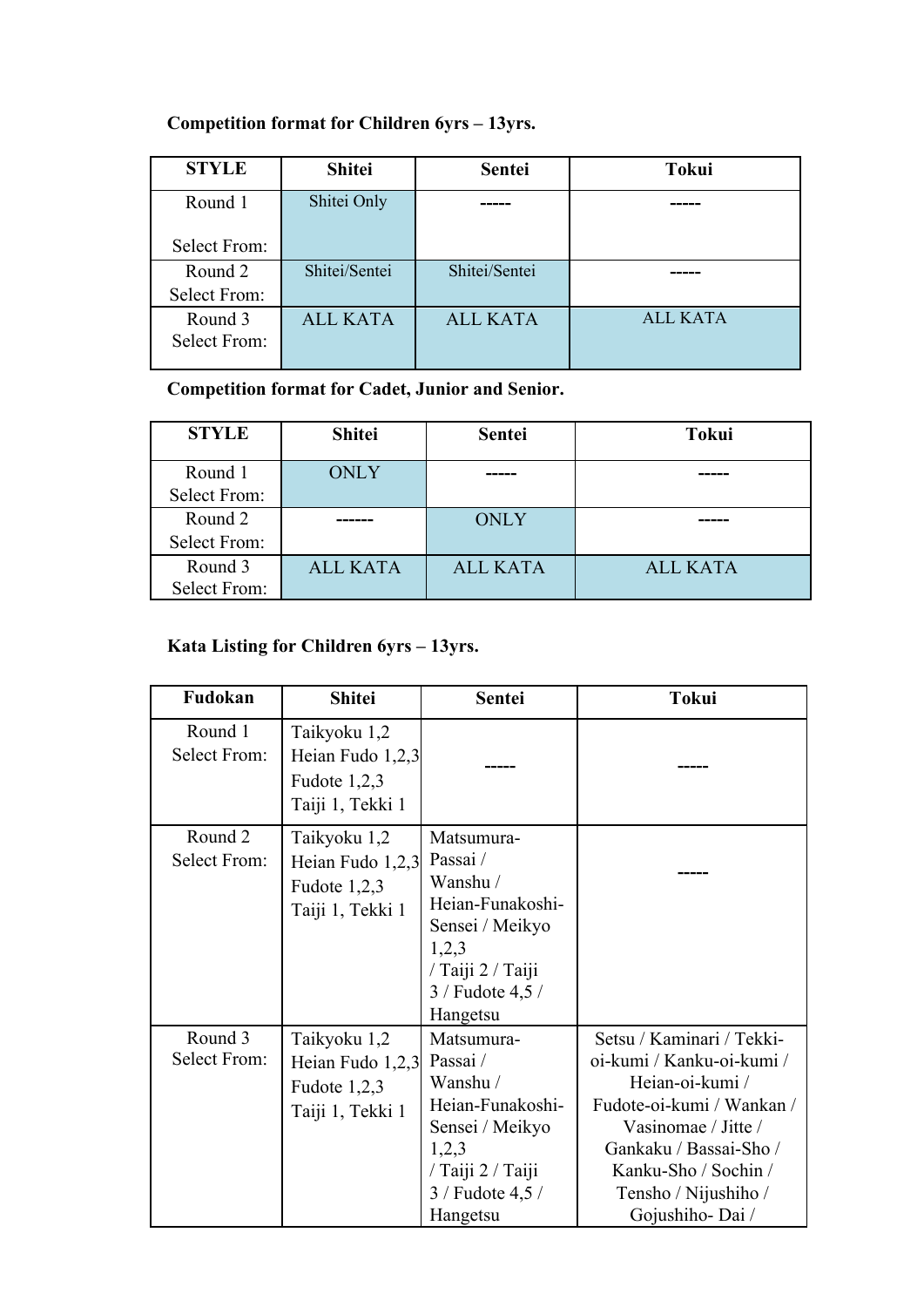|  | Gojushiho-Sho / Chinte /<br>Kittei |
|--|------------------------------------|
|  |                                    |
|  |                                    |

| GojuRyu | <b>Shitei</b>  | <b>Sentei</b>   | Tokui |
|---------|----------------|-----------------|-------|
| Round 1 | Gekisai Ichi / |                 |       |
| Select  | Gekisai Ni /   |                 |       |
| From:   | Saifa          |                 |       |
| Round 2 | Gekisai Ichi / | Seizan Seipai / |       |
| Select  | Gekisai Ni /   | Seienchin       |       |
| From:   | Saifa          | Shisochin       |       |

| Round 3<br>Select From: 1 | Gekisai Ichi<br>/ Gekisai Ni /<br>Saifa | Seizan Seipai /<br>Seienchin<br>/ Shisochin | Kururunfa / Superimpei /<br>Sanzeru |
|---------------------------|-----------------------------------------|---------------------------------------------|-------------------------------------|
|---------------------------|-----------------------------------------|---------------------------------------------|-------------------------------------|

| <b>ShitoRyu</b>                | <b>Shitei</b>                                           | <b>Sentei</b>                                                                  | <b>Tokui</b>                                                                                                                                                                                                                                                          |
|--------------------------------|---------------------------------------------------------|--------------------------------------------------------------------------------|-----------------------------------------------------------------------------------------------------------------------------------------------------------------------------------------------------------------------------------------------------------------------|
| Round 1<br><b>Select From:</b> | Pinan<br>1,2,3,4,5.<br>Naifanchi<br>n-Shodan /<br>Saifa |                                                                                |                                                                                                                                                                                                                                                                       |
| Round 2<br><b>Select From:</b> | Pinan<br>1,2,3,4,5.<br>Naifanchi<br>n-Shodan /<br>Saifa | Bassai –Dai /<br>Jion / Kosokun-<br>Dai / Tomari- No-<br>Wansyu /<br>Seienchin |                                                                                                                                                                                                                                                                       |
| Round 3<br><b>Select From:</b> | Pinan<br>1,2,3,4,5.<br>Naifanchi<br>n-Shodan /<br>Saifa | Bassai –Dai /<br>Kosokun-Dai/<br>Tomari-No-<br>Wansyu /<br>Seienchin / Jion    | Kosokun-Sho / Niseishi / Jitte<br>/ Seipai Seisan /<br>Bassai-Sho / Sochin<br>(Aragaki-Ha) / Matsumura-<br>Bassai / Tomari-Bassai<br>/ Sanseiru / Shisochin /<br>Chinte / Chinto / Gojushiho /<br>Unshu / Nipaipo / Matsukaze<br>/ Suparimpei / Kururunfa /<br>Wanshu |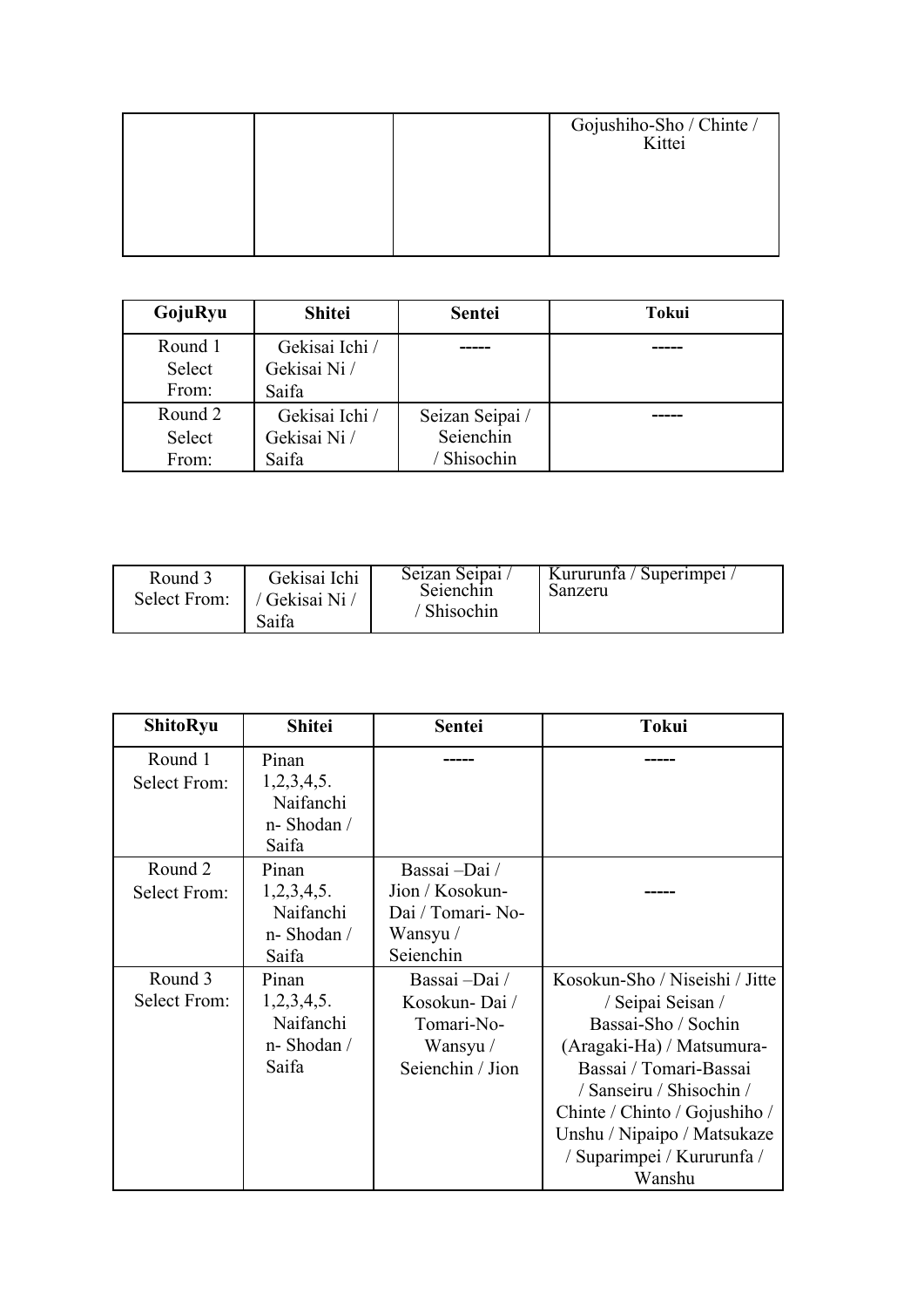| <b>Shotokan</b>                | <b>Shitei</b>                           | <b>Sentei</b>                                             | <b>Tokui</b>                                                                                                                                                                      |
|--------------------------------|-----------------------------------------|-----------------------------------------------------------|-----------------------------------------------------------------------------------------------------------------------------------------------------------------------------------|
| Round 1<br><b>Select From:</b> | Heian<br>1,2,3,4,5.<br>Tekki-<br>Shodan |                                                           |                                                                                                                                                                                   |
| Round 2<br>Select From:        | Heian<br>1,2,3,4,5.<br>Tekki-<br>Shodan | Bassai-Dai /<br>Enpi / Kanku-<br>Dai / Jion /<br>Hangetsu |                                                                                                                                                                                   |
| Round 3<br>Select From:        | Heian<br>1,2,3,4,5.<br>Tekki-<br>Shodan | Bassai-Dai /<br>Enpi / Kanku-<br>Dai / Jion /<br>Hangetsu | Jitte / Tekki-Nidan / Tekki-Sandan<br>/ Gankaku / Bassai-Sho / Kanku-<br>Sho / Sochin / Nijushiho / Ji'in /<br>Gojushiho-Dai / Gojushiho-Sho /<br>Wankan / Chinte / Unsu / Meikyo |

| <b>Shorin Ryu</b>              | <b>Shitei</b>                                  | Sentei                        | <b>Tokui</b>                         |
|--------------------------------|------------------------------------------------|-------------------------------|--------------------------------------|
| Round 1<br><b>Select From:</b> | Fukyugata<br>Ichi /<br>Fukyugata Ni /<br>Pinan |                               |                                      |
|                                | 1,2,3,4,5                                      |                               |                                      |
|                                | Naihanchi                                      |                               |                                      |
|                                | Shodan                                         |                               |                                      |
|                                | Naihanchi<br>Nidan                             |                               |                                      |
|                                | /Naihanchi                                     |                               |                                      |
|                                | Sandan                                         |                               |                                      |
| Round 2                        | Fukyugata                                      | Wanshu                        |                                      |
| <b>Select From:</b>            | Ichi                                           | Ananku                        |                                      |
|                                | Fukyugata Ni /                                 | Wankan                        |                                      |
|                                | Pinan                                          | Rohai                         |                                      |
|                                | 1,2,3,4,5<br>$\sqrt{2}$                        | / Jitte / Passai              |                                      |
|                                | Naihanchi                                      | Sho<br>Sochin /<br>$\sqrt{2}$ |                                      |
|                                | Shodan<br>Naihanchi                            | Jion / Seisan                 |                                      |
|                                | Nidan                                          | Niseshi                       |                                      |
|                                | /Naihanchi                                     | (Nijyu                        |                                      |
|                                | Sandan                                         | Shiho)                        |                                      |
| Round 3                        | Fukyugata                                      | Wanshu                        | Passai Dai / Gojushiho (Useshi) /    |
| <b>Select From:</b>            | Ichi                                           | Ananku                        | Kusanku Sho / Kushanku Da / Chinto / |
|                                | Fukyugata Ni /                                 | Wankan<br>$\sqrt{2}$          | Chinti / Passai (Tomari) / Kushanku  |
|                                | Pinan                                          | Rohai                         | (Chatanyara)                         |
|                                | 1,2,3,4,5<br>$\sqrt{2}$                        | / Jitte / Passai              |                                      |
|                                | Naihanchi                                      | Sho                           |                                      |
|                                | Shodan                                         | Sochin /                      |                                      |
|                                | Naihanchi<br>Nidan                             | Jion / Seisan                 |                                      |
|                                | /Naihanchi                                     | Niseshi                       |                                      |
|                                | Sandan                                         | (Nijyu<br>Shiho)              |                                      |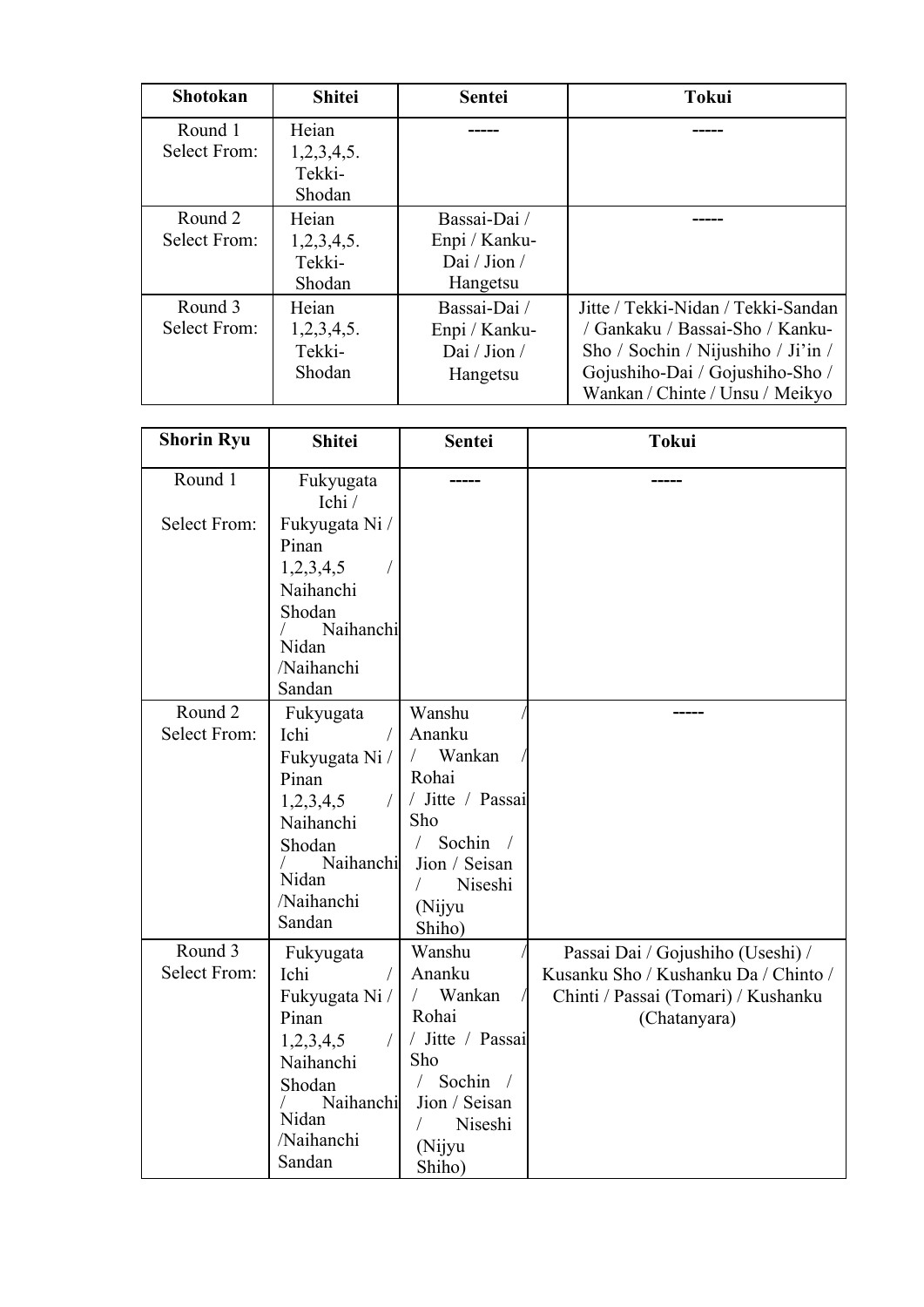| WadoRyu                 | <b>Shitei</b>                    | <b>Sentei</b>                                 | <b>Tokui</b>                                               |
|-------------------------|----------------------------------|-----------------------------------------------|------------------------------------------------------------|
| Round 1<br>Select From: | Pinan<br>1,2,3,4,5.<br>Naifanchi |                                               |                                                            |
| Round 2<br>Select From: | Pinan<br>1,2,3,4,5.<br>Naifanchi | Kushanku /<br>Niseishi /<br>Join/<br>Bassai   |                                                            |
| Round 3<br>Select From: | Pinan<br>1,2,3,4,5<br>Naifanchi. | Kushanku<br>/ Niseishi<br>$/$ Jion<br>/Bassai | Chinto / Rohai<br>/ Wanshu / Seishan / Jitte<br>Suparimpei |

# **Kata Listing for Cadet, Junior and Senior.**

| Fudokan      | Round            | Round                 | <b>Round</b>              |
|--------------|------------------|-----------------------|---------------------------|
|              |                  | 2                     | 3                         |
|              | <b>Shitei</b>    | <b>Sentei</b>         | <b>Tokui</b>              |
|              | Taikyoku 1,2     | Matsumura-            | Setsu / Kaminari / Tekki- |
| Select From: | Heian Fudo       | Passai / Wanshu       | oi-kumi / Kanku-oi-kumi / |
|              | 1,2,3            | Heian-                | Hejan-oi-kumi /           |
|              | Fudote $1,2,3$   | Funakoshi-            | Fudote-oi-kumi / Wankan   |
|              | Taiji 1, Tekki 1 | Sensei                | / Vasinomae / Jitte /     |
|              |                  | / Meikyo $1,2,3$      | Gankaku / Bassai-Sho /    |
|              |                  | / Taiji 2 / Taiji 3 / | Kanku-Sho / Sochin /      |
|              |                  | Fudote $4,5/$         | Tensho / Nijushiho /      |
|              |                  | Hangetsu              | Gojushiho-Dai /           |
|              |                  |                       | Gojushiho-Sho / Chinte /  |
|              |                  |                       | Kittei                    |

| GojuRyu      | Round 1        | Round 2         | Round 3                  |
|--------------|----------------|-----------------|--------------------------|
|              | <b>Shitei</b>  | Sentei          | Tokui                    |
| Select From: | Gekisai Ichi / | Seisan Seipai / | Kururunfa / Superimpei / |
|              | Gekisai Ni /   | Seienchin       | Sanzeru                  |
|              | Saifa          | ' Shisochin     |                          |

| <b>ShitoRyu</b> | <b>Round 1</b><br><b>Shitei</b> | <b>Round</b><br>$\mathcal{L}$ | Round 3<br><b>Tokui</b>        |
|-----------------|---------------------------------|-------------------------------|--------------------------------|
|                 |                                 | <b>Sentei</b>                 |                                |
|                 | Pinan 1,2,3,4,5.                | Bassai –Dai / Jion            | Kosokun-Sho / Niseishi / Jitte |
| Select From:    | Naifanchin-                     | / Kosokun-Dai /               | / Seipai Seisan /              |
|                 | Shodan /                        | Tomari-No-                    | Bassai-Sho / Sochin            |
|                 | Saifa                           | Wansyu /                      | (Aragaki-Ha) / Matsumura-      |
|                 |                                 | Seienchin                     | Bassai / Tomari-Bassai         |
|                 |                                 |                               | / Sanseiru / Shisochin /       |
|                 |                                 |                               | Chinte / Chinto / Gojushiho /  |
|                 |                                 |                               | Unshu / Nipaipo / Matsukaze    |
|                 |                                 |                               | / Suparimpei / Kururunfa /     |
|                 |                                 |                               | Wanshu                         |